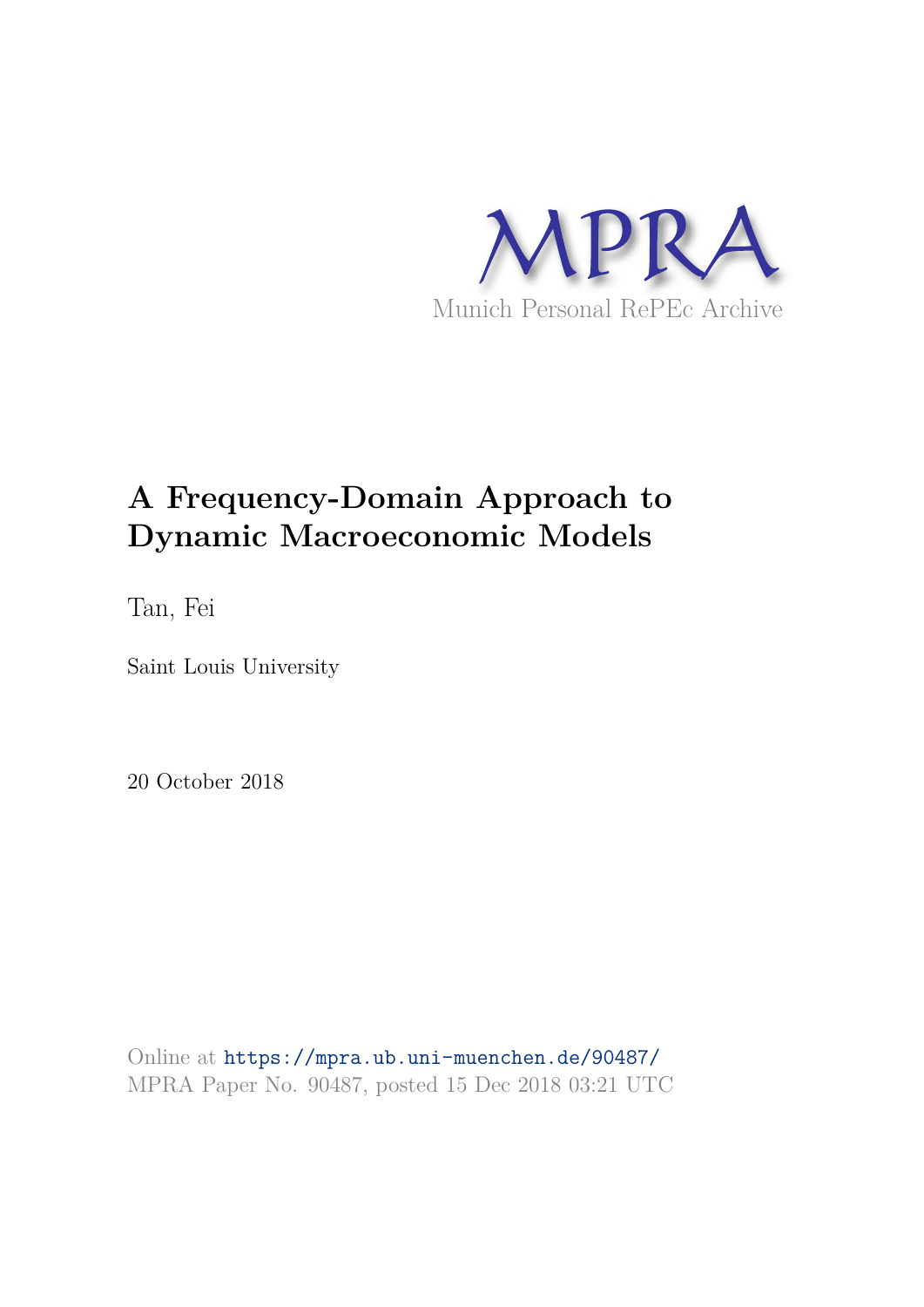# A Frequency-Domain Approach to Dynamic Macroeconomic Models<sup>†</sup>

# Fei Tan˚

[This Version: October 20, 2018]

#### **ABSTRACT**

This article is concerned with frequency-domain analysis of dynamic linear models under the hypothesis of rational expectations. We develop a unified framework for conveniently solving and estimating these models. Unlike existing strategies, our starting point is to obtain the model solution entirely in the frequency domain. This solution method is applicable to a wide class of models and permits straightforward construction of the spectral density for performing likelihood-based inference. To cope with potential model uncertainty, we also generalize the well-known spectral decomposition of the Gaussian likelihood function to a composite version implied by several competing models. Taken together, these techniques yield fresh insights into the model's theoretical and empirical implications beyond what conventional timedomain approaches can offer. We illustrate the proposed framework using a prototypical new Keynesian model with fiscal details and two distinct monetary-fiscal policy regimes. The model is simple enough to deliver an analytical solution that makes the policy effects transparent under each regime, yet still able to shed light on the empirical interactions between U.S. monetary and fiscal policies along different frequencies.

Keywords: solution method; analytic function; Bayesian inference; spectral density; monetary and fiscal policy.

JEL Classification: C32, C51, C52, C65, E63, H63

<sup>&</sup>lt;sup>†</sup>An earlier draft of this paper was circulated under the title "Testing the Fiscal Theory in the Frequency Domain." I thank Majid Al-Sadoon, Yoosoon Chang, Junjie Guo, Eric Leeper, Joon Park, and participants of the 2015 Midwest Econometrics Group Meeting at St. Louis Fed for helpful comments. Financial support from the Chaifetz School of Business summer research grant is also gratefully acknowledged.

<sup>˚</sup>Department of Economics, Chaifetz School of Business, Saint Louis University, 3674 Lindell Boulevard, St. Louis, MO 63108-3397, USA; Center for Economic Behavior and Decision-Making, Zhejiang University of Finance and Economics, 18 Xueyuan Street, Xiasha Higher Education Park, Hangzhou, China. E-mail: tanf@slu.edu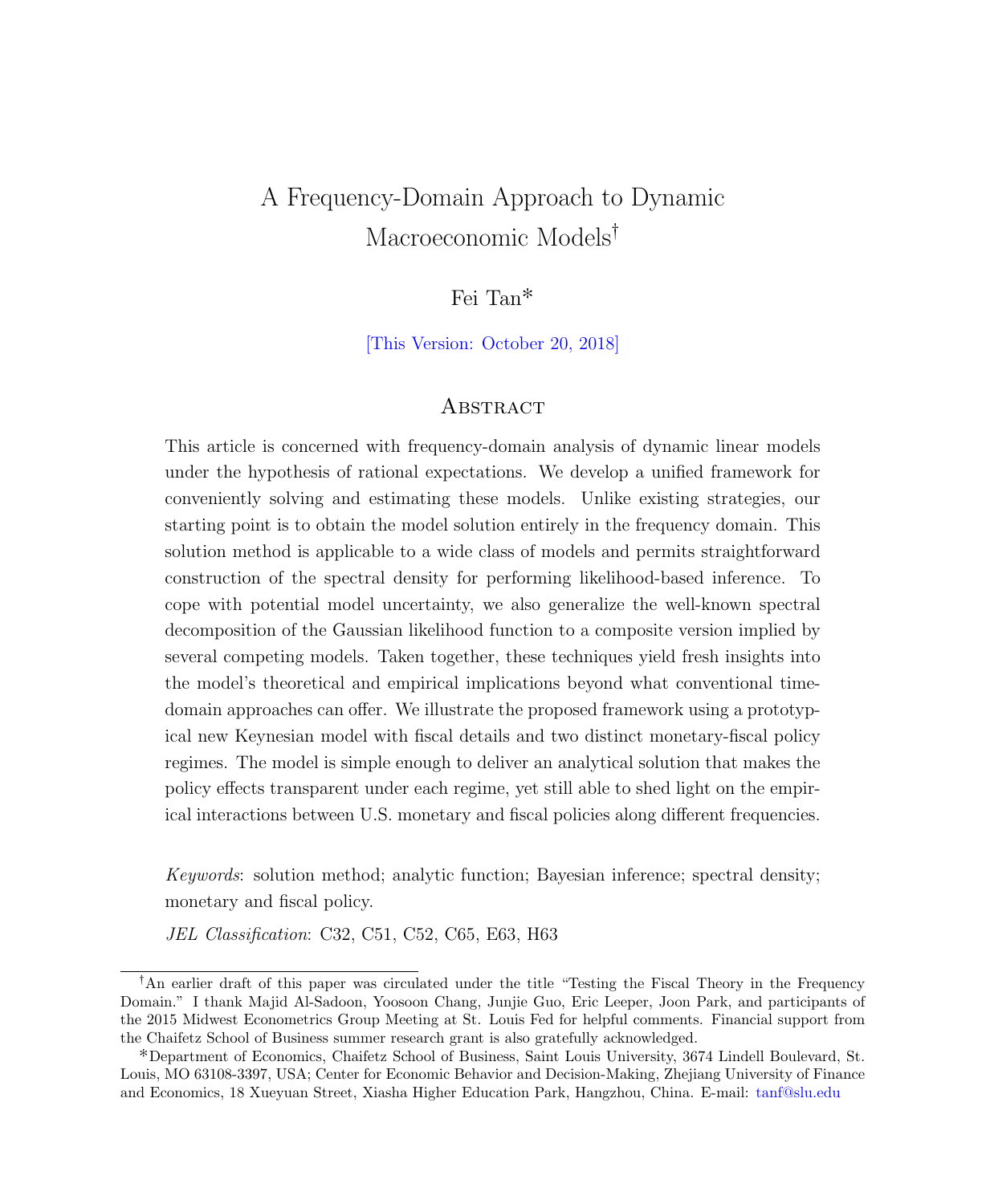#### 1 INTRODUCTION

In a collection of influential papers, Lucas and Sargent (1981) and Hansen and Sargent (1991) pioneered a research program on the so-called rational expectations econometrics, which aims to integrate dynamic economic models with econometric methods for the purpose of formulating and interpreting economic time series. At the core of this program lies Lucas' (1976) insight that sophisticated feedback relations exist between economic policy and the behavior of rational agents. Consequently, disentangling these relations is a prerequisite to conducting reliable econometric policy evaluation. Yet despite the tight link it promises between theory and estimation, rational expectations modelling at its early stage posed keen computational challenges to characterizing the concomitant cross-equation restrictions because they typically constrain the vector stochastic process of observables in a very complicated manner.

Subsequently, a variety of time-domain solution techniques had been proposed to solve linear rational expectations models, allowing for a numerical characterization of the cross-equation restrictions even for high-dimensional systems [Blanchard and Kahn (1980), Uhlig (1999), Klein (2000), Sims (2002)]. Meanwhile, dynamic stochastic general equilibrium (DSGE) models had reached a level of sophistication that rendered it a useful tool for quantitative macroeconomic analysis in both academia and policymaking institutions. Lending credence to these developments and the continued improvement in model fit, it had become nearly standard practice to estimate these models in the time domain using likelihood-based econometric procedures [Leeper and Sims (1994), Ireland (1997), Smets and Wouters (2007), An and Schorfheide (2007)].

While time-domain methods provide a popular framework for confronting theory with data, it necessarily precludes the additional insights into a model's cross-frequency implications that a spectral approach can complement. One compelling reason is that potential model misspecification along certain frequencies may produce spillover effects onto the whole spectrum and therefore contaminate statistical inference. As argued forcefully in Diebold et al. (1998), working in the frequency domain, on the other hand, is especially useful in communicating the strengths and weaknesses of a model over different frequency bands of interest.<sup>1</sup> Such flexibility of assessing model adequacy is difficult, if at all possible, to accomplish in the time domain. In light of the value added by spectral methods, this paper develops a unified frequency-domain framework for conveniently solving and estimating dynamic linear models under the hypothesis of rational expectations. Indeed, most of the techniques described below are rooted in the spirit of Hansen and Sargent (1980) as well as many other early contributions to rational expectations econometrics.

Unlike existing strategies that solve the model uniformly in the time domain, our starting point is to obtain the model solution entirely in the frequency domain. Whiteman (1983) outlined four tenets underlying this solution principle that distinguishes it from other work on solving lin-

<sup>&</sup>lt;sup>1</sup>Among others, see also Hansen and Sargent (1993), Watson (1993), Berkowitz (2001), and Cogley (2001) who advocated frequency-domain analysis of dynamic economic models in the presence of misspecification.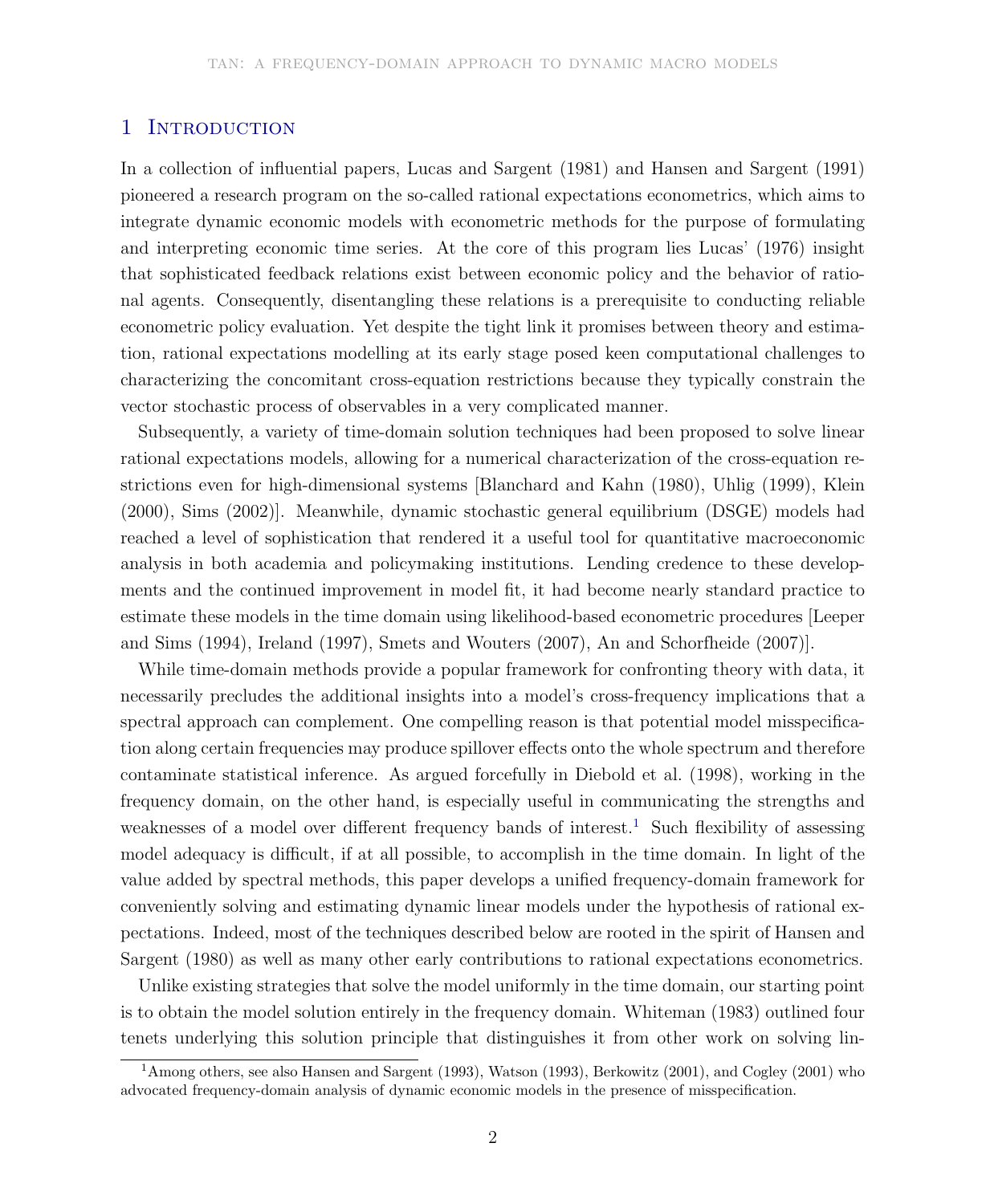ear expectational difference equations: [i] exogenous driving process is taken to be zero-mean linearly regular covariance stationary stochastic process with known Wold representation; [ii] expectations are formed rationally and computed using the Wiener-Kolmogorov optimal prediction formula; [iii] moving average solutions are sought in the space spanned by time-independent square-summable linear combinations of the process fundamental for the driving process; [iv] rational expectations restrictions are required to hold for all realizations of the driving process. The above principle is general in that the exogenous driving process is assumed to only satisfy covariance stationarity, which lends itself well to solving a wide class of models, including dynamic economies with incomplete information, e.g., Kasa (2000), or heterogeneous beliefs, e.g., Walker (2007). Without much loss of generality, we present a simplified but more accessible version of the solution algorithm from Tan and Walker (2015), who extended Whiteman's (1983) principle to the multivariate setting, and comb through its key steps with the aid of a generic univariate example.<sup>2</sup>

By virtue of the moving average solution, it is straightforward to construct the spectral density for performing likelihood-based inference. In particular, our econometric analysis is built upon a well-known property due to Hannan (1970) that the Gaussian log-likelihood function has an asymptotic linear decomposition in the frequency domain. In this vein, a number of authors have utilized such property to estimate and evaluate small to medium scale DSGE models based on the full spectrum or a set of preselected frequencies [Altug (1989), Christiano and Vigfusson (2003), Qu and Tkachenko (2012a,b), Qu (2014), Sala (2015)]. A more challenging situation, which oftentimes arises from the policymaking process, is that there can be several competing models available to the researcher. To cope with potential model uncertainty, we also generalize the spectral likelihood representation for a single model to a composite version implied by all candidate models. To the best of our knowledge, this extension is novel in the literature, enabling the relative importance of individual model to be assessed at each frequency. Together with the spectral solution method, these techniques yield fresh insights into the model's theoretical and empirical implications beyond what conventional time-domain approaches can offer.

We illustrate the proposed framework using a prototypical new Keynesian model with fiscal details and two distinct policy regimes. Each regime embodies a completely different mechanism under which monetary and fiscal policy can jointly determine inflation and stabilize government debt. The model is kept simple enough to admit an analytical solution that is useful in characterizing the cross-equation restrictions and illustrating the complex interaction between policy behavior and price rigidity under each regime. Yet it is still able to shed light on the empirical

<sup>&</sup>lt;sup>2</sup>The criterion for model determinacy presented herein also corrects an important error in the version originally derived in Tan and Walker (2015). More broadly, our algorithm falls under the theory of linear systems. A related solution method can be found in Onatski (2006) and its generalization in Al-Sadoon (2018), who employ the Wiener–Hopf factorization to deliver simple conditions for existence and uniqueness of both particular and generic linear rational expectations models.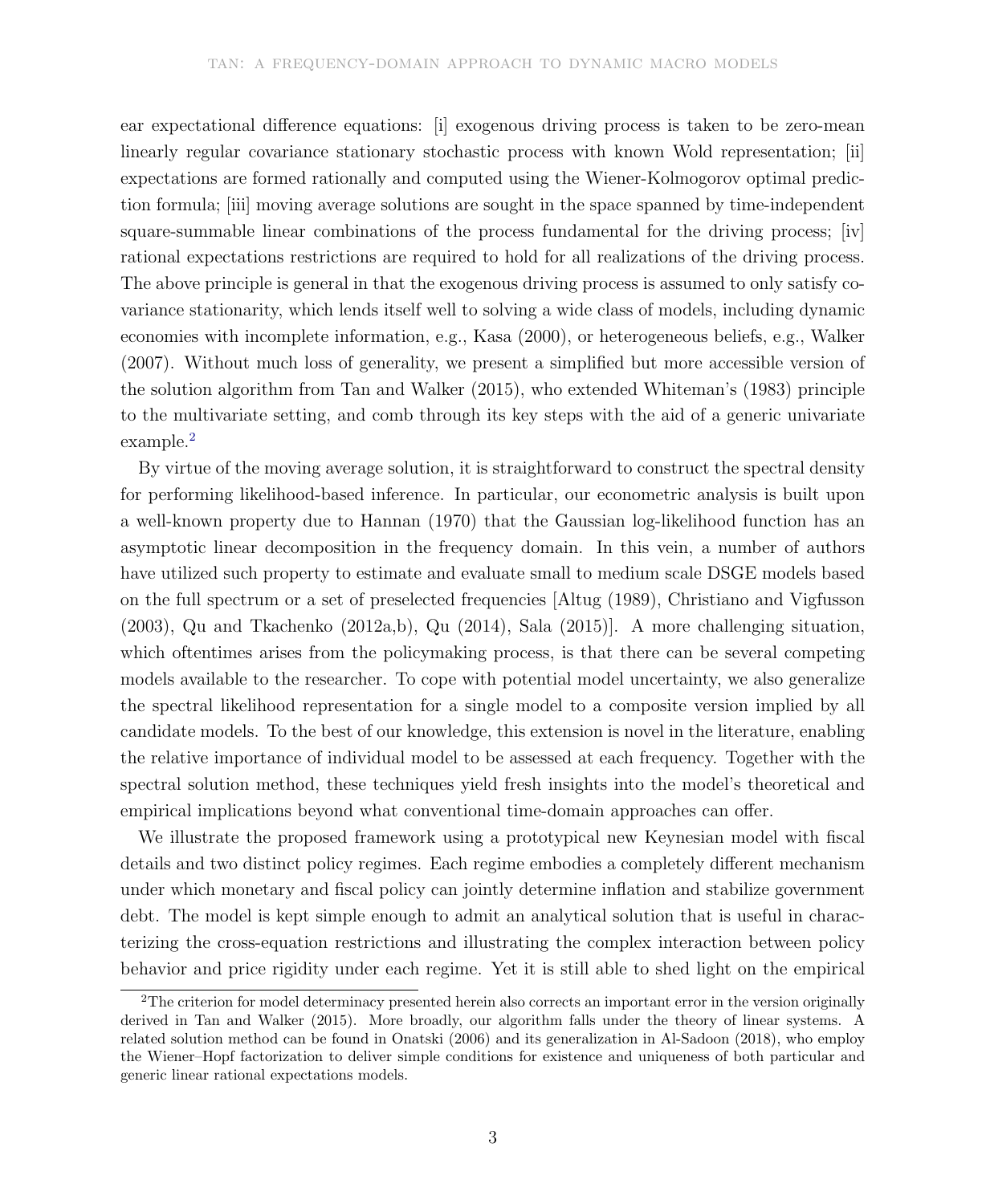interactions between U.S. monetary and fiscal policies along different frequencies. Our main findings are twofold. First, the combination of policy regimes, sample periods, and band spectra can generate markedly different posterior inferences for the model parameters. Second, in line with Kliem et al. (2016a,b), relatively low frequency relations in the data play an important role in discerning the underlying regime.

The rest of the paper is structured as follows. Section 2 describes the solution and econometric procedures within a unified framework. Section 3 illustrates the proposed framework using a simple monetary model for the study of price level determination. Section 4 concludes.

# 2 A Unified Framework

This section establishes the theoretical foundation of our frequency-domain approach and highlights its advantages vis- $\grave{a}$ -vis other popular time-domain approaches. While most of the apparatus described herein have been proposed in various strands of the literature, we present a unified framework for conveniently solving and estimating dynamic linear models under rational expectations. To keep the exposition self-contained, Section 2.1 briefly outlines the solution methodology and demonstrates its use via a simple univariate example. Section 2.2 derives the spectral likelihood function implied by the state space representation of the model, which is amenable to conducting classical or Bayesian inference based on selected band spectra of interest.

2.1 SOLUTION METHOD We consider a general class of multivariate linear rational expectations models that can be cast into the canonical form of Tan and Walker (2015)

$$
\mathbb{E}_t \left[ \sum_{k=-n}^m \Gamma_k L^k x_t \right] = \mathbb{E}_t \left[ \sum_{k=-n}^l \Psi_k L^k d_t \right]
$$
 (2.1)

where L is the lag operator, i.e.,  $L^k x_t = x_{t-k}$ ,  $x_t$  is a  $p \times 1$  vector of endogenous variables,  $\{\Gamma_k\}_{k=-n}^m$  and  $\{\Psi_k\}_{k=-n}^l$  are  $p \times p$  and  $p \times q$  coefficient matrices, and  $\mathbb{E}_t$  represents mathematical expectation given information available at time  $t$ , including the model's structure and all past and current realizations of the endogenous and exogenous processes. Moreover,  $d_t$  is a  $q \times 1$ vector of covariance stationary exogenous driving process with Wold decomposition

$$
d_t = \sum_{k=0}^{\infty} A_k \epsilon_{t-k} \equiv A(L)\epsilon_t
$$
 (2.2)

where  $\epsilon_t = d_t - \mathbb{P}[d_t | d_{t-1}, d_{t-2}, \ldots], \mathbb{P}[d_t | d_{t-1}, d_{t-2}, \ldots]$  is the optimal linear predictor for  $d_t$ conditional on knowing  $\{d_{t-k}\}_{k=1}^{\infty}$ , and each element of  $\sum_{k=0}^{\infty} A_k A'_k$  is finite.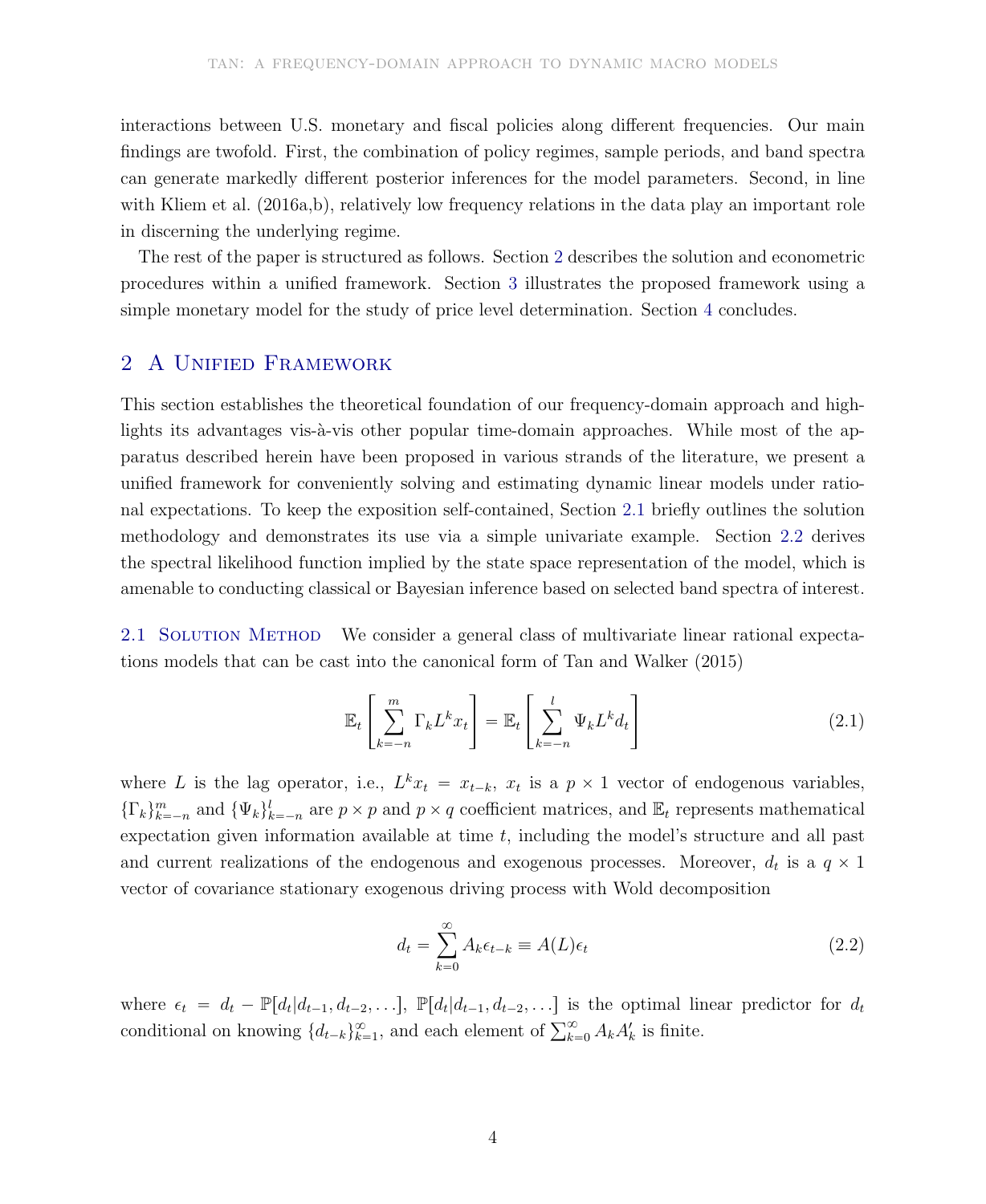We seek the solution to (2.1) in the Hilbert space generated by current and past shocks  $\{\epsilon_{t-k}\}_{k=0}^{\infty}$ 

$$
x_t = \sum_{k=0}^{\infty} C_k \epsilon_{t-k} \equiv C(L)\epsilon_t
$$
\n(2.3)

where  $x_t$  is taken to be covariance stationary. Throughout this section, we use a generic univariate model below as an illustrative example to guide the reader through the key steps in deriving the content of  $C(\cdot)$ 

$$
\mathbb{E}_{t}x_{t+2} - (\rho_1 + \rho_2)\mathbb{E}_{t}x_{t+1} + \rho_1\rho_2x_t = d_t
$$
\n(2.4)

where  $|\rho_1| > 1$  and  $0 < |\rho_2| < 1$ . The dimensions of this model are  $p = q = 1$  with nonzero coefficient matrices  $\Gamma_{-2} = 1, \Gamma_{-1} = -(\rho_1 + \rho_2), \Gamma_0 = \rho_1 \rho_2$ , and  $\Psi_0 = 1$ .

Step 1: transform the time-domain system (2.1) into its equivalent frequency-domain representation. To this end, we define  $\nu_t$  ( $\eta_t$ ) as a vector of expectational errors satisfying  $\nu_{t+k} \equiv$  $d_{t+k} - \mathbb{E}_t d_{t+k}$   $(\eta_{t+k} \equiv x_{t+k} - \mathbb{E}_t x_{t+k})$  for all  $k > 0$ , which can be evaluated with  $(2.2)$ – $(2.3)$  and the Wiener-Kolmogorov optimal prediction formula

$$
\nu_{t+k} = L^{-k} \left( \sum_{i=0}^{k-1} A_i L^i \right) \epsilon_t, \quad \eta_{t+k} = L^{-k} \left( \sum_{i=0}^{k-1} C_i L^i \right) \epsilon_t
$$

Substituting the above expressions and  $(2.2)$ – $(2.3)$  into  $(2.1)$  gives

$$
\Gamma(L)C(L)\epsilon_t = \left\{\Psi(L)A(L) + \sum_{k=1}^n \left[\Gamma_{-k}L^{-k}\left(\sum_{i=0}^{k-1} C_i L^i\right) - \Psi_{-k}L^{-k}\left(\sum_{i=0}^{k-1} A_i L^i\right)\right]\right\}\epsilon_t
$$

where  $\Gamma(L) = \sum_{k=-n}^{m} \Gamma_k L^k$  and  $\Psi(L) = \sum_{k=-n}^{l} \Psi_k L^k$ . Define the z-transform of  $\{C_k\}_{k=0}^{\infty}$  (analogously to any sequence of coefficient matrices) as  $C(z) \equiv \sum_{k=0}^{\infty} C_k z^k$ , where z is a complex number. Since the above equation must hold for all realizations of  $\epsilon_t$ , its coefficient matrices are related by the z-transform identities

$$
z^{n}\Gamma(z)C(z) = z^{n}\Psi(z)A(z) + \sum_{t=1}^{n} \sum_{s=t}^{n} \left(\Gamma_{-s}C_{t-1} - \Psi_{-s}A_{t-1}\right)z^{n-s+t-1}
$$
\n(2.5)

Specifically, the z-transform of the generic model (2.4) becomes

$$
[1 - (\rho_1 + \rho_2)z + \rho_1 \rho_2 z^2]C(z) = z^2 A(z) + [1 - (\rho_1 + \rho_2)z]C_0 + C_1 z
$$

Appealing to the Riesz-Fischer Theorem [see Sargent (1987), p. 249–253], the square-summability (i.e., covariance stationarity) of  $\{C_k\}_{k=0}^{\infty}$  implies that the infinite series in  $C(z)$  converges in the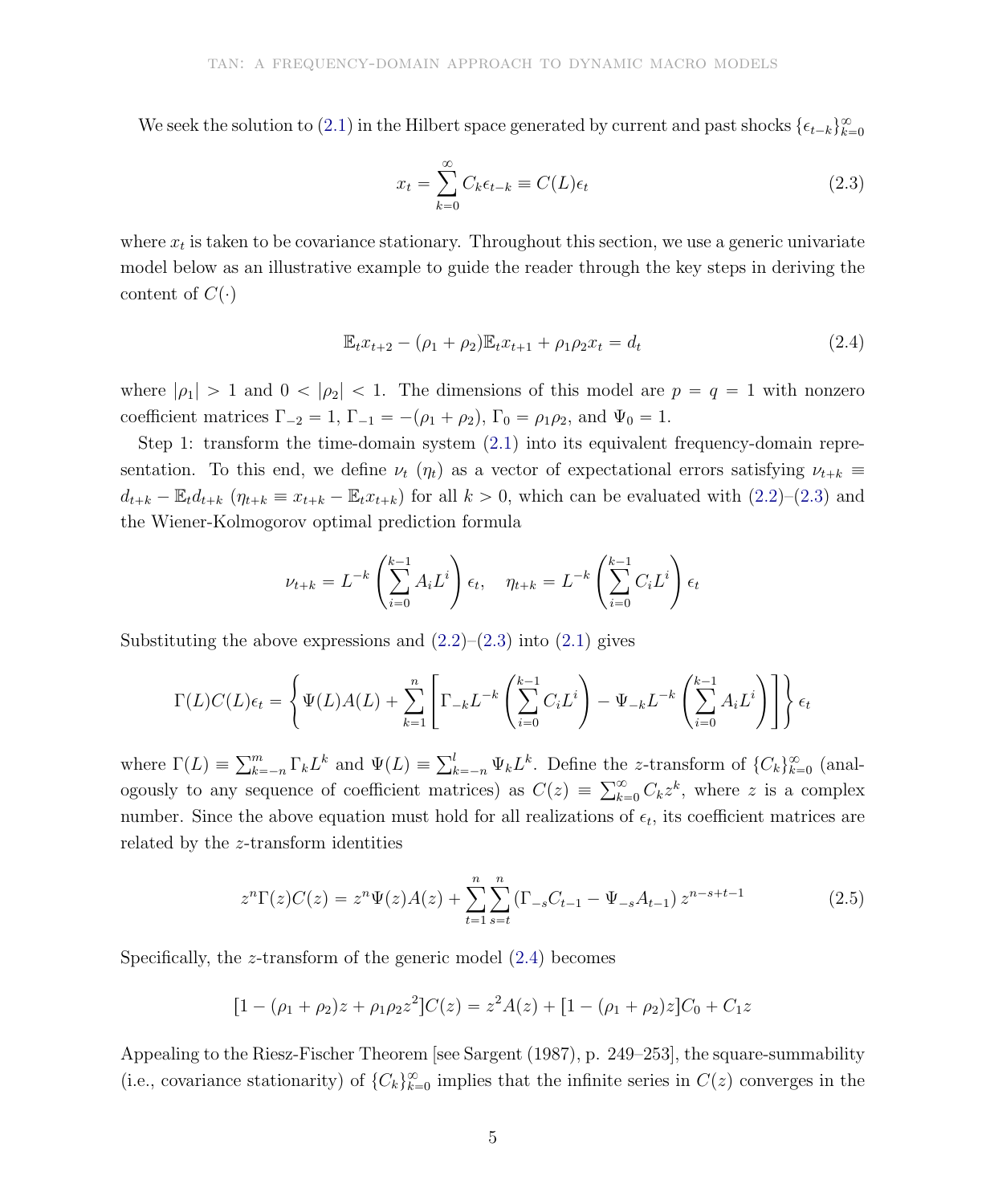mean square sense that  $\lim_{j\to\infty} \int \left| \sum_{k=0}^{j} C_k z^k - C(z) \right|^2 \frac{dz}{z} = 0$ , where  $\oint$  denotes counterclockwise integral about the unit circle, and  $C(z)$  is analytic at least inside the unit circle. This requirement can be examined by a careful factorization of  $z<sup>n</sup>Γ(z)$  in the next step.

Step 2: apply the Smith canonical factorization to the polynomial matrix  $z^n \Gamma(z)$ 

$$
z^{n}\Gamma(z) = U(z)^{-1}\begin{pmatrix}1&&&&\\&\ddots&&&\\&&1&&\\&&&1&\\&&&\Pi_{k=1}^{r^{-}}(z-\lambda_{k}^{-})\end{pmatrix}\begin{pmatrix}1&&&&\\&\ddots&&\\&&1&\\&&&\Pi_{k=1}^{r^{+}}(z-\lambda_{k}^{+})\end{pmatrix}V(z)^{-1}
$$

where we factorize all roots inside the unit circle,  $\lambda_k^ \bar{k}$ 's, from those outside,  $\lambda_k^+$  $k^*$ 's, and collect them in the polynomial matrix  $S(z)$ . Moreover, both  $U(z)$  and  $V(z)$  are  $p \times p$  polynomial matrices with nonzero constant determinants.<sup>3</sup> Regarding the generic model (2.4), we have  $\lambda_1^- = 1/\rho_1$ ,  $\lambda_1^+ = 1/\rho_2$ ,  $U(z) = 1/\rho_1$ , and  $V(z) = 1/\rho_2$ .

Step 3: examine the existence of solution. A covariance stationary solution exists if the free coefficient matrices  $C_0, C_1, \ldots, C_{n-1}$  in (2.5) can be chosen to cancel those problematic roots in  $S(z)$ . To check that, multiply both sides of  $(2.5)$  by  $S(z)^{-1}$  to obtain

$$
T(z)C(z) = \begin{pmatrix} U_1(z) \\ \vdots \\ U_{(p-1)\cdot}(z) \\ \frac{1}{\prod_{k=1}^{r-}(z-\lambda_k^-)}U_p(z) \end{pmatrix} \begin{bmatrix} z^n\Psi(z)A(z) + \sum_{t=1}^n\sum_{s=t}^n\left(\Gamma_{-s}C_{t-1} - \Psi_{-s}A_{t-1}\right)z^{n-s+t-1} \end{bmatrix}
$$

where  $U_j$  is the j<sup>th</sup> row of  $U(z)$ . These identities are valid for all z on the open unit disk except at the singularities  $\lambda_k^-$ <sup> $k$ </sup>'s. But since  $C(z)$  must be analytic for all  $|z| < 1$ , this condition places the following restrictions on  $C_0, C_1, \ldots, C_{n-1}$ 

$$
U_{p\cdot}(\lambda_k^-) \left[ (\lambda_k^-)^n \Psi(\lambda_k^-) A(\lambda_k^-) + \sum_{t=1}^n \sum_{s=t}^n (\Gamma_{-s} C_{t-1} - \Psi_{-s} A_{t-1}) (\lambda_k^-)^{n-s+t-1} \right] = 0 \tag{2.6}
$$

<sup>&</sup>lt;sup>3</sup>The Smith factorization is available in MAPLE or MATLAB's Symbolic Toolbox. It decomposes any square polynomial matrix  $P(z)$  as  $U(z)P(z)V(z) = \Lambda(z)$  using elementary row and column operations, where  $\Lambda(z)$  $diag(\lambda_1(z), \ldots, \lambda_r(z))$  is diagonal and  $\lambda_i(z)$ 's are unique monic scalar polynomials such that  $\lambda_i(z)$  is divisible by  $\lambda_{i-1}(z)$ . To simplify the exhibition, we assume that all roots are distinct. See Tan and Walker (2015) for the general case that allows for the possibility of repeated roots.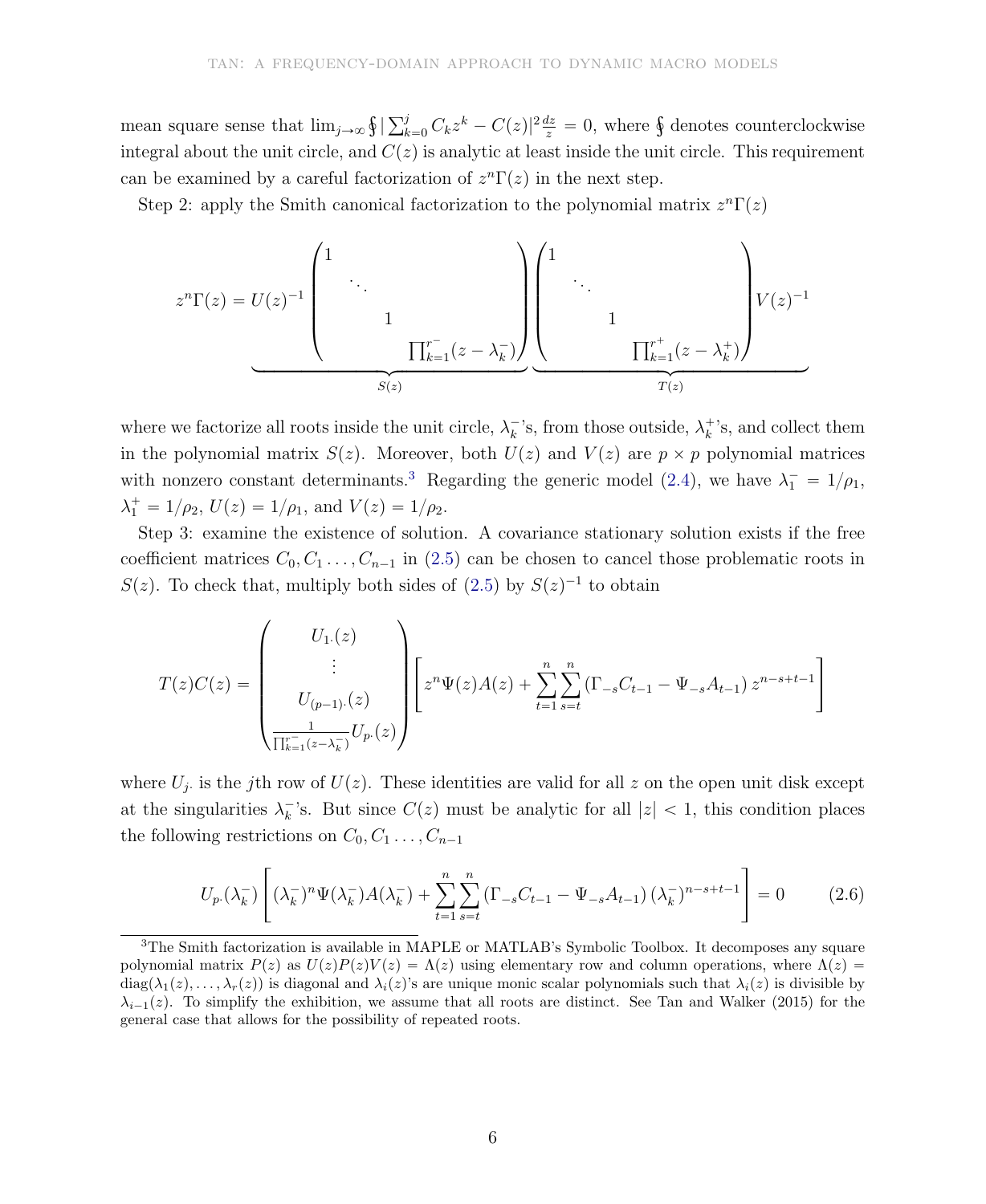Stacking the restrictions in (2.6) over  $k = 1, \ldots, r$ <sup>-</sup> yields

$$
\left(\begin{array}{c}\nU_{p\cdot}(\lambda_{1}^{-})\left[(\lambda_{1}^{-})^{n}\Psi(\lambda_{1}^{-})A(\lambda_{1}^{-})-\sum_{t=1}^{n}\sum_{s=t}^{n}\Psi_{-s}A_{t-1}(\lambda_{1}^{-})^{n-s+t-1}\right] \\
\vdots \\
U_{p\cdot}(\lambda_{r-}^{-})\left[(\lambda_{r-}^{-})^{n}\Psi(\lambda_{r-}^{-})A(\lambda_{r-}^{-})-\sum_{t=1}^{n}\sum_{s=t}^{n}\Psi_{-s}A_{t-1}(\lambda_{r-}^{-})^{n-s+t-1}\right]\n\end{array}\right) = -
$$
\n
$$
\left(\begin{array}{c}\nU_{p\cdot}(\lambda_{1}^{-})\sum_{s=1}^{n}\Gamma_{-s}(\lambda_{1}^{-})^{n-s} & \cdots & U_{p\cdot}(\lambda_{1}^{-})\Gamma_{-n}(\lambda_{1}^{-})^{n-1} \\
\vdots & \ddots & \vdots \\
U_{p\cdot}(\lambda_{r-}^{-})\sum_{s=1}^{n}\Gamma_{-s}(\lambda_{r-}^{-})^{n-s} & \cdots & U_{p\cdot}(\lambda_{r-}^{-})\Gamma_{-n}(\lambda_{r-}^{-})^{n-1}\n\end{array}\right)\n\left(\begin{array}{c}\nC_{0} \\
\vdots \\
C_{n-1}\n\end{array}\right)
$$

Apparently, the solution exists if and only if the column space of  $R$  spans the column space of  $A$ , i.e., span(A)  $\subseteq$  span(R). This space spanning condition holds for the generic model (2.4) with  $A = \rho_1^{-3} A(\rho_1^{-1})$  and  $R = [-\rho_1^{-2} \rho_2, \rho_1^{-2}]$ , though there are infinitely many choices of  $C = [C_0', C_1']'$ satisfying  $A = -RC$ , which can be confirmed by checking the uniqueness condition below.

Step 4: examine the uniqueness of solution. In order for the solution to be unique, we must be able to determine  ${C_k}_{k=0}^{\infty}$  from the restrictions imposed by  $A = -RC$ . Since  $V(z)$  is of full rank, this is equivalent to determining the coefficients  $\{D_k\}_{k=0}^{\infty}$  of  $D(z) \equiv V(z)^{-1}C(z)$ . From the inversion formula we have

$$
D_k = \frac{1}{2\pi i} \oint D(z) z^{-k-1} dz
$$
  
= sum of residues of  $D(z^{-1}) z^{k-1}$  at roots inside unit circle

where

$$
D(z^{-1})z^{k-1} = \begin{pmatrix} U_1.(z^{-1})z^{k-1} \\ \vdots \\ U_{(p-1) \cdot} (z^{-1})z^{k-1} \\ \frac{1}{\prod_{k=1}^r (z^{-1} - \lambda_k^-) \prod_{k=1}^r (z^{-1} - \lambda_k^+)} U_p.(z^{-1})z^{k-1} \end{pmatrix}.
$$

$$
z^{-n} \Psi(z^{-1}) A(z^{-1}) + \sum_{t=1}^n \sum_{s=t}^n (\Gamma_{-s} C_{t-1} - \Psi_{-s} A_{t-1}) z^{-(n-s+t-1)} \end{pmatrix}
$$

Note that only the last row of  $D(z^{-1})z^{k-1}$  has roots inside unit circle at  $1/\lambda_k^+$  $k^*$ 's. It can be shown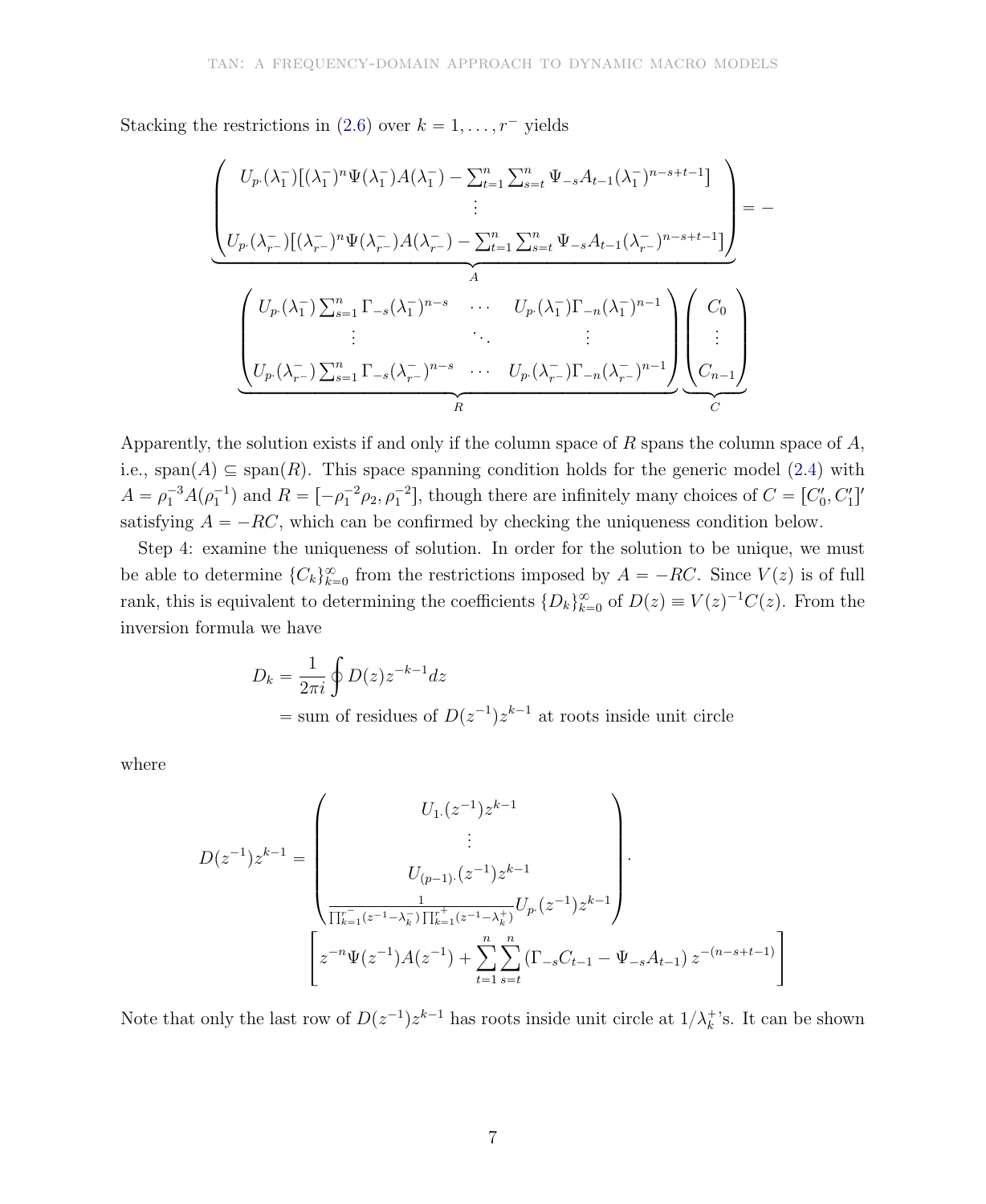that  $C_0, C_1, \ldots, C_{n-1}$  affect  $D_k$ 's only through the following common terms

$$
U_p(\lambda_k^+) \sum_{t=1}^n \sum_{s=t}^n \Gamma_{-s} C_{t-1}(\lambda_k^+)^{n-s+t-1}
$$
\n(2.7)

Stacking the expressions in  $(2.7)$  over  $k = 1, \ldots, r^+$  yields

$$
\underbrace{\begin{pmatrix} U_p(\lambda_1^+) \sum_{s=1}^n \Gamma_{-s}(\lambda_1^+)^{n-s} & \cdots & U_p(\lambda_1^+) \Gamma_{-n}(\lambda_1^+)^{n-1} \\ \vdots & \ddots & \vdots \\ U_p(\lambda_{r+}^+) \sum_{s=1}^n \Gamma_{-s}(\lambda_{r+}^+)^{n-s} & \cdots & U_p(\lambda_{r+}^+) \Gamma_{-n}(\lambda_{r+}^+)^{n-1} \end{pmatrix}}_{Q} \underbrace{\begin{pmatrix} C_0 \\ \vdots \\ C_{n-1} \end{pmatrix}}
$$

Therefore, the solution is unique if and only if the knowledge of RC can be used to pin down  $QC$ , which is tantamount to verifying whether the column space of  $R'$  spans the column space of  $Q'$ , i.e., span $(Q') \subseteq \text{span}(R')$ .<sup>4</sup> This space spanning condition fails for the generic model (2.4) with  $Q = \left[ -\rho_2^{-1}, \rho_1^{-1}\rho_2^{-1} \right]$  and  $R = \left[ -\rho_1^{-2}\rho_2, \rho_1^{-2} \right]$  due to  $\rho_1 \neq \rho_2$ .

The above solution methodology is attractive for several reasons. First, whenever the solution exists and is unique, its analytical form can be expressed as

$$
C(L)\epsilon_t = (L^n \Gamma(L))^{-1} \left[ L^n \Psi(L) A(L) + \sum_{t=1}^n \sum_{s=t}^n \left( \Gamma_{-s} C_{t-1} - \Psi_{-s} A_{t-1} \right) L^{n-s+t-1} \right] \epsilon_t \tag{2.8}
$$

Such moving average representation leads directly to the impulse response function—the  $(i, j)$ th element of  $C_k$ , denoted  $C_k(i, j)$ , measures exactly the response of  $x_{t+k}(i)$  to a shock  $\epsilon_t(j)$ . By linking the Wold representation of the exogenous process to the endogenous variables, (2.8) also captures all multivariate cross-equation restrictions imposed by the hypothesis of rational expectations, which Hansen and Sargent (1980) refer to as the "hallmark of rational expectations models". Second, as advocated in Kasa (2000) and many others, models featuring dynamic signal extraction and infinite regress in expectations are more conveniently handled in the frequency domain. By circumventing the problem of matching an infinite sequence of coefficients in the time domain, our analytic function approach offers a tractable framework for the theoretical analysis of dynamic economies with incomplete information. Finally, unlike autoregressive solutions in the time domain, the moving average form of (2.8) allows for straightforward construction of the spectral density that provides the basis for performing likelihood-based inference over different frequency bands, which we elaborate in the next section.

<sup>&</sup>lt;sup>4</sup>In practice, checking the space spanning criteria for existence and uniqueness and calculating the unknown coefficient matrix  $C$  can be achieved by applying the singular value decompositions of  $A$ ,  $R$ , and  $Q$ . See Tan and Walker (2015) for computational details.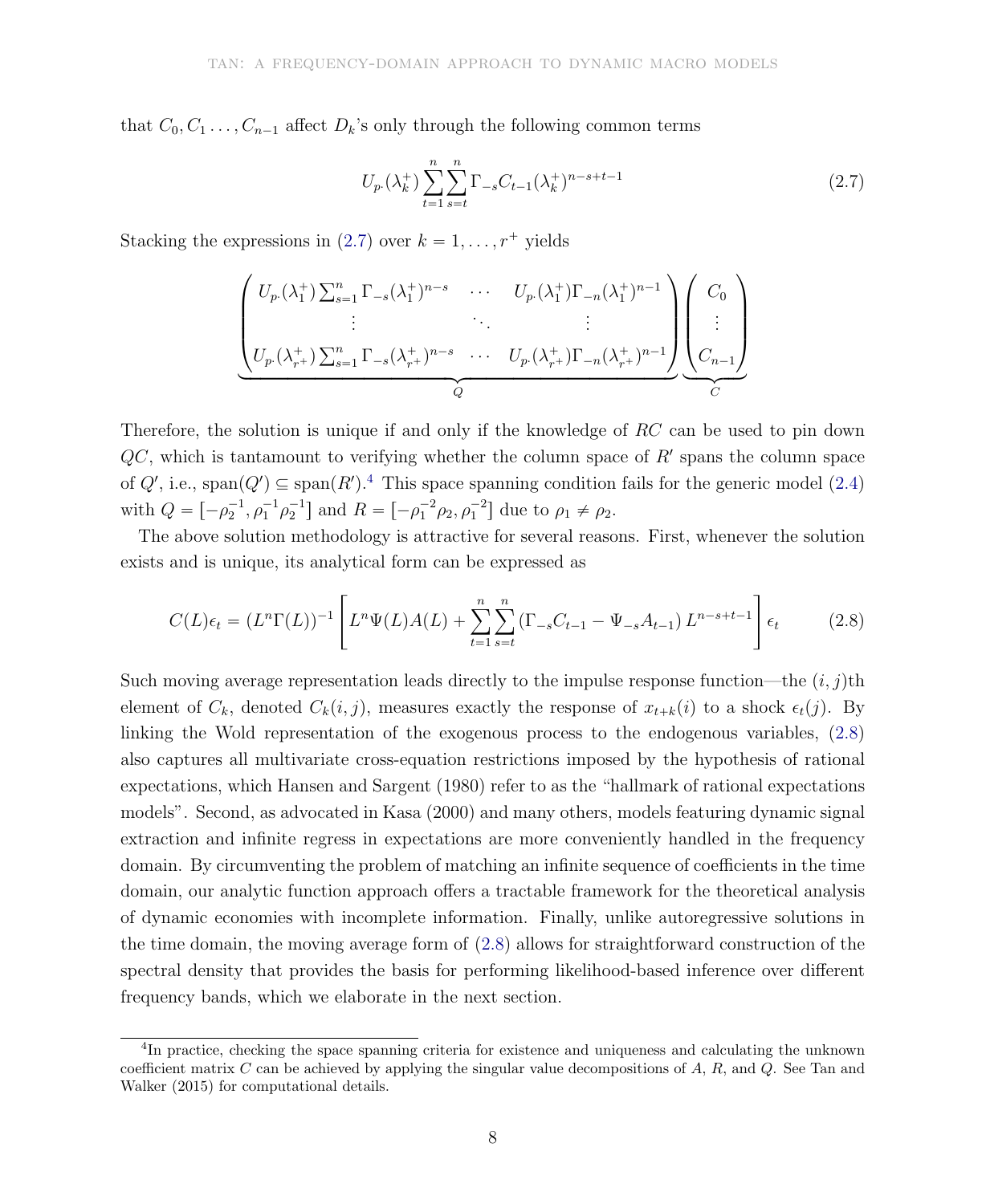2.2 ECONOMETRIC METHOD This section adopts the Bayesian perspective on taking dynamic macroeconomic models to the data. Our econometric analysis, including both parameter estimation and model evaluation, centers around a frequency-domain likelihood function implied by the linear rational expectations model (2.1). To that end, consider the following linear state space model parameterized by a vector of unknown parameters  $\theta$ 

$$
y_t = Z_{\theta}(L)x_t + u_t, \quad u_t \sim \mathbb{N}(0, \Omega_{\theta})
$$
\n(2.9)

$$
x_t = C_{\theta}(L)\epsilon_t, \quad \epsilon_t \sim \mathbb{N}(0, \Sigma_{\theta})
$$
\n(2.10)

where the measurement equation (2.9) links an  $h \times 1$  vector of demeaned observable variables  $y_t$  to the model's (possibly latent) endogenous variables  $x_t$  subject to a vector of measurement errors  $u_t$ , and the transition equation  $(2.10)$  corresponds to the moving average solution to the model. Moreover,  $(u_t, \epsilon_t)$  are mutually and serially uncorrelated at all leads and lags, and  $\mathbb{N}(a, b)$ denotes the Gaussian distribution with mean vector a and covariance matrix b.

We will subsequently derive the likelihood function associated with  $(2.9)$ – $(2.10)$  and generalize it to a composite version when the underlying model space is taken to be incomplete—none of the models under consideration corresponds to the true data generating process. The latter approach has the flavor of linear prediction pools in the time domain that have been explored recently to assess the joint predictive performance of multiple macroeconomic models [Waggoner and Zha (2012), Negro et al. (2016), Amisano and Geweke (2017)].

2.2.1 SINGLE MODEL To begin with, suppose  $(2.10)$  is the only reduced form model available to the researcher. Then the model-implied spectral density matrix for the observables  $y_t$  can be conveniently formulated as

$$
S_{\theta}(w) = \frac{1}{2\pi} \left[ Z_{\theta}(e^{-iw}) C_{\theta}(e^{-iw}) \Sigma_{\theta} C_{\theta}(e^{iw})^* Z_{\theta}(e^{iw})^* + \Omega_{\theta} \right]
$$
(2.11)

where  $w \in [0, 2\pi]$  denotes the frequency,  $i^2 = -1$ , and the asterisk (\*) stands for the conjugate transpose.<sup>5</sup> Let  $Y_{1:T}$  be a matrix that collects the sample for periods  $t = 1, \ldots, T$  with row observations  $y'_t$ . For any stationary Gaussian process  $y_t$ , it can be shown that the log-likelihood

<sup>5</sup>Without the inclusion of measurement errors, the spectral density matrix becomes singular for DSGE models with a small number of shocks and a larger number of observables, as is the case in Section 3.3. The conventional information matrix, though easily obtainable in the frequency domain, does not exist under singularity. This invalidates the well-known rank condition of Rothenberg (1971) for local identification of the unknown parameters. Qu and Tkachenko (2012b) derived simple frequency-domain identification conditions applicable to both singular and nonsingular DSGE models.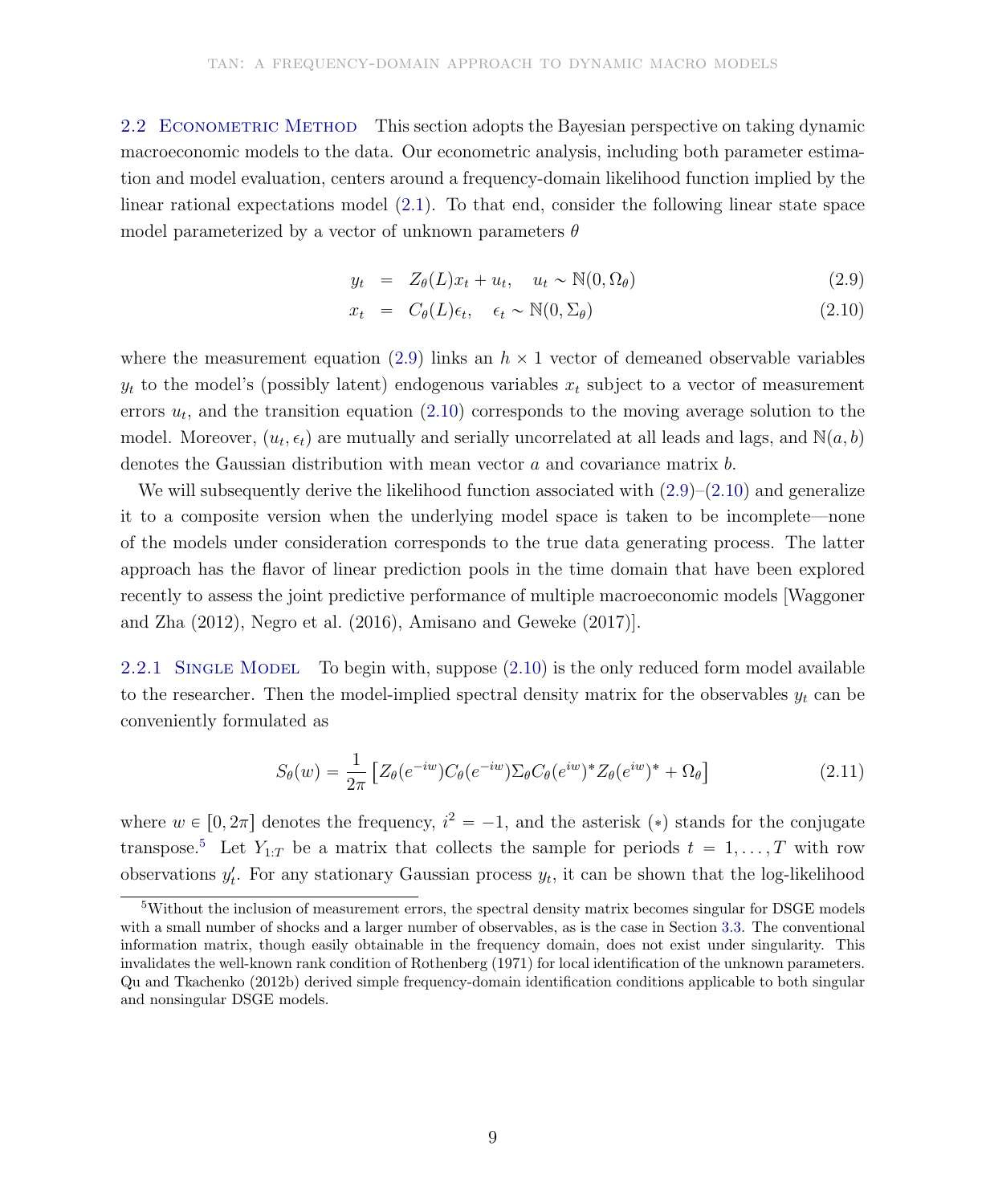function has an asymptotic counterpart in the frequency domain [Hannan (1970), Harvey (1989)]:

$$
\ln p(Y_{1:T}|\theta) = -\frac{1}{2} \sum_{k=0}^{T-1} s_k \{ 2 \ln 2\pi + \ln[\det(S_{\theta}(w_k))] + \text{tr}(S_{\theta}(w_k)^{-1}I(w_k)) \}
$$
(2.12)

where  $w_k = 2\pi k/T$  for  $k = 0, 1, ..., T - 1$ , and  $\det(\cdot)$  and  $\text{tr}(\cdot)$  denote the determinant and trace operators, respectively. In addition, the sample spectrum (or periodogram)  $I(w)$  is independent of  $\theta$  and given by  $I(w) = y(w)y(-w)'/(2\pi T)$ , where  $y(w) = \sum_{t=1}^{T} y_t e^{-iwt}$  is the discrete Fourier transform of  $Y_{1:T}$ . In light of the excessive volatility of  $I(w)$ , we follow Christiano and Vigfusson (2003) and compute its smoothed version  $I(w)$  by taking a centered, equally weighted average  $\tilde{I}(w_k) = \sum_{j=-3}^{3} I(w_{k+j})/7$ . For diagnostic purposes, we also incorporate pre-specified indicators  $s_k$  in (2.12) that takes value 1 if frequency  $w_k$  is included and value 0 otherwise.<sup>6</sup> This allows one to estimate and evaluate the model based on various frequency bands of interest.

From a computational perspective, since the summands in  $(2.12)$  are symmetric about  $\pi$  over the range  $[0, 2\pi]$ , there is no need to compute almost twice as many likelihood ordinates as are necessary. Also, the spectral density matrix  $(2.11)$  is the only part of the likelihood function that depends on  $\theta$  and usually very easy to evaluate. The periodogram, on the other hand, is evaluated only once. These features lead to quite rapid calculations involved in an iterative estimation procedure even for high-dimensional systems.

2.2.2 COMPOSITE MODEL In many situations, especially the policymaking process, there can be several competing models available to the researcher, giving rise to the natural question of model selection or composition. While Bayesian model averaging provides a useful way to account for model uncertainty, it operates under an implicit assumption that the underlying model space is complete—one of the models under consideration is correctly specified. An important consequence, as shown by Geweke and Amisano (2011), is that the full posterior weight will be assigned to whichever model that lies closest (in terms of the Kullback-Leibler divergence) to the true data generating process as  $T \to \infty$ . But more realistically, say, a prudent policymaker may view each model as misspecified along some aspects of the reality and therefore base her policy thinking beyond the implications from any single model. Recognizing the possibility of potential model misspecification over certain band spectrum, this section attempts to generalize the log-likelihood function (2.12) from the premise of an incomplete model space.

To make the idea concrete, suppose the expanded model space consists of two reduced form models, each of which is intended to fit a common set of observables  $y_t$  and can be represented

 $6$ This is justified by the fact that components of  $(2.12)$  formed over disjoint frequencies correspond to processes that are mutually orthogonal at all lags.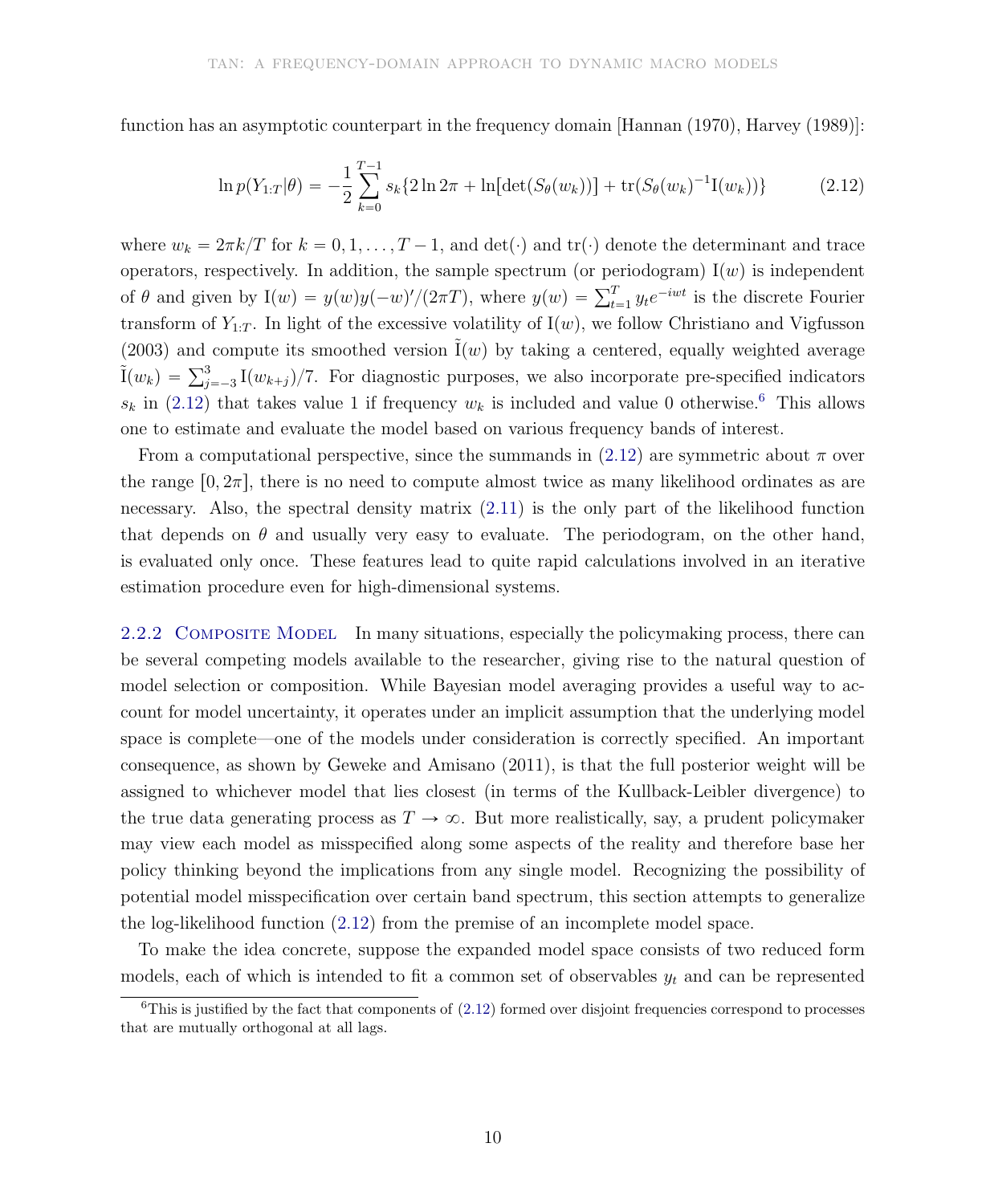in the linear state space form

$$
y_t = Z_{\theta_j}(L)x_{j,t} + u_{j,t}, \quad u_{j,t} \sim \mathbb{N}(0, \Omega_{\theta_j})
$$
  

$$
x_{j,t} = C_{\theta_j}(L)\epsilon_{j,t}, \quad \epsilon_{j,t} \sim \mathbb{N}(0, \Sigma_{\theta_j})
$$

where  $j \in \{1, 2\}$  denotes the model index and  $\theta_j$  parameterizes model j. Let  $S_{\theta_j}(w)$  be the spectral density matrix implied by model  $j$  and consider the following log-likelihood function

$$
\ln p(Y_{1:T}|\theta_1, \theta_2, \{s_k\}_{k=0}^{T-1}) = -\frac{1}{2} \sum_{k=0}^{T-1} s_k \{2\ln 2\pi + \ln[\det(S_{\theta_1}(w_k))] + \text{tr}(S_{\theta_1}(w_k)^{-1}\mathbf{I}(w_k))\}
$$

$$
-\frac{1}{2} \sum_{k=0}^{T-1} (1 - s_k) \{2\ln 2\pi + \ln[\det(S_{\theta_2}(w_k))] + \text{tr}(S_{\theta_2}(w_k)^{-1}\mathbf{I}(w_k))\}
$$
(2.13)

which generalizes its single-model version  $(2.12)$  in two major aspects. First, rather than discarding the log-likelihood ordinates at some frequencies, we allow both candidate models to bear directly on mutually exclusive and collectively exhaustive frequencies. Second, the assignment of model-dependent log-likelihood ordinate to each frequency is now driven by a set of latent model-selection variables  $\{s_k\}_{k=0}^{T-1}$  whose values are inferred from the data. By virtue of the symmetry of (2.13) about  $\pi$ , we require that  $s_k = s_{T-k}$  for  $k = 1, 2, \ldots, T/2 - 1$ .<sup>7</sup>

The composite log-likelihood function (2.13) corresponds to its time-domain state space model  $(2.9)$ - $(2.10)$  defined by  $\theta = [\theta'_1, \theta'_2]'$  and

$$
Z_{\theta}(L) = \left(B(L)Z_{\theta_1}(L) \quad (I_h - B(L))Z_{\theta_2}(L)\right), \quad C_{\theta}(L) = \begin{pmatrix} C_{\theta_1}(L) & 0_p \\ 0_p & C_{\theta_2}(L) \end{pmatrix}
$$

$$
x_t = \begin{pmatrix} x_{1,t} \\ x_{2,t} \end{pmatrix}, \quad \epsilon_t = \begin{pmatrix} \epsilon_{1,t} \\ \epsilon_{2,t} \end{pmatrix}, \quad u_t = Z_{\theta}(L) \begin{pmatrix} u_{1,t} \\ u_{2,t} \end{pmatrix}
$$

where  $I_h$  is an  $h \times h$  identity matrix,  $0_p$  a  $p \times p$  zero matrix, and  $B(L)$  a "random filter" that satisfies

$$
B(e^{-iw}) = \begin{cases} s_0I_h, & w = 0\\ s_kI_h, & w \in (w_{k-1}, w_k] \cup (w_{T-k-1}, w_{T-k}) \end{cases}
$$

for  $k = 1, 2, \ldots, \frac{T}{2}$ . Note that the set of coefficient matrices  $\{b_j\}_{j=-\infty}^{\infty}$  for  $B(\cdot)$  can be determined via the inversion formula  $b_j = \frac{1}{2i}$  $\frac{1}{2\pi} \int_0^{2\pi} B(e^{-iw}) e^{iwj} dw$  for all integers j and  $b_j = b_{-j}$ . In the special case of  $B(L) = I_h$  or  $B(L) = 0_h$ , (2.13) reduces to (2.12) so that only one model survives.

<sup>&</sup>lt;sup>7</sup>We implicitly assume that T is even. The adjustment when T is odd is straightforward.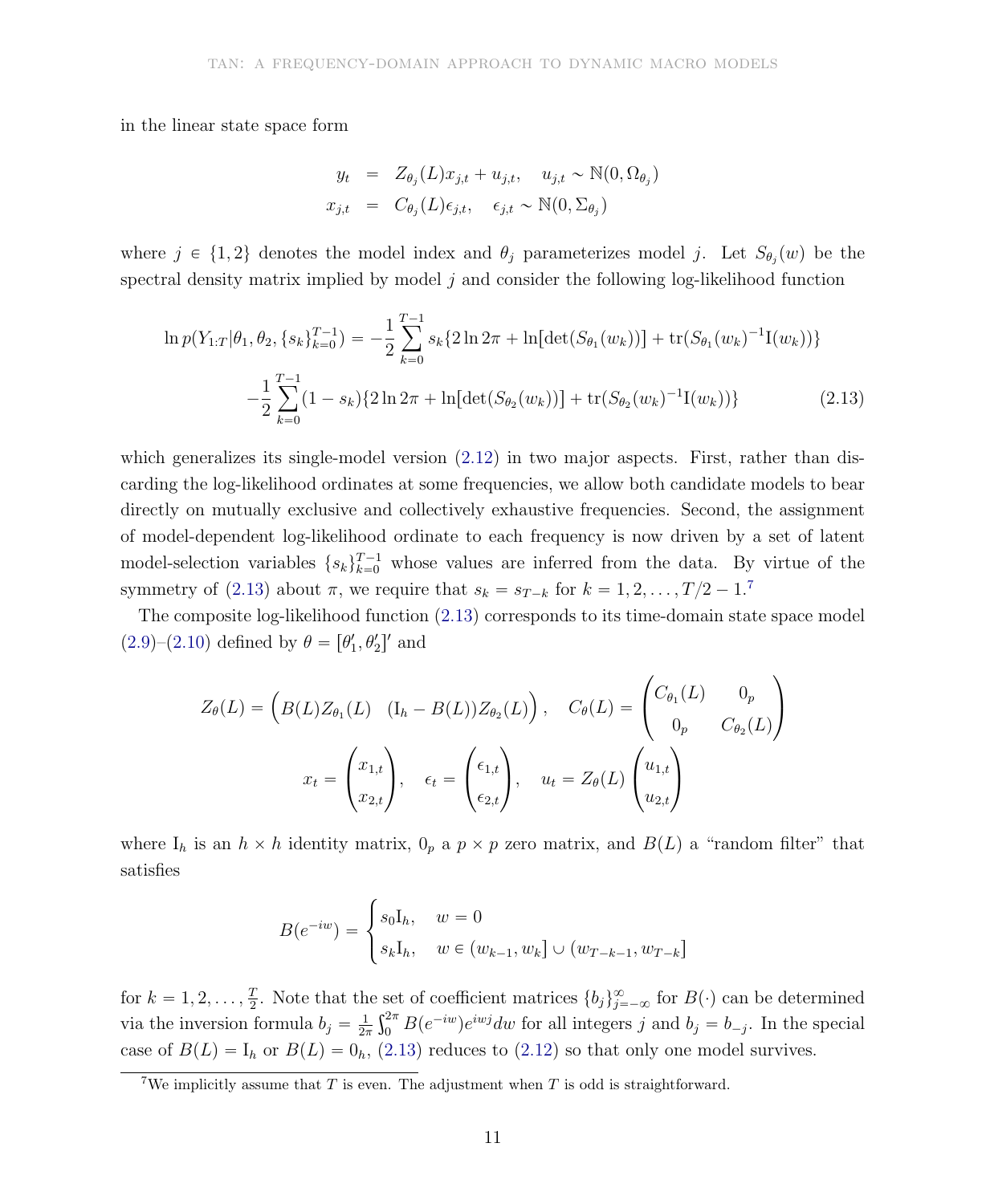At a conceptual level, the unobserved indicators  $\{s_k\}_{k=0}^{T-1}$  $\frac{T-1}{k=0}$  can be simply treated as additional unknown parameters from the Bayesian point of view. This motivates a full Bayesian procedure to estimate the model based on the idea of data augmentation [Tanner and Wong (1987)]. Specifically, we assume for convenience that  $(\theta_1, \theta_2, \{s_k\}_{k=0}^{T-1})$  $\binom{T-1}{k=0}$  are a priori independent and sample from their joint posterior distribution  $p(\theta_1, \theta_2, \{s_k\}_{k=0}^{T-1})$  $\binom{T-1}{k=0} Y_{1:T}$  with the following Gibbs steps:

1. Simulate model 1's parameters  $\theta_1$  from

$$
p(\theta_1|Y_{1:T},\theta_2,\{s_k\}_{k=0}^{T-1})\infty p(Y_{1:T}|\theta_1,\theta_2,\{s_k\}_{k=0}^{T-1})p(\theta_1)
$$

using the Metropolis-Hastings algorithm, where  $p(Y_{1:T} | \theta_1, \theta_2, \{s_k\}_{k=0}^{T-1})$  $_{k=0}^{T-1}$ ) is given by  $(2.13)$ .

- 2. Like step 1, simulate model 2's parameters  $\theta_2$  from  $p(\theta_2|Y_{1:T}, \theta_1, \{s_k\}_{k=0}^{T-1})$  $\binom{T-1}{k=0}$ .
- 3. Simulate the indicator  $s_k$  from

$$
p(s_k=j|Y_{1:T},s_{-k},\theta_1,\theta_2)\textcolor{black}{\propto} p(Y_{1:T}|\theta_1,\theta_2,\{s_k\}_{k=0}^{T-1})p(s_k=j)
$$

for  $k = 0, \ldots, T/2$ , where  $s_{-k} = (s_0, \ldots, s_{k-1}, s_{k+1}, \ldots, s_{T-1})$ . The normalizing constant of this kernel function is the sum of its values over  $s_k = 0, 1$ .

The above cycle is initialized at some starting values of  $(\theta_1, \theta_2, \{s_k\}_{k=0}^{T-1})$  $\binom{T-1}{k=0}$  and then repeated a sufficiently large number of times until the posterior sampler has converged. Based on the draws from the joint posterior distribution, one can compute summary statistics such as posterior means and probability intervals.

## 3 Application to a New Keynesian Model

As an example, we illustrate the proposed framework using a prototypical new Keynesian model with fiscal details and two distinct monetary-fiscal policy regimes. This serves to keep the illustration simple and concrete, but it should be emphasized that these techniques are widely applicable for more richly structured models, which we leave for future research. Going forward, Section 3.1 presents a linearized version of the model. Section 3.2 derives its analytical solution in the frequency domain that proves useful in characterizing the cross-equation restrictions and understanding the policy transmission mechanisms under each regime. Section 3.3 documents how the empirical performance of each regime varies across different frequency bands.

3.1 The Model We consider a textbook version of the new Keynesian model presented in Woodford (2003) and Galí (2008) but augmented with a fiscal policy rule. The model's essential elements include: a representative household and a continuum of firms, each producing a differentiated good; only a fraction of firms can reset their prices each period; a cashless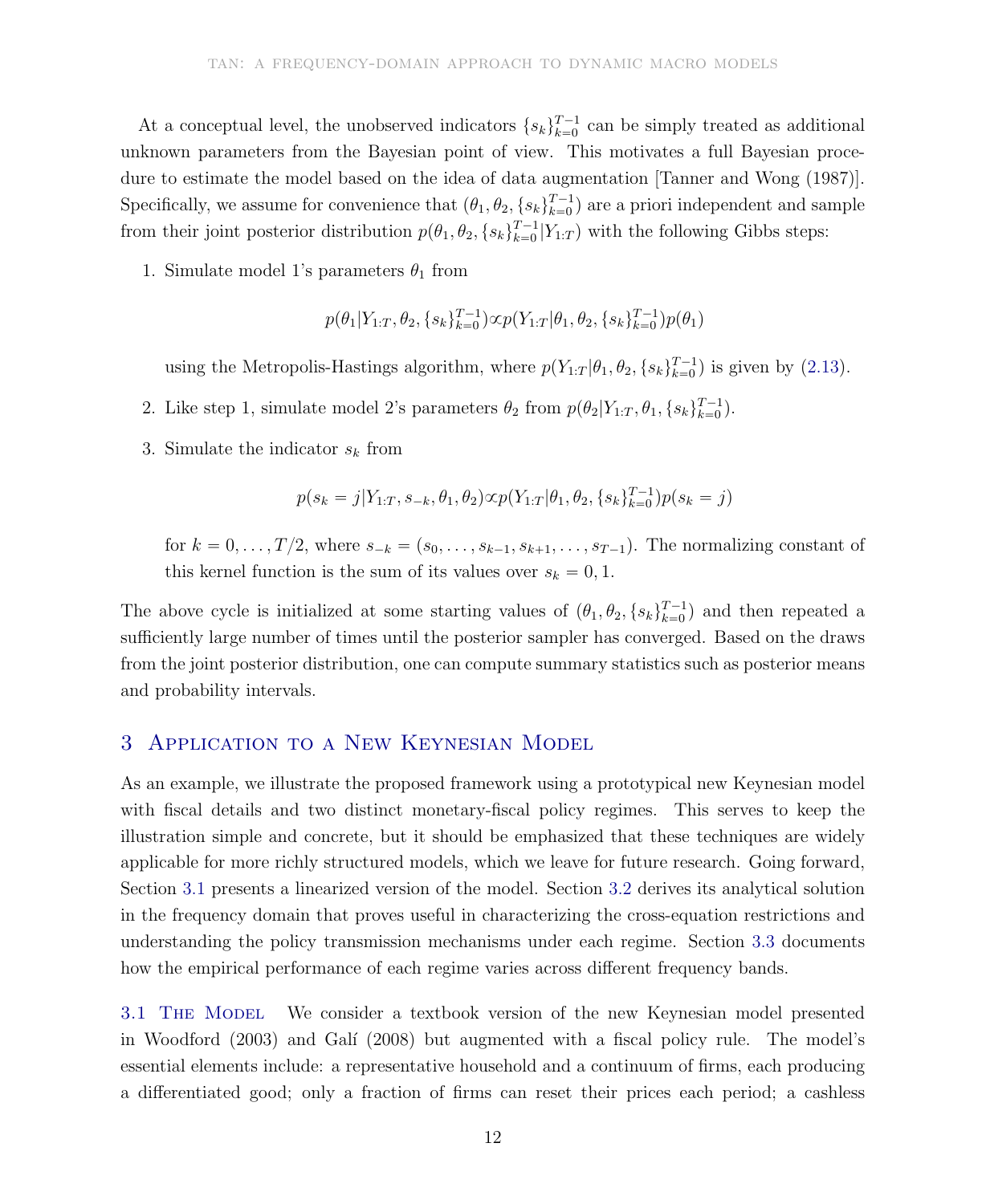economy with one-period nominal bonds  $B_t$  that sell at price  $1/R_t$ , where  $R_t$  is the monetary policy instrument; primary surplus  $s_t$  with lump-sum taxation and zero government spending so that consumption equals output,  $c_t = y_t$ ; a monetary authority and a fiscal authority.

Let  $\hat{x}_t \equiv \ln(x_t) - \ln(x)$  denote the log-deviation of a generic variable  $x_t$  from its steady state x. It is straightforward to show that a log-linear approximation to the model's equilibrium conditions around the steady state with zero net inflation leads to the following equations

Dynamic IS equation:  $\hat{y}_t = \mathbb{E}_t \hat{y}_{t+1} - \sigma(\hat{R}_t - \mathbb{E}_t \hat{\pi}_{t+1})$  (3.1)

New Keynesian Phillips curve: 
$$
\hat{\pi}_t = \beta \mathbb{E}_t \hat{\pi}_{t+1} + \kappa \hat{y}_t
$$
 (3.2)

- Monetary policy:  $\hat{R}_t = \alpha \hat{\pi}_t + \epsilon_{M,t}$  (3.3)
- Fiscal policy:  $\hat{s}_t = \gamma \hat{b}_{t-1} + \epsilon_{F,t}$  (3.4)

Government budget constraint: 
$$
\hat{b}_t = \hat{R}_t + \beta^{-1}(\hat{b}_{t-1} - \hat{\pi}_t) - (\beta^{-1} - 1)\hat{s}_t
$$
 (3.5)

where  $\sigma > 0$  is the elasticity of intertemporal substitution,  $0 < \beta < 1$  is the discount factor,  $\kappa > 0$ is the slope of the new Keynesian Phillips curve,  $\pi_t = P_t/P_{t-1}$  is the inflation between periods  $t-1$  and  $t$ , and  $b_t = B_t/P_t$  is the real debt at the end of period  $t$ <sup>8</sup>.  $(\epsilon_{M,t}, \epsilon_{F,t})$  are exogenous policy shocks that are mutually and serially uncorrelated with bounded supports. Equations  $(3.1)$ – $(3.3)$  form the key building blocks of the standard new Keynesian model,  $(3.4)$  is the model analog to many surplus-debt regression studies that aim to test for fiscal sustainability, and (3.5) is the log-linearized version of the government's flow budget identity,  $\frac{1}{R_t}$  $B_t$  $\frac{B_t}{P_t} + s_t = \frac{B_{t-1}}{P_t}$  $\frac{t-1}{P_t}$ . Taken together, (3.1)–(3.5) constitute a system of linear expectational difference equations in the variables  $\{\hat{y}_t, \hat{\pi}_t, \hat{R}_t, \hat{s}_t, \hat{b}_t\}$ , whose model dynamics lie at the core of most monetary DSGE models in the literature.

3.2 ANALYTICAL SOLUTION An essential feature of this model is that all possible interactions between monetary and fiscal policies that are consistent with a uniquely determined price level must conform to the following relationship ubiquitous in any dynamic macroeconomic model with rational agents

$$
\hat{b}_{t-1} - \hat{\pi}_t = -\beta \sum_{k=0}^{\infty} \beta^k \mathbb{E}_t \hat{r}_{t+k} + (1-\beta) \sum_{k=0}^{\infty} \beta^k \mathbb{E}_t \hat{s}_{t+k}, \quad \forall t
$$
\n(3.6)

where  $\hat{b}_{t-1}$  is predetermined in period t and  $\hat{r}_{t+k} = \hat{R}_{t+k} - \mathbb{E}_{t+k}\hat{\pi}_{t+k+1}$  denotes the ex-ante real interest rate. The above *intertemporal equilibrium condition* can be obtained by substituting (3.1) into (3.5) and iterating forward. Reminiscent of any asset pricing relation, (3.6) simply states that the real value of government liabilities at the beginning of period  $t, \hat{b}_{t-1} - \hat{\pi}_t$ , stems

<sup>&</sup>lt;sup>8</sup>For analytical clarity, we assume that the monetary authority does not respond to output deviations.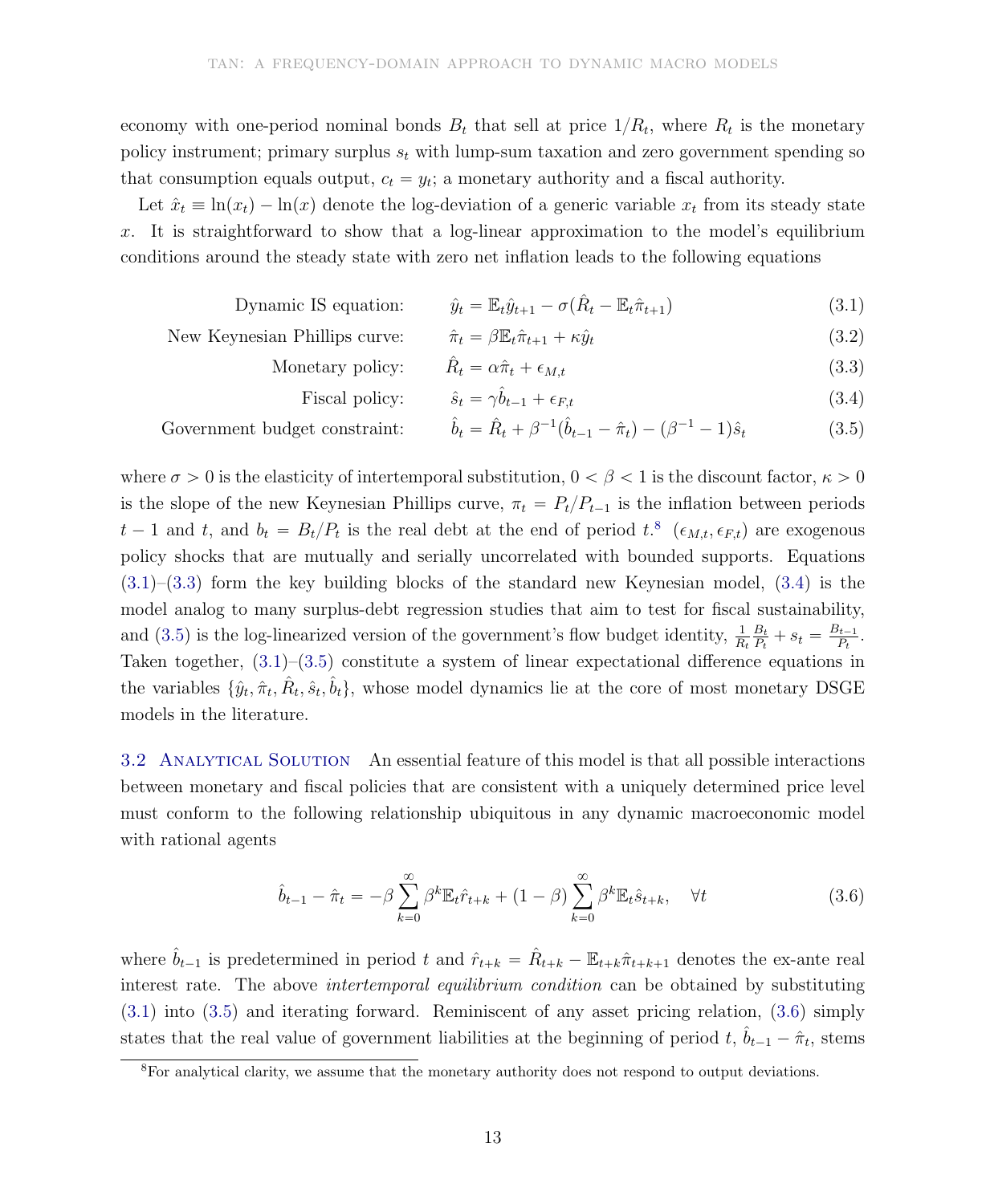from the present value of current and expected future primary surpluses. But importantly, it also makes clear two distinct financing schemes of government debt—surprise inflation and direct taxation, which are the key to understanding how policy shocks are transmitted to influence the endogenous variables in the subsequent analysis.

To simplify the exhibition, we substitute the policy rules  $(3.3)$ – $(3.4)$  for  $(\hat{R}_t, \hat{s}_t)$  in the model and solve the remaining trivariate linear rational expectations system using the frequency-domain solution method in Section 2.1.<sup>9</sup> See the Online Appendix A for derivation details. Suppose a covariance stationary solution to the reduced model is of the form  $x_t = \sum_{k=0}^{\infty} C_k \epsilon_{t-k}$ , where  $x_t = [\hat{y}_t, \hat{\pi}_t, \hat{b}_t]'$ ,  $\epsilon_t = [\epsilon_{M,t}, \epsilon_{F,t}]'$ , and each element of  $\sum_{k=0}^{\infty} C_k C'_k$  is finite. In what follows, we fully characterize the model solution in two regions of the policy parameter space that imply unique bounded equilibria due to Leeper  $(1991)$ .<sup>10</sup> It is easy to verify that the Smith decomposition for this model gives rise to the following roots

$$
\lambda_1 = \frac{\gamma_1 + \sqrt{\gamma_1^2 - 4\gamma_0}}{2\gamma_0}, \quad \lambda_2 = \frac{\gamma_1 - \sqrt{\gamma_1^2 - 4\gamma_0}}{2\gamma_0}, \quad \lambda_3 = \frac{\beta}{1 - \gamma(1 - \beta)}
$$

where  $\gamma_0 = (1 + \alpha \sigma \kappa)/\beta$  and  $\gamma_1 = (1 + \beta + \sigma \kappa)/\beta$ . These roots also arise as the reciprocals of the eigenvalues from the reduced model viewed as a system of difference equations in  $(\hat{y}_t, \hat{\pi}_t, \hat{b}_t)$ .

3.2.1 REGIME-M One region,  $\alpha > 1$  and  $\gamma > 1$ , produces active monetary and passive fiscal policy or regime-M, yielding the conventional monetarist/Wicksellian perspective on inflation determination. Regime-M assigns monetary policy to target inflation and fiscal policy to stabilize debt—central banks can control inflation by systematically raising nominal interest rate more than one-for-one with inflation (i.e., the Taylor principle) and the government always adjusts taxes or spending to assure fiscal solvency. Given that  $0 < \lambda_2 < \lambda_1 < 1 < \lambda_3$  under this regime, we can write output, inflation, and real debt as linear functions of all past and present policy shocks with unambiguously signed coefficients. In particular, output follows

$$
\hat{y}_t = \underbrace{C_0(1,1)}_{<0} \epsilon_{M,t} \tag{3.7}
$$

inflation follows

$$
\hat{\pi}_t = \underbrace{C_0(2,1)}_{<0} \epsilon_{M,t} \tag{3.8}
$$

 $9\text{An equivalent time-domain derivation can be found in Leeper and Leith (2015).}$ 

<sup>&</sup>lt;sup>10</sup>These characterizations draw partly on Tan  $(2017)$ , but see also Leeper and Li  $(2017)$  for a similar analysis based on a flexible-price endowment economy. Here we restrict  $(\alpha, \gamma) \in [0, \infty) \times [0, \infty)$  because negative policy responses, though theoretically possible, make little economic sense.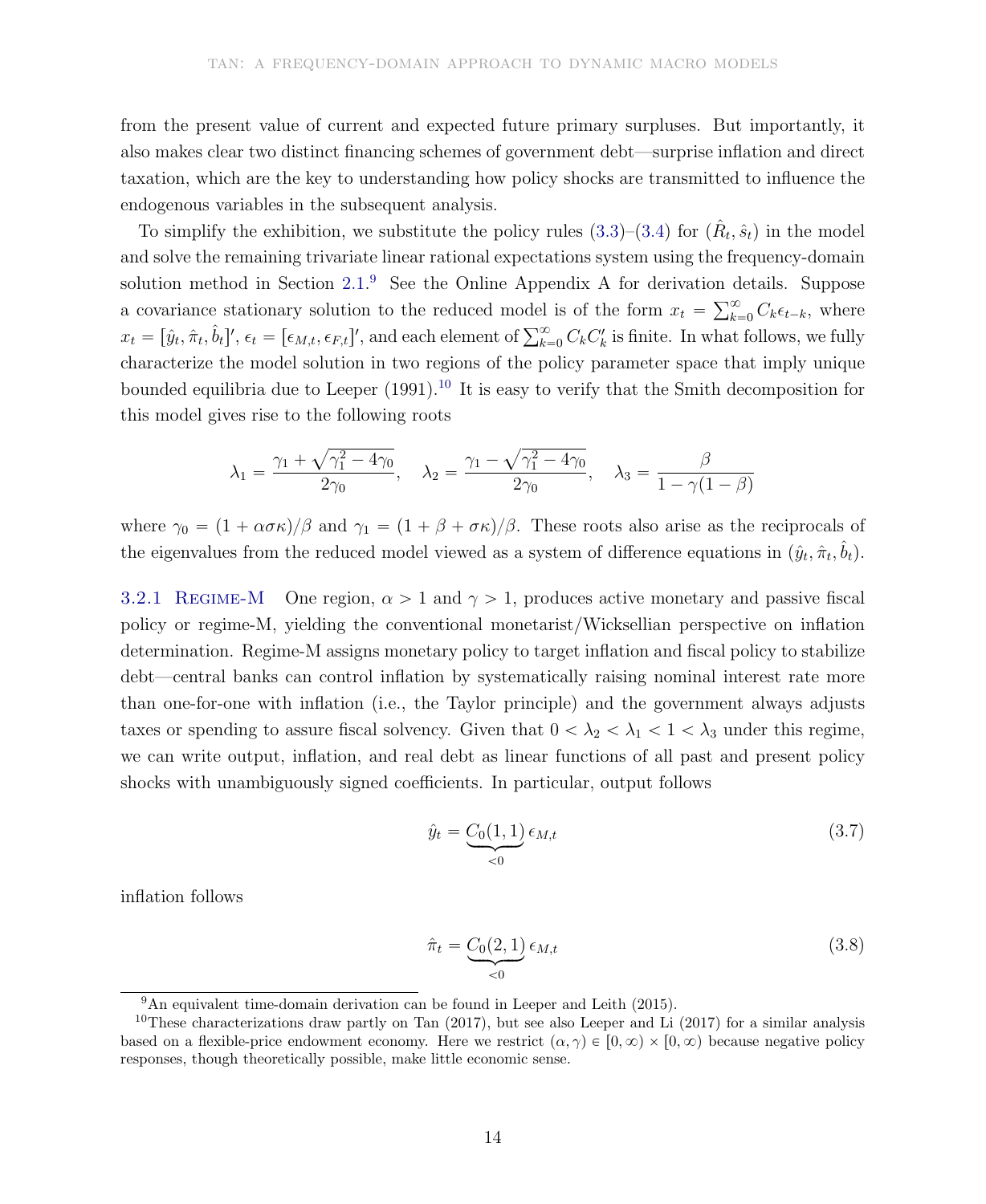and real debt follows

$$
\hat{b}_t = \sum_{k=0}^{\infty} \underbrace{C_0(3,1)}_{>0} \left(\frac{1}{\lambda_3}\right)^k \epsilon_{M,t-k} + \sum_{k=0}^{\infty} \underbrace{C_0(3,2)}_{<0} \left(\frac{1}{\lambda_3}\right)^k \epsilon_{F,t-k} \tag{3.9}
$$

where the contemporaneous responses are given by

$$
C_0 = \begin{pmatrix} -\frac{\sigma}{1 + \alpha \sigma \kappa} & 0\\ -\frac{\sigma \kappa}{1 + \alpha \sigma \kappa} & 0\\ \frac{\beta + \sigma \kappa}{\beta (1 + \alpha \sigma \kappa)} & \frac{\beta - 1}{\beta} \end{pmatrix}
$$

To the extent that fiscal shocks do not impinge on the equilibrium output and inflation, the analytical impulse response functions  $(3.7)$ – $(3.9)$  immediately point to the familiar "Ricardian" equivalence" result—a deficit-financed tax cut leaves aggregate demand unaffected because its positive wealth effect will be neutralized by the household's anticipation of higher future taxes whose present value matches exactly the initial debt expansion.

This anticipated backing of government debt also eliminates any fiscal consequence of monetary policy actions, freeing the central bank to control inflation. Take for instance a monetary contraction that aims to reduce inflation. Given sticky prices, a higher nominal interest rate translates into a higher real interest rate, which makes consumption today more costly relative to tomorrow. As a result, both output in (3.7) and inflation in (3.8) fall. But the higher real rate also raises the household's real interest receipts and hence the real principal in (3.9). As the household feels wealthier and demands more goods, price levels are bid up, counteracting the monetary authority's original intention to lower inflation. This wealth effect, however, is unwarranted under the fiscal financing mechanism of regime-M because any increase in government debt now necessarily portends future fiscal contraction. If nothing else, it is such fiscal backing for monetary policy to achieve price stability that delivers Milton Friedman's (1970) famous dictum that "inflation is always and everywhere a monetary phenomenon."

Another desirable outcome that appropriate fiscal backing affords the central bank to accomplish is greater macroeconomic stability. Because the initial impacts of monetary shock,  $|C_0(1,1)|, |C_0(2,1)|,$  and  $|C_0(3,1)|$ , are decreasing in  $\alpha$ , and the decay factor of fiscal shock,  $1/\lambda_3$ , is decreasing in  $\gamma$ , a more aggressive monetary stance, in conjunction with a tighter fiscal discipline, can effectively reduce the volatilities of output, inflation, and government debt.

3.2.2 REGIME-F A second region,  $0 \le \alpha < 1$  and  $0 \le \gamma < 1$ , consists of passive monetary and active fiscal policy or regime-F, producing the fiscal theory of the price level [Leeper (1991), Woodford (1995), Cochrane (1998), Davig and Leeper (2006), Sims (2013)]. In contrast to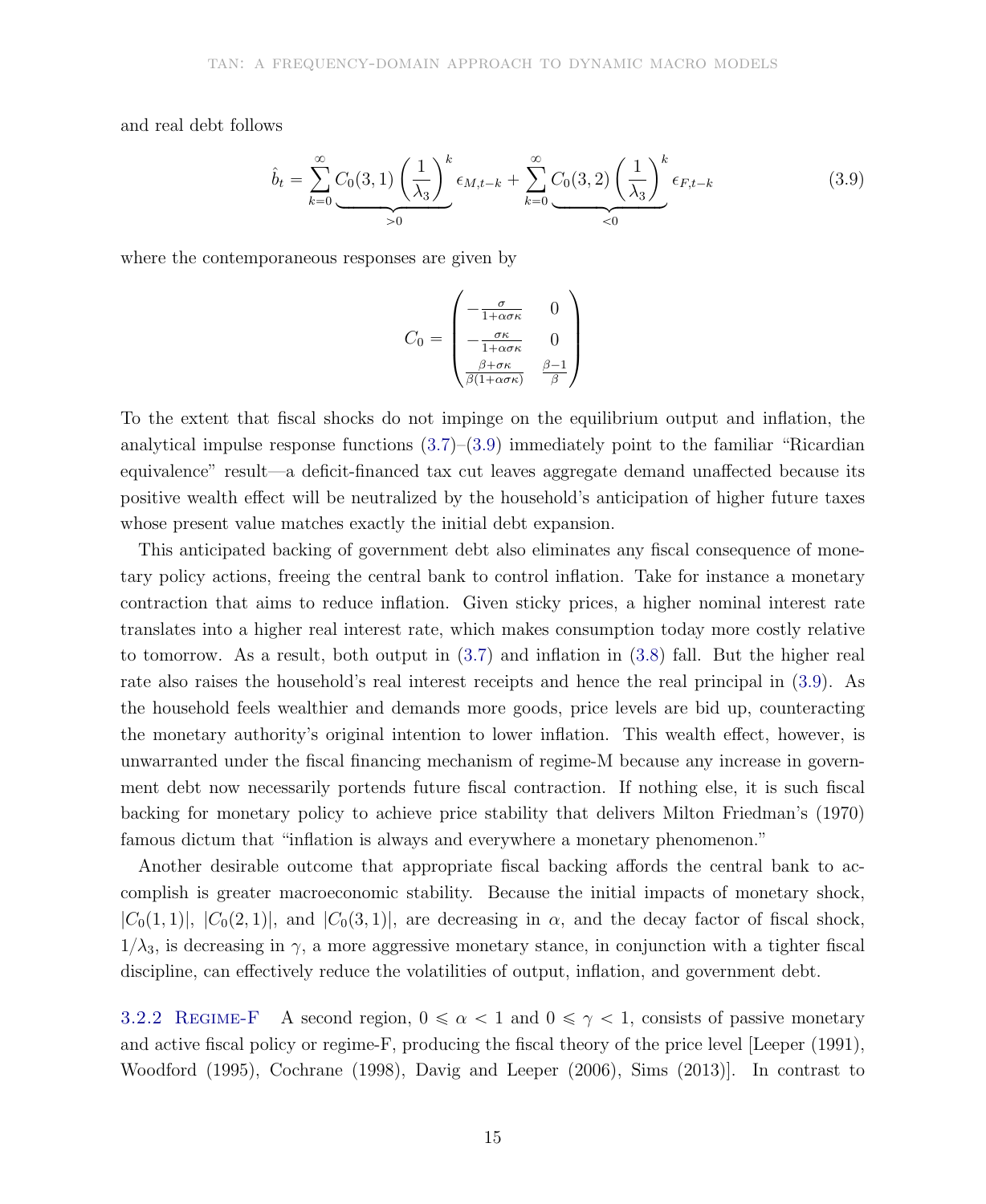regime-M, policy roles are reversed under this alternative regime, with fiscal policy determining the price level and monetary policy acting to stabilize debt. Without much loss of generality, we consider the special case of an exogenous path for primary surpluses, i.e.,  $\gamma = 0$ . This profligate fiscal policy requires that monetary authority raise the nominal rate only weakly with inflation to prevent debt service from growing too rapidly. It follows that  $0 < \lambda_2 < \lambda_3 = \beta < 1 < \lambda_1$ . Analogous to regime-M, we can write output, inflation, and real debt as linear functions of all past and present policy shocks with unambiguously signed coefficients. In particular, output follows

$$
\hat{y}_t = C_0(1,1) \epsilon_{M,t} + \sum_{k=1}^{\infty} C_0(1,1) \left[ \frac{1}{\lambda_1} - \frac{\beta - \lambda_2}{\beta \lambda_2 (\beta - 1 + \sigma \kappa)} \right] \left( \frac{1}{\lambda_1} \right)^{k-1} \epsilon_{M,t-k} \n+ \sum_{k=0}^{\infty} C_0(1,2) \left( \frac{1}{\lambda_1} \right)^k \epsilon_{F,t-k}
$$
\n(3.10)

inflation follows

$$
\hat{\pi}_t = \underbrace{C_0(2,1)}_{>0} \epsilon_{M,t} + \sum_{k=1}^{\infty} \underbrace{C_0(2,1)}_{>0} \left[ \frac{1}{\lambda_1} - \frac{\lambda_2 - \beta}{\beta \lambda_2} \right] \left( \frac{1}{\lambda_1} \right)^{k-1} \epsilon_{M,t-k} \n+ \sum_{k=0}^{\infty} \underbrace{C_0(2,2)}_{<0} \left( \frac{1}{\lambda_1} \right)^k \epsilon_{F,t-k}
$$
\n(3.11)

and real debt follows

$$
\hat{b}_t = \sum_{k=0}^{\infty} \underbrace{C_0(3,1) \left(\frac{1}{\lambda_1}\right)^k}_{>0} \epsilon_{M,t-k} + \sum_{k=0}^{\infty} \underbrace{C_0(3,2) \left(\frac{1}{\lambda_1}\right)^k}_{<0} \epsilon_{F,t-k} \tag{3.12}
$$

where the contemporaneous responses are given by

$$
C_0 = \begin{pmatrix} \frac{\sigma \lambda_2^2 (\beta - 1 + \sigma \kappa)}{\lambda_2 - \beta} & -\frac{(1 - \beta)\sigma [(\sigma \kappa + \beta)\lambda_2 - \beta]}{\lambda_2 - \beta} \\ -\frac{\sigma \kappa \lambda_2^2}{\lambda_2 - \beta} & \frac{\sigma \kappa \lambda_2 (1 - \beta)}{\lambda_2 - \beta} \\ \frac{\beta + \sigma \kappa}{(1 + \alpha \sigma \kappa)\lambda_1} & \frac{\beta - 1}{\lambda_1} \end{pmatrix}
$$

The analytical impulse response functions  $(3.10)$ – $(3.12)$ , together with the intertemporal equilibrium condition (3.6), highlight a violation of "Ricardian equivalence"—unlike regime-M, expansions in government debt, due to either monetary contraction or fiscal expansion, will generate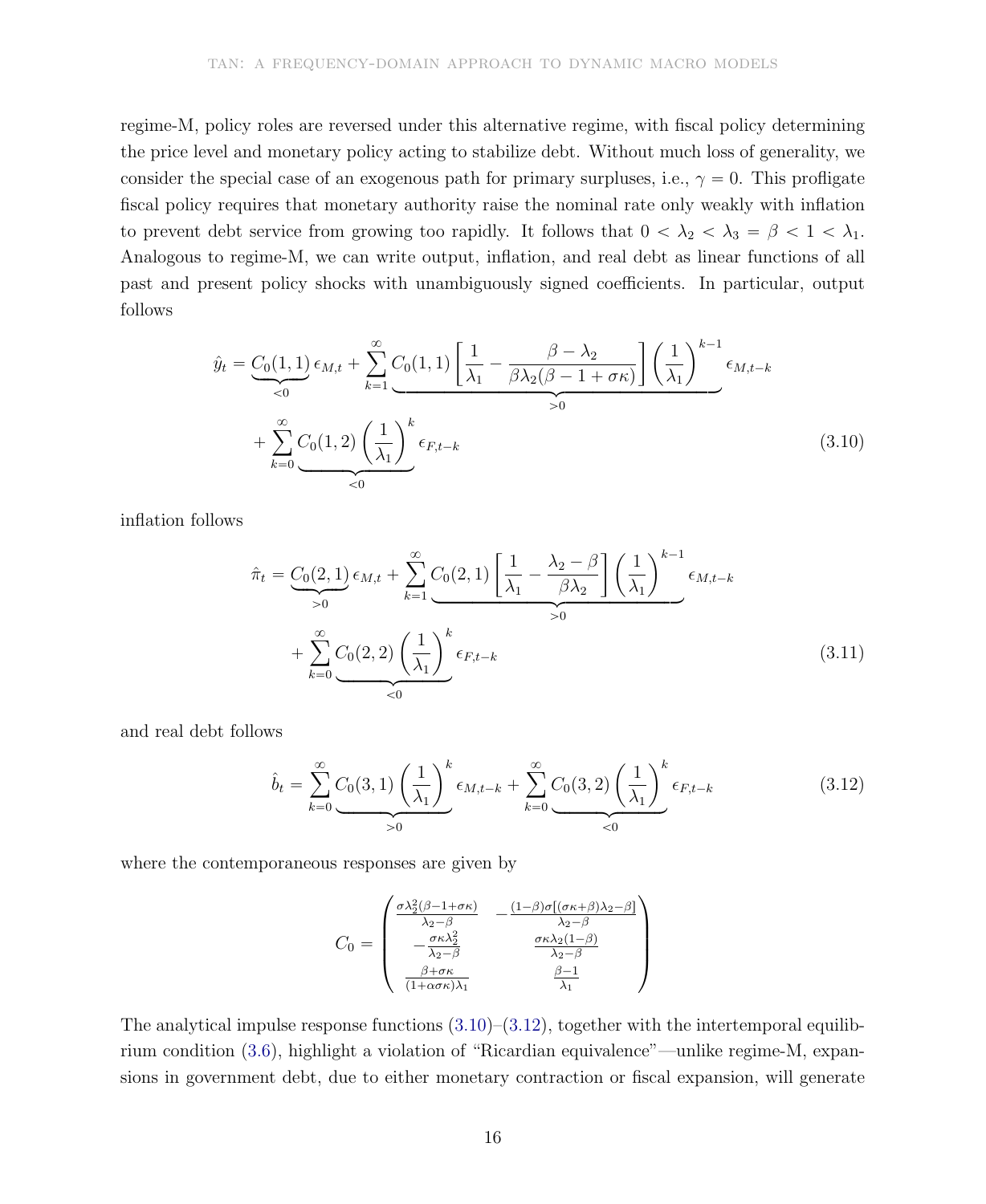a positive wealth effect which in turn transmits into higher inflation and, in the presence of nominal rigidities, higher real activity.

Indeed, this non-Ricardian nature stems from a fundamentally different fiscal financing mechanism underlying the fiscal theory; while regime-M relies primarily on direct taxation, regime-F hinges crucially on the debt devaluation effect of surprise inflation. For example, consider the effects of a monetary contraction. With sticky prices, a higher nominal interest rate raises the real interest rate, inducing the household to save more in the current period. Thus, output falls initially in (3.10). The higher real rate also raises the real interest payments and hence the real principal in (3.12), making the household wealthier at the beginning of the next period. However, because future primary surpluses do not adjust to neutralize this wealth effect, aggregate demand increases in the next period, which pushes up both output in (3.10) and inflation in (3.11). More importantly, as evinced by (3.6), inflation must rise in the current as well as future periods to devalue the nominal government debt so as to guarantee its sustainability. This wealth effect channel triggers exactly the same macroeconomic impacts under a fiscal expansion. Given exogenous primary surpluses, (3.6) suggests that a deficit-financed tax cut shows up as a mix of higher current inflation and a lower path for real interest rates, which in turn leads to higher output. Through devaluation, the higher inflation again ensures that the government debt remains sustainable. The above policy implications should make it clear that inflation is fundamentally a fiscal phenomenon under regime-F.

Lastly, the role of inflation in stabilizing government debt under regime-F is also evident in that both the extent,  $|C_0(2, 1)|$  and  $|C_0(2, 2)|$ , and the decay factor,  $1/\lambda_1$ , of the policy effects on inflation are increasing in  $\alpha$ —a hawkish monetary stance not only amplifies the inflationary impacts of higher debt but makes these impacts more persistent as well, thereby reinforcing the fiscal theory mechanism.

3.3 EMPIRICAL ANALYSIS As the previous section makes clear, regimes M and F imply starkly different mechanisms for inflation determination and debt stabilization. It is therefore a prerequisite to identify the prevailing regime in order to make appropriate policy choices. While the popular surplus-debt regressions are subject to potential simultaneity bias that may produce misleading inferences about fiscal sustainability, testing efforts based on general equilibrium models, on the other hand, find nearly uniform statistical support for regime-M in the pre-crisis U.S. data [Traum and Yang  $(2011)$ , Leeper et al.  $(2017)$ , Leeper and Li  $(2017)$ ].<sup>11</sup> This consensus emerged even from periods of fiscal stress during which monetary policy appears to lose control over inflation. As pointed out by Schorfheide (2013), however, DSGE models are typically misspecified

 $11$ Li et al. (2018) assessed the identification role of credit market imperfections in discerning the underlying regime. They found that adding financial frictions to a richly structured DSGE model improves the relative statistical fit of regime-F, to the extent that it can fundamentally alter the regime ranking found in the literature. See also Li and Tan (2018) for a more comprehensive (time-domain) exploration under both complete and incomplete model spaces.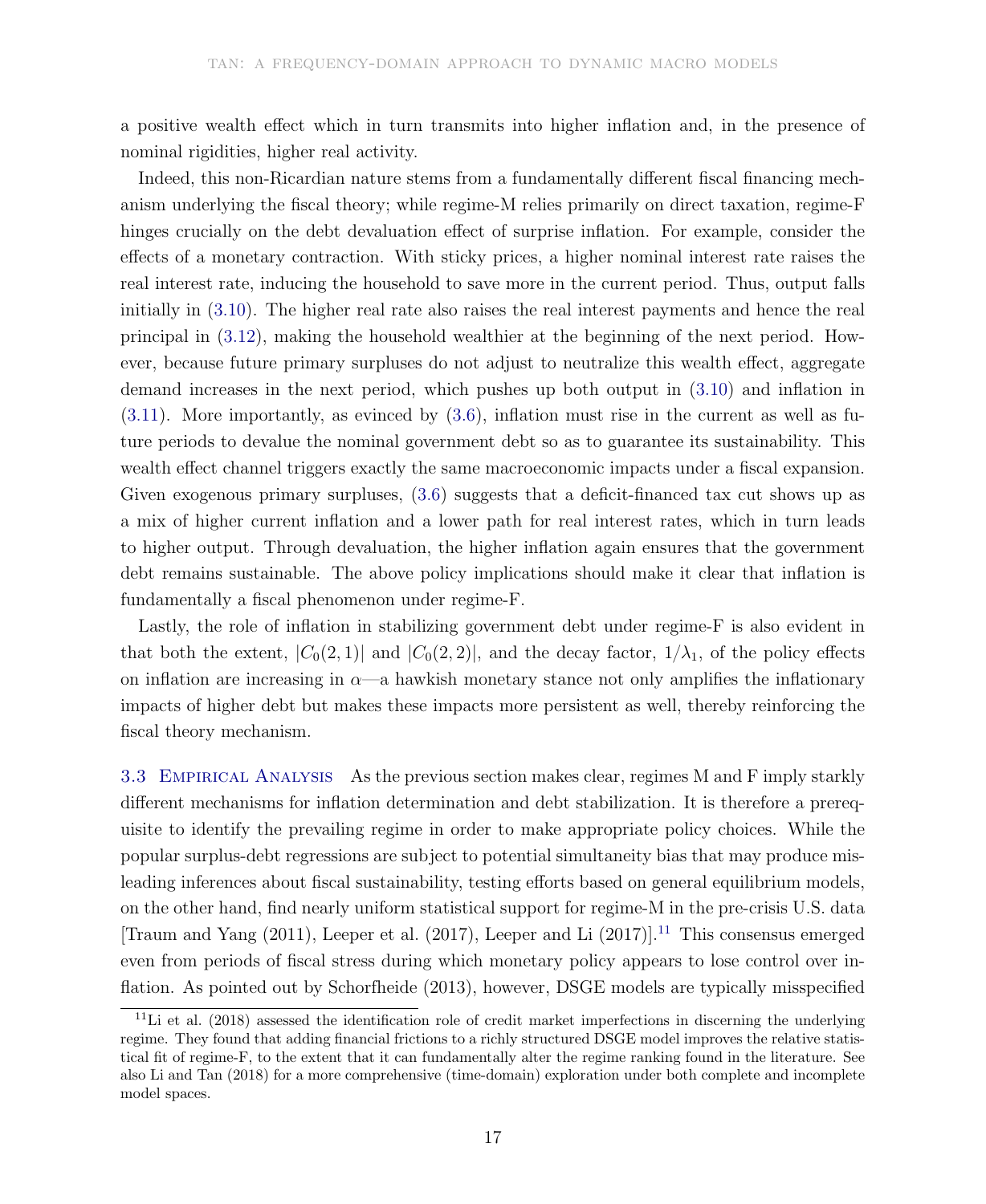with respect to certain low-frequency features of the data, and it was not until recently that academic attention has been paid to the empirical implications of each regime for the low-frequency relationship between measures of fiscal stance and inflation [Kliem et al. (2016a,b)].

In the frequency-domain context, formal regime comparison and selection along specific frequencies can be made possible by estimating marginal likelihoods and Bayes factors based on the corresponding spectral likelihood function. To that end, we first assume a complete model space and estimate each regime-dependent model over two sets of frequency bands:

- 1. Full band: we set  $s_k = 1$  for all frequencies  $w_k = 2\pi k/T$ ,  $k = 1, 2, \ldots, T 1$ .<sup>12</sup> This is approximately tantamount to estimating the model in the time domain;
- 2. High-pass: we successively remove more frequencies from the low end of the spectrum by setting  $s_k = 1$  for frequencies  $w_k \geq 2\pi/32$ ,  $w_k \geq 2\pi/20$ , and  $w_k \geq 2\pi/4$ , corresponding to cycles with periods no longer than 32 quarters (8 years), 20 quarters (5 years), and 4 quarters (1 year), respectively. Similar to Sala (2015), these high-pass bands are partly overlapping in order to keep enough data points in the estimation.

We consider two subsamples in the postwar U.S. data, separated by the appointment of Paul Volcker as Chairman of the Federal Reserve Board in August 1979: pre-Volcker era, 1959:Q3– 1979:Q2; and post–Volcker era,  $1984:Q1-2007:Q4<sup>13</sup>$  The set of quarterly observables includes: per capita real output growth rate (YGR); annualized inflation rate (INF); annualized nominal interest rate (INT); and surplus-to-debt ratio (SBR). The inclusion of SBR rather than debt-tooutput ratio or debt growth is motivated by Sims (2011) and Kliem et al. (2016a,b) as a natural measure of fiscal stance. It represents net payments to bondholders through interest rates or the retirement of outstanding debt and averages over time approximately to the net real interest rate. See the Online Appendix B for details of the data construction. The demeaned observable variables are linked to the model variables through the following measurement equations

$$
\begin{pmatrix}\nYGR_t \\
INF_t \\
INT_t \\
SBR_t\n\end{pmatrix} = \begin{pmatrix}\n\hat{y}_t - \hat{y}_{t-1} \\
4\hat{\pi}_t \\
4\hat{R}_t \\
\frac{\bar{r}}{400}(\hat{s}_t + \hat{R}_t - \hat{b}_t)\n\end{pmatrix} + u_t, \quad u_t \sim \mathbb{N}(0, \Omega)
$$
\n(3.13)

where  $\bar{r} = 400(1/\beta - 1)$  is the annualized net real interest rate and  $\Omega$  is a diagonal covariance matrix.<sup>14</sup> In conjunction with the model solution under each regime, this leads to the state space

<sup>&</sup>lt;sup>12</sup>We exclude  $w_0 = 0$  because the model becomes stochastically singular at frequency zero.

<sup>&</sup>lt;sup>13</sup>Our full sample begins when the primary surplus data first became available and ends before the federal funds rate nearly hit its effective lower bound.

<sup>&</sup>lt;sup>14</sup>We set the square root of each diagonal element of  $\Omega$  to 30% of the sample standard deviation of the corresponding observable variable.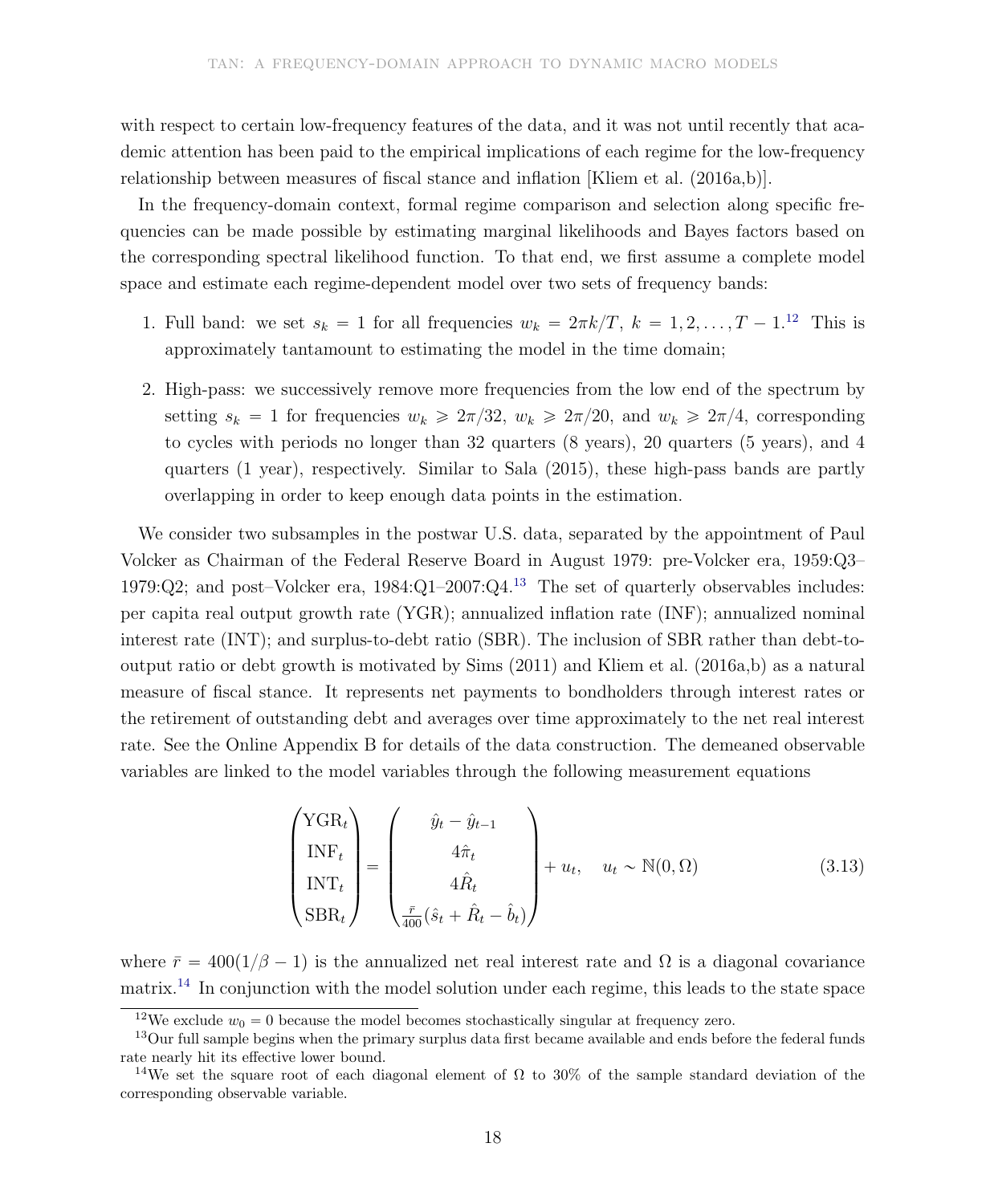| Parameter                                                | Density                                | Para $(1)$ | Para $(2)$ |
|----------------------------------------------------------|----------------------------------------|------------|------------|
| $1/\sigma$ , relative risk aversion                      | $\mathbb{G}$                           | 5.00       | 0.50       |
| $\kappa$ , slope of new Keynesian Phillips curve         | $\mathbb{G}_{\overline{\mathfrak{n}}}$ | 0.50       | 0.10       |
| $\bar{r}$ , s.s. annualized net real interest rate       | $\mathbb{G}$                           | 0.50       | 0.25       |
| $\alpha$ , interest rate response to inflation, regime-M | $\mathbb{G}$                           | 1.50       | 0.50       |
| $\alpha$ , interest rate response to inflation, regime-F | $\mathbb B$                            | 0.50       | 0.10       |
| $\gamma$ , surplus response to lagged debt, regime-M     | $\mathbb{G}$                           | 1.50       | 0.50       |
| $100\sigma_M$ , scaled s.d. of monetary shock            | $IG-1$                                 | 0.40       | 4.00       |
| $100\sigma_F$ , scaled s.d. of fiscal shock              | $\mathbb{TC}_{\pi-1}$                  | 0.40       | 4.00       |

Table 1: Prior Distributions of Model Parameters

NOTES: Para (1) and Para (2) refer to the means and standard deviations for Gamma ( $\mathbb{G}$ ) and Beta (B) distributions; s and  $\nu$  for the Inverse-Gamma Type-I (IG-1) distribution with density  $p(\sigma) \propto \sigma^{-\nu-1} \exp\left(-\frac{\nu s^2}{2\sigma^2}\right)$ . The effective prior is truncated at the boundary of the determinacy region.

form  $(2.9)$ – $(2.10)$  whose likelihood function can be evaluated according to  $(2.12)$ .

Table 1 summarizes the marginal prior distributions on the model parameters. For convenience, we place a prior on the coefficient of relative risk aversion,  $1/\sigma$ , that centers at a moderate value of 5. The prior mean of  $\kappa$  implies a somewhat smaller degree of price stickiness than the range of values typically found in the new Keynesian literature, and that of  $\bar{r}$  translates into a  $\beta$  value of 0.998.<sup>15</sup> The relatively informed priors on  $(1/\sigma, \kappa, \bar{r})$  are intended to help keep the posterior estimates in economically plausible regions of the parameter space. To reflect the two policy regimes, we specify two sets of priors on the policy parameters  $(\alpha, \gamma)$ , each of which places nearly all probability mass on regions of the parameter space that deliver unique model solution consistent with a regime. In particular, regime-M raises interest rate aggressively in response to inflation ( $\alpha > 1$ ) and adjusts taxes or expenditures sufficiently to stabilize debt ( $\gamma > 1$ ); regime-F makes interest rate respond only weakly to inflation  $(0 \le \alpha < 1)$  and fiscal instrument unresponsive with regard to debt ( $\gamma = 0$ ). Following standard practice, the standard deviation parameters  $(\sigma_M, \sigma_F)$ , both scaled by 100, follow inverse-gamma type-I distribution with mean 0.5 and standard deviation 0.26.

For each model, we sample a total of 210, 000 draws from the posterior distribution using the random-walk Metropolis-Hastings algorithm, discard the first 10, 000 draws as burn-in phase, and keep one every 20 draws afterwards.<sup>16</sup> The resulting 10,000 draws form the basis for the

<sup>15</sup>Two common ways to introduce sticky prices into new Keynesian models are through Rotemberg's (1982) price adjustment costs and Calvo's (1983) random price changes. It can be shown for both cases that  $\kappa$  depends inversely on the degree of price stickiness. As  $\kappa \to \infty$ , the model approaches to a flexible-price economy in which  $\hat{y}_t = 0$  for all t.

<sup>&</sup>lt;sup>16</sup>Diagnostics to check the convergence of Markov chains include graphical methods such as recursive means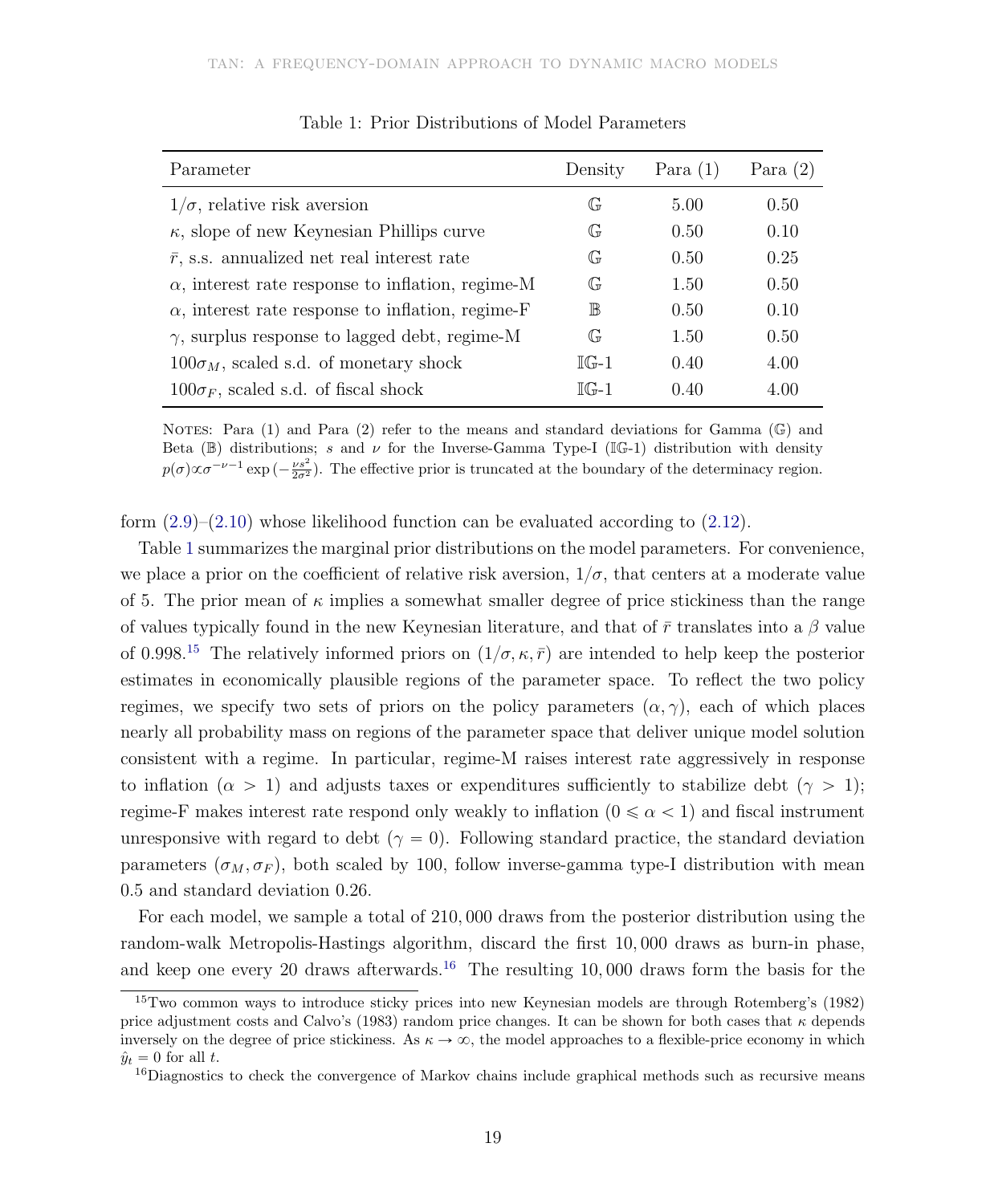|                  | High-Pass ( $\leq 5$ Years) |              |            |              |  | Full Band |              |          |              |  |  |
|------------------|-----------------------------|--------------|------------|--------------|--|-----------|--------------|----------|--------------|--|--|
|                  | Regime-M                    |              | $Regime-F$ |              |  | Regime-M  |              | Regime-F |              |  |  |
| Para             | Mean                        | 90% HPD      | Mean       | 90% HPD      |  | Mean      | 90% HPD      | Mean     | 90% HPD      |  |  |
| $1/\sigma$       | 5.44                        | [4.54, 6.29] | 4.58       | [3.81, 5.35] |  | 5.77      | [4.88, 6.64] | 4.56     | [3.80, 5.36] |  |  |
| $\kappa$         | 0.29                        | [0.20, 0.38] | 0.72       | [0.53, 0.91] |  | 0.20      | [0.13, 0.26] | 0.74     | [0.55, 0.93] |  |  |
| $\bar{r}$        | 0.49                        | [0.11, 0.84] | 0.50       | [0.13, 0.88] |  | 0.47      | [0.11, 0.82] | 0.52     | [0.12, 0.89] |  |  |
| $\alpha$         | 1.58                        | [1.00, 2.15] | 0.84       | [0.76, 0.93] |  | 1.59      | [1.00, 2.18] | 0.87     | [0.80, 0.94] |  |  |
| $\gamma$         | 1.61                        | [1.00, 2.21] |            |              |  | 1.55      | [1.00, 2.11] |          |              |  |  |
| $100\sigma_M$    | 0.40                        | [0.34, 0.47] | 0.27       | [0.23, 0.32] |  | 0.52      | [0.45, 0.60] | 0.27     | [0.23, 0.32] |  |  |
| $100\sigma_F$    | 0.49                        | [0.21, 0.77] | 0.50       | [0.23, 0.82] |  | 0.49      | [0.22, 0.78] | 0.49     | [0.21, 0.77] |  |  |
| Ave Ineff<br>2.8 |                             |              | 2.6        |              |  | 3.9       | 1.9          |          |              |  |  |

Table 2: Pre-Volcker Posterior Estimates

NOTES: The posterior means and  $90\%$  highest probability density (HPD) intervals [constructed as in Chen and Shao (1999)] are computed using 10,000 posterior draws after thinning. The last row reports the average of inefficiency factors defined as  $1+2\sum_{j=1}^{K} w(j/K)\rho(j)$ , where we set the truncation parameter  $K = 200$  and weight the autocorrelation function  $\rho(\cdot)$  using the Parzen kernel  $w(\cdot)$ .

|               | High-Pass ( $\leq 5$ Years) |              |                   |              | Full Band |              |          |              |  |
|---------------|-----------------------------|--------------|-------------------|--------------|-----------|--------------|----------|--------------|--|
|               | Regime-M                    |              | Regime-F          |              | Regime-M  |              | Regime-F |              |  |
| Para          | Mean                        | 90% HPD      | Mean              | 90% HPD      | Mean      | 90% HPD      | Mean     | 90% HPD      |  |
| $1/\sigma$    | 1.04                        | [0.79, 1.30] | 3.98              | [3.10, 4.80] | 2.53      | [1.57, 3.62] | 3.88     | [3.00, 4.74] |  |
| $\kappa$      | 0.19                        | [0.10, 0.26] | 0.58              | [0.42, 0.75] | 0.08      | [0.04, 0.11] | 0.60     | [0.42, 0.76] |  |
| $\bar{r}$     | 0.49                        | [0.12, 0.85] | 0.50              | [0.12, 0.87] | 0.56      | [0.12, 0.99] | 0.49     | [0.12, 0.85] |  |
| $\alpha$      | 1.71                        | [1.00, 2.34] | 0.83              | [0.72, 0.93] | 1.62      | [1.00, 2.23] | 0.84     | [0.74, 0.93] |  |
| $\gamma$      | 1.61                        | [1.00, 2.20] | $\qquad \qquad -$ |              | 1.77      | [1.00, 2.46] |          |              |  |
| $100\sigma_M$ | 0.30                        | [0.24, 0.35] | 0.18              | [0.15, 0.21] | 0.49      | [0.43, 0.56] | 0.18     | [0.15, 0.21] |  |
| $100\sigma_F$ | 0.58                        | [0.20, 0.86] | 0.49              | [0.21, 0.78] | 0.50      | [0.21, 0.80] | 0.50     | [0.21, 0.79] |  |
| Ave Ineff     |                             | 3.5          |                   | 2.2          |           | 6.7          |          | 2.5          |  |

Table 3: Post-Volcker Posterior Estimates

NOTES: See Table 2.

plot and the separated partial means test proposed by Geweke (1992). We also compute the inefficiency factors for the sequence of posterior draws for each parameter. In conjunction with a rejection rate of approximately 50%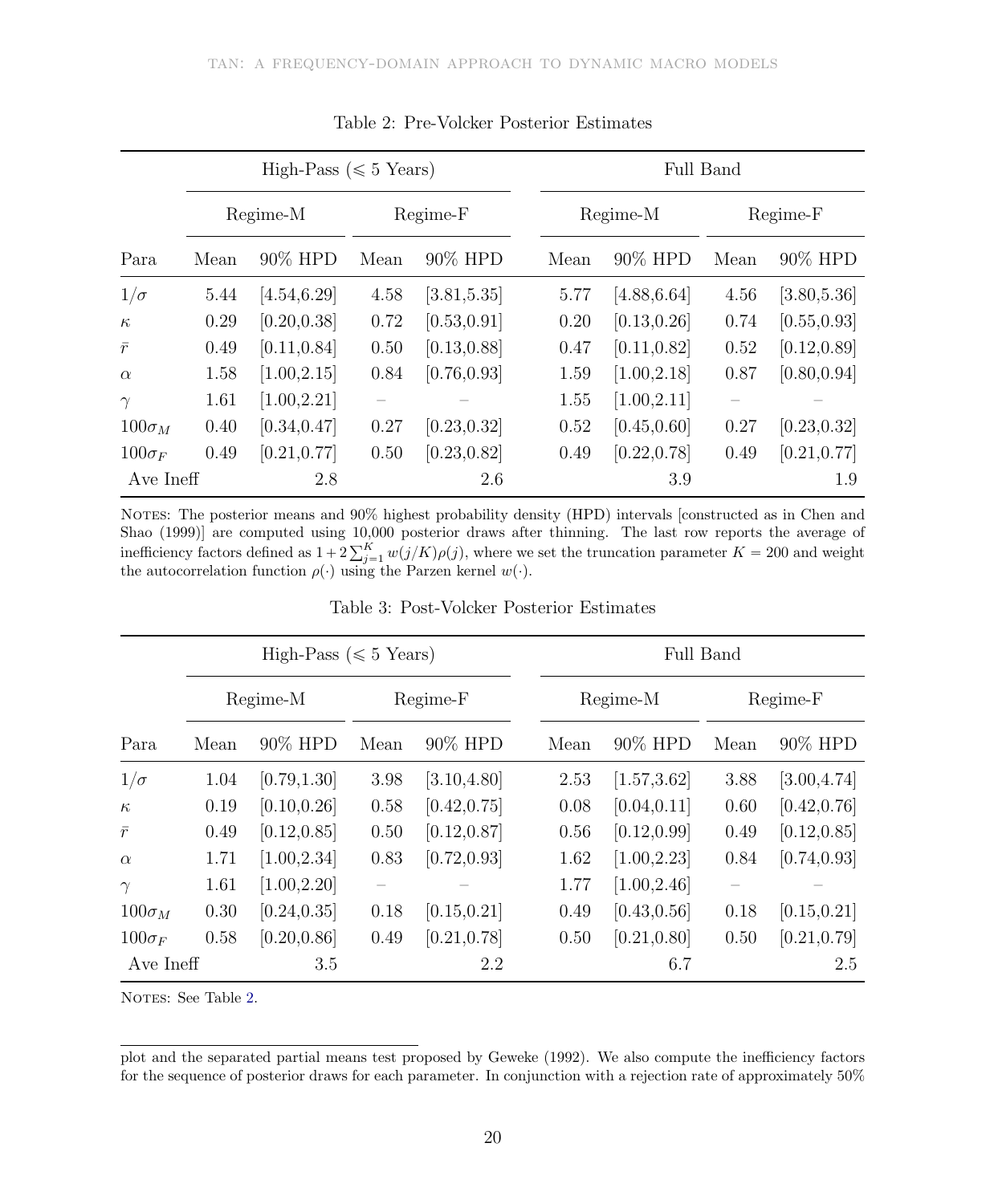|                |           | Pre-Volcker Era |            | Post-Volcker Era |           |           |  |
|----------------|-----------|-----------------|------------|------------------|-----------|-----------|--|
| Frequency      | Regime-M  | Regime-F        | $ln$ BF    | Regime-M         | Regime-F  | $ln$ BF   |  |
| All            | $-955.20$ | $-695.11$       | $-260.09*$ | $-924.05$        | $-837.00$ | $-87.05*$ |  |
|                | (0.02)    | (0.01)          |            | (0.03)           | (0.02)    |           |  |
| $\leq 8$ Years | $-749.85$ | $-589.74$       | $-160.11*$ | $-659.89$        | $-576.60$ | $-83.29*$ |  |
|                | (0.02)    | (0.02)          |            | (0.03)           | (0.02)    |           |  |
| $\leq 5$ Years | $-626.12$ | $-519.85$       | $-106.27*$ | $-334.69$        | $-292.73$ | $-41.96*$ |  |
|                | (0.02)    | (0.03)          |            | (0.04)           | (0.19)    |           |  |
| $\leq 1$ Year  | $-67.25$  | $-69.37$        | 2.12       | $-44.59$         | $-55.03$  | $10.44*$  |  |
|                | (0.02)    | (0.02)          |            | (0.02)           | (0.02)    |           |  |

Table 4: Log Marginal Likelihood Estimates

NOTES: Marginal likelihood estimates with numerical standard errors in parentheses and Bayes factors (BF) are reported in logarithm scale. Asterisk (\*) signifies decisive evidence in favor of the regime with superior fit, corresponding to a log Bayes factor whose absolute value exceeds 4.6 based on Jeffreys' (1961) criterion.

posterior inference. Two aspects of the posterior estimates are worth highlighting. First, the combination of regime-dependent priors, sample periods, and band spectra generates markedly different posterior inferences for some parameters reported in Tables 2–3. For example, regardless of the frequency bands, a cross-regime comparison reveals that the estimated relative risk aversion tends to be somewhat higher (lower) in regime-M over the pre-Volcker (post-Volcker) sample, whereas its estimated slope of the new Keynesian Phillips curve turns out to be much smaller over both samples, implying a significantly stronger degree of price stickiness. A flatter Phillips curve also emerges in regime-M when estimated over the full spectrum in comparison to the high-pass ( $\leq 5$  years) band because stronger-than-usual nominal rigidities are needed to account for the lower frequency variations in the data. The estimated policy parameters, on the other hand, remain comparable across frequency bands and sample periods for both policy regimes.

Second, the Bayes factors summarized in Table 4 suggest that changes to the frequency band to which the model is fit can lead to a complete reversal of the regime ranking.<sup>17</sup> For instance, while both samples substantially favor regime-F over the full spectrum, removing more frequencies from the low end of the spectrum continuously improves the relative statistical fit of regime-M, to the extent that it can fundamentally alter the regime ranking when evaluated on the highest pass ( $\leq 1$  year) band—regime-M fares almost "equally" well over the pre-Volcker sample

for each model, the low inefficiency factors suggest that the Markov chain mixes well. See Herbst and Schorfheide (2015) for a detailed textbook treatment of Bayesian estimation of DSGE models.

<sup>&</sup>lt;sup>17</sup>Log marginal likelihoods are approximated using the modified harmonic mean estimator of Geweke (1999) with a truncation parameter of 0.5.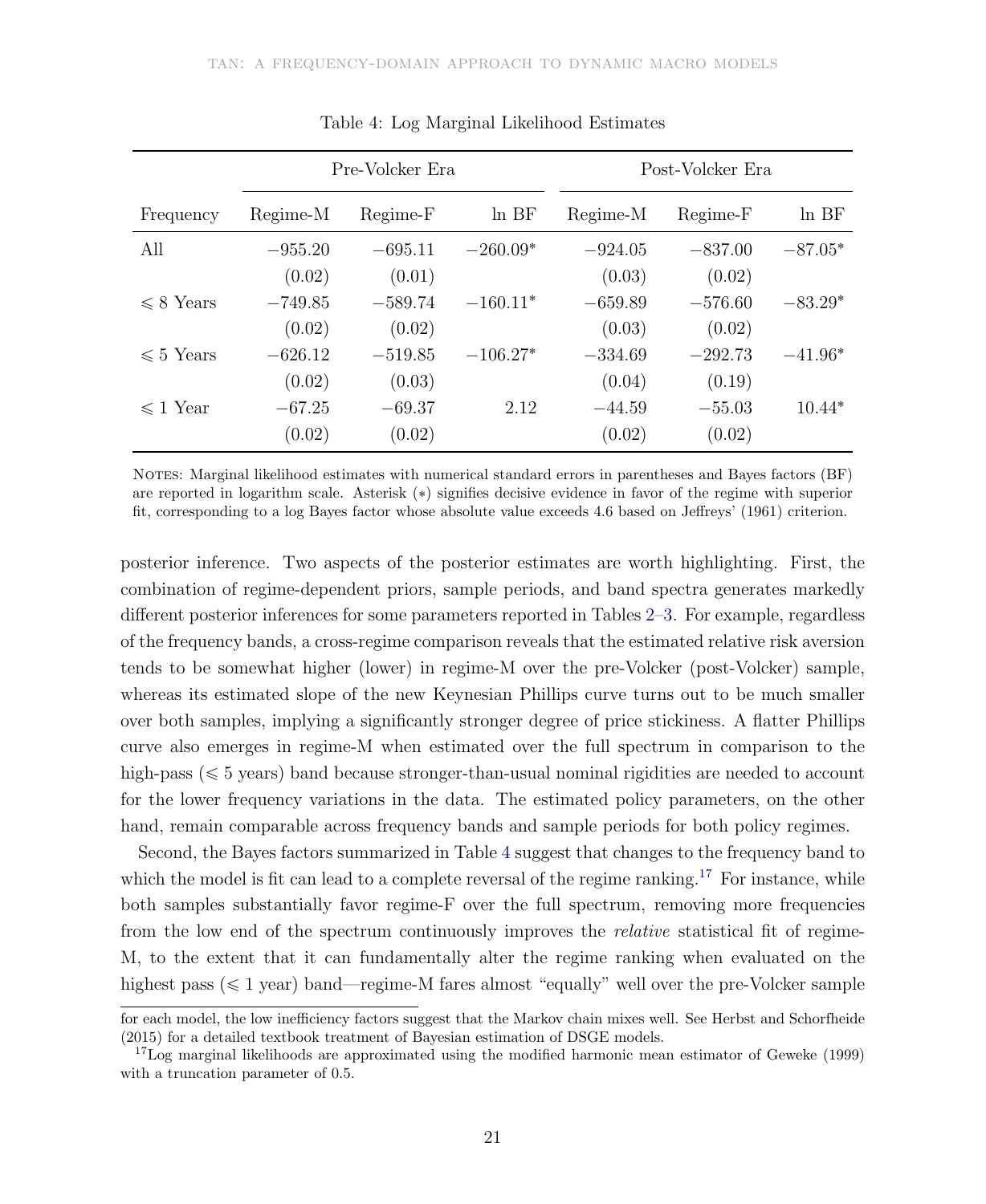

Figure 1: Log likelihood differential and regime-M weight. Notes: The left vertical axis measures the log likelihood of regime-M less that of regime-F (blue dashed line) at each frequency evaluated with the posterior mean over the full spectrum. The right vertical axis measures the posterior mean of regime-selection variable (red solid line).

but considerably better over the post-Volcker sample.<sup>18</sup> This underscores the importance of relatively low frequency relations in the data for identifying the underlying regime, which largely corroborates the empirical findings of Kliem et al. (2016a,b).

Another look at how the empirical performance of each regime varies along different frequencies can be achieved through the lens of an incomplete model space. In lieu of estimating individual regime over pre-specified frequency bands, we next perform a joint estimation of both regimes as well as all regime-selection variables  $\{s_k\}_{k=0}^{T-1}$  $\frac{T-1}{k=0}$  using the composite likelihood function (2.13) and the Metropolis-Hastings-within-Gibbs algorithm outlined in Section 2.2.2. Our approach thus affords a stronger voice to the data when assessing the relative importance of regimes M and F at each frequency. Specifically, let  $s_k$  take value one (zero) if regime-M (F) is selected at frequency  $w_k$  so that its expected value can be readily interpreted as regime-M's importance weight. In addition to the prior distributions in Table 1 for the composite model, we adopt an agnostic prior view on  $s_k$ , i.e.,  $p(s_k = 0) = p(s_k = 1) = \frac{1}{2}$ .

Figure 1 delineates the estimated regime-selection variables (solid line) based on the posterior draws over the full spectrum.<sup>19</sup> It displays prima facie evidence of cross-frequency variations in the relative importance of each regime—both samples predominantly prefer regime-F at frequencies near the low end of the spectrum but assign increasing weights to regime-M towards the

<sup>&</sup>lt;sup>18</sup>The uniform and overwhelming dominance of regime-F on the full band is primarily due to the inclusion of fiscal data (i.e., SBR) in the estimation, which features more prominent lower frequency variations than other aggregate variables.

<sup>&</sup>lt;sup>19</sup>By symmetry Figure 1 only plots the range  $[0, \pi]$ .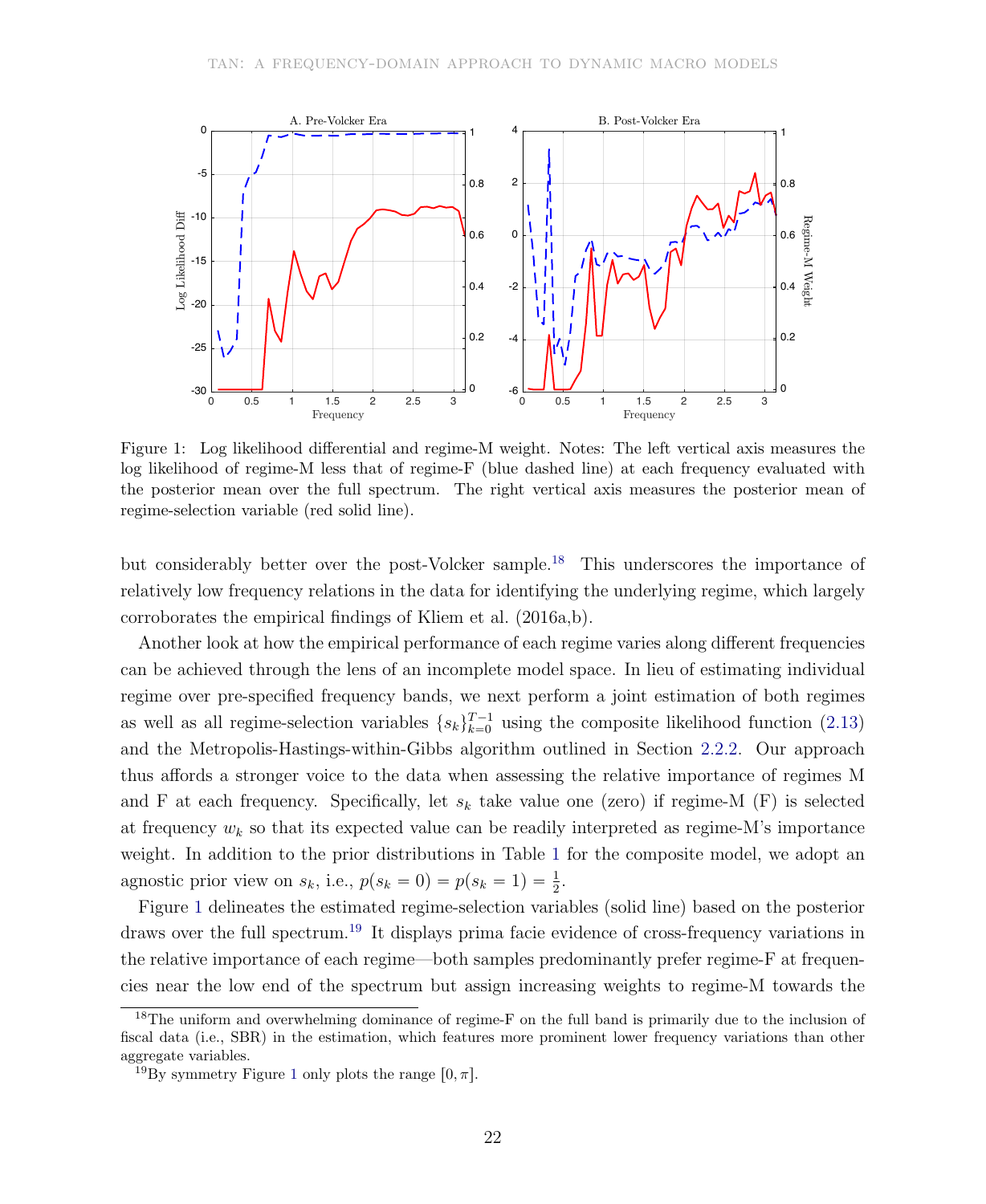|               | Pre-Volcker |              |                   |              |      | Post-Volcker |              |                 |              |  |  |
|---------------|-------------|--------------|-------------------|--------------|------|--------------|--------------|-----------------|--------------|--|--|
|               | Regime-M    |              | Regime-F          |              |      | Regime-M     |              |                 | Regime-F     |  |  |
| Para          | Mean        | 90% HPD      | Mean              | 90% HPD      | Mean |              | 90% HPD      | Mean            | 90% HPD      |  |  |
| $1/\sigma$    | 4.77        | [3.89, 5.58] | 4.67              | [3.88, 5.44] | 2.89 |              | [1.01, 4.72] | 4.37            | [3.53, 5.19] |  |  |
| $\kappa$      | 0.51        | [0.34, 0.66] | 0.73              | [0.54, 0.92] | 0.40 |              | [0.17, 0.61] | 0.63            | [0.46, 0.81] |  |  |
| $\bar{r}$     | 0.50        | [0.12, 0.87] | 0.52              | [0.12, 0.90] | 0.50 |              | [0.11, 0.86] | 0.49            | [0.10, 0.84] |  |  |
| $\alpha$      | 1.76        | [1.00, 2.44] | 0.82              | [0.73, 0.92] | 1.73 |              | [1.00, 2.39] | 0.73            | [0.58, 0.88] |  |  |
| $\gamma$      | 1.61        | [1.00, 2.21] | $\qquad \qquad -$ |              | 1.62 |              | [1.00, 2.23] | $\qquad \qquad$ |              |  |  |
| $100\sigma_M$ | 0.23        | [0.17, 0.29] | 0.36              | [0.27, 0.44] | 0.29 |              | [0.19, 0.39] | 0.22            | [0.16, 0.27] |  |  |
| $100\sigma_F$ | 0.51        | [0.22, 0.81] | 0.51              | [0.21, 0.82] | 0.49 |              | [0.21, 0.76] | 0.50            | [0.20, 0.77] |  |  |
| Ave Ineff     |             | 4.8          |                   | 2.3          |      |              | 19.3         |                 | 4.3          |  |  |

Table 5: Posterior Estimates of Composite Model

NOTES: See Table 2.

high end. This pattern is by and large in line with a cross-regime comparison of the likelihoods evaluated with the posterior mean over the full spectrum, whose log differentials (dashed line) at each frequency are depicted in Figure 1. Regarding the parameter estimates reported in Table 5, the data brings about on average modest updating on the priors, whereas the updating gets more pronounced when the two regimes are estimated separately, most noticeably  $\kappa$  under regime-M. Given the apparent evidence of cross-frequency regime uncertainty, these findings point to a broader message that policymakers should routinely examine alternative monetary-fiscal policy specifications in their policymaking process.

# 4 Concluding Remarks

This article contributes to the research program on rational expectations econometrics by developing a unified framework for conveniently solving and estimating dynamic macroeconomic models in the frequency domain. Despite the popularity and continued dominance of time-domain analysis, we argue that there remain several advantages of our approach on both theoretical and empirical grounds. First, the z-transform solution method is applicable for solving a wide class of models, including dynamic economies featuring signal extraction and infinite regress in expectations. Second, the moving average representation of the solution permits straightforward construction of the spectral density for performing likelihood-based inference. Third, the spectral decomposition of the Gaussian likelihood function is useful in assessing model adequacy over different frequency bands of interest as well as identifying promising avenues for further model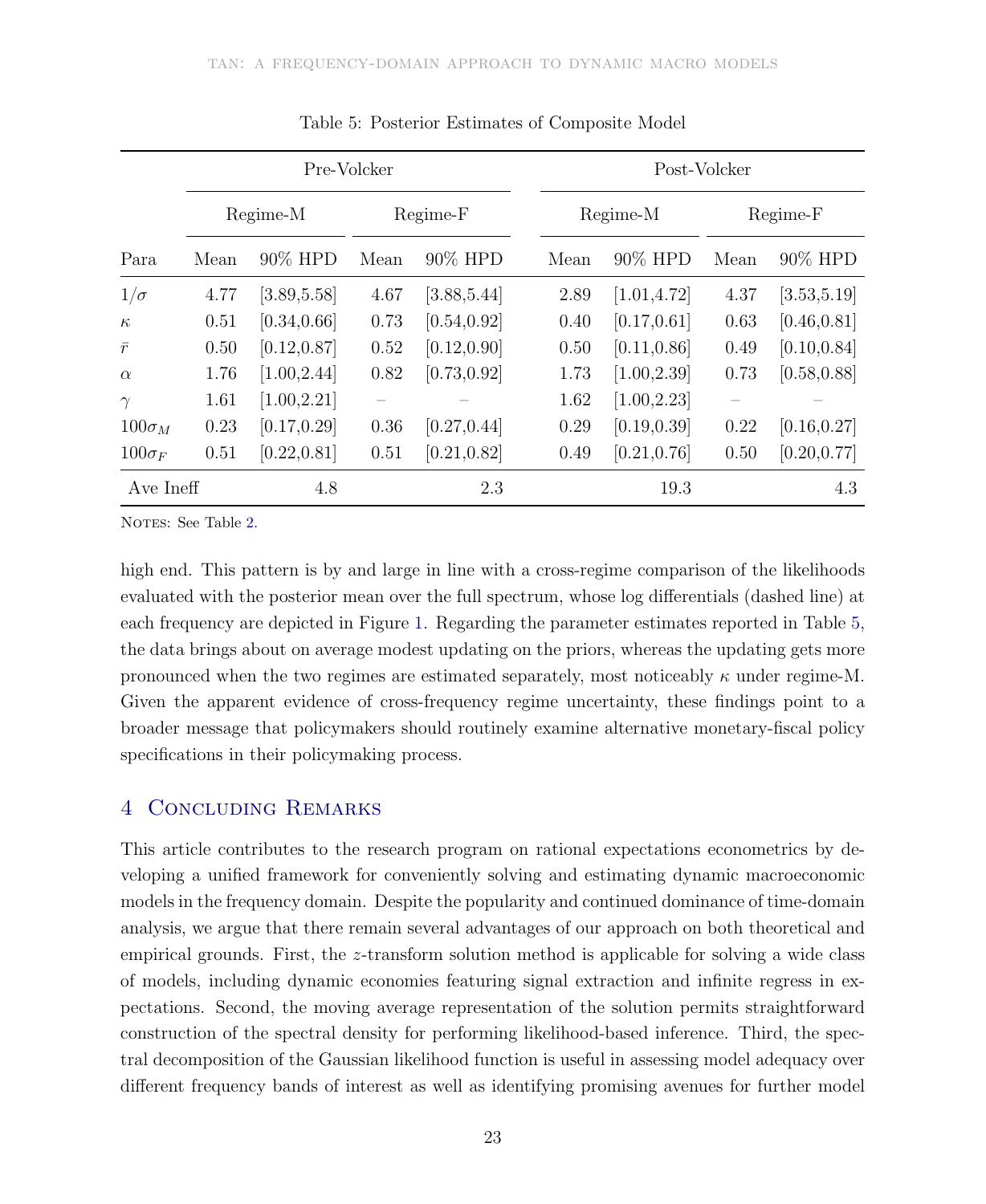development. Finally, in the presence of potential model uncertainty, the generalized spectral likelihood function implied by all candidate models allows the relative importance of individual model to be evaluated at each frequency.

The proposed framework is applied to solve and estimate a simple new Keynesian model with fiscal details and two distinct monetary-fiscal policy regimes. The closed-form solution derived herein is useful in characterizing the cross-equation restrictions and illustrating the complex interaction between policy behavior and price rigidity under each regime. Based on the postwar U.S. data, we find strong evidence of cross-frequency variations in the importance weight of each regime and that relatively low frequency relations in the data play an important role in discerning the underlying regime. Nevertheless, it is still worthwhile to examine whether these empirical findings carry over to a more richly structured DSGE model with low-frequency features, e.g., persistent long-run component in fiscal policy rule as in Sims (2012) and long-term nominal debt as in Cochrane (1998), Sims (2013), and Leeper and Leith (2015). Another interesting application is to take models with incomplete information or heterogenous beliefs to the data. We defer these extensions to a sequel to this paper.

#### **REFERENCES**

- AL-SADOON, M. M. (2018): "The Linear Systems Approach to Linear Rational Expectations Models," *Econometric Theory*, 34(3), 628–658.
- Altug, S. (1989): "Time-to-Build and Aggregate Fluctuations: Some New Evidence," International Economic Review, 30(4), 889–920.
- Amisano, G., and J. Geweke (2017): "Prediction Using Several Macroeconomic Models," The Review of Economics and Statistics, 99(5), 912–925.
- AN, S., AND F. SCHORFHEIDE (2007): "Bayesian Analysis of DSGE Models," *Econometric* Reviews, 26(2), 113–172.
- BERKOWITZ, J. (2001): "Generalized spectral estimation of the consumption-based asset pricing model," Journal of Econometrics, 104(2), 269–288.
- BLANCHARD, O. J., AND C. M. KAHN (1980): "The Solution of Linear Difference Models Under Rational Expectations," Econometrica, 48(5), 1305–1311.
- Calvo, G. A. (1983): "Staggered Prices in a Utility Maxmimizing Model," Journal of Monetary Economics, 12(3), 383–398.
- Chen, M.-H., and Q.-M. Shao (1999): "Monte Carlo Estimation of Bayesian Credible and HPD Intervals," Journal of Computational and Graphical Statistics, 8(1), 69–92.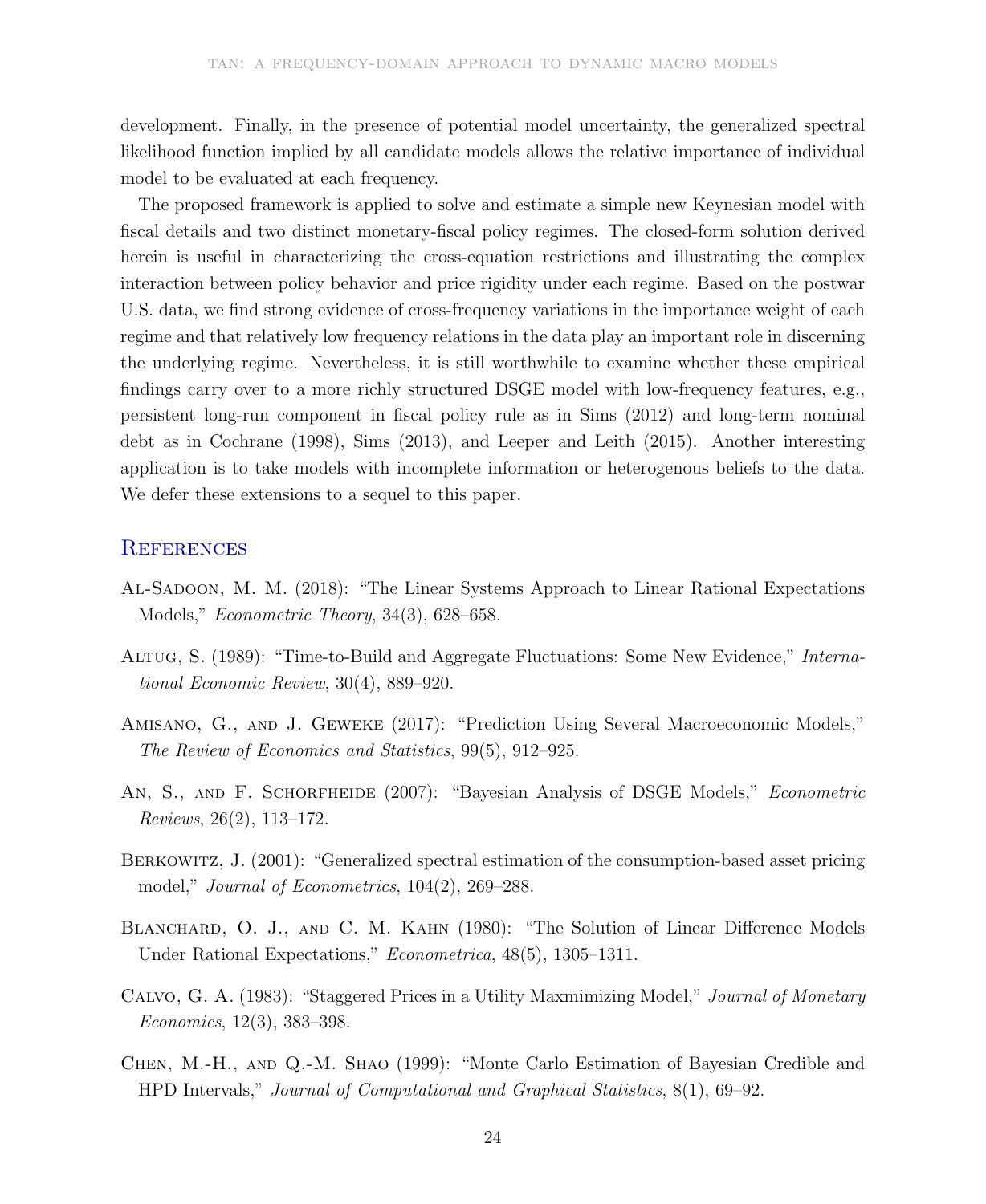- CHRISTIANO, L., AND R. VIGFUSSON (2003): "Maximum likelihood in the frequency domain: the importance of time-to-plan," Journal of Monetary Economics, 50(4), 789–815.
- Cochrane, J. H. (1998): "A Frictionless View of U.S. Inflation," in NBER Macroeconomics Annual 1998, ed. by B. S. Bernanke, and J. J. Rotemberg, vol. 14, pp. 323–384. MIT Press, Cambridge, MA.
- Cogley, T. (2001): "A Frequency Decomposition of Approximation Errors in Stochastic Discount Factor Models," International Economic Review, 42(2), 473–503.
- DAVIG, T., AND E. M. LEEPER (2006): "Fluctuating Macro Policies and the Fiscal Theory," in NBER Macroeconomics Annual 2006, ed. by D. Acemoglu, K. Rogoff, and M. Woodford, vol. 21, pp. 247–298. MIT Press, Cambridge.
- Diebold, F. X., L. E. Ohanian, and J. Berkowitz (1998): "Dynamic Equilibrium Economies: A Framework for Comparing Models and Data," The Review of Economic Studies, 65(3), 433–451.
- FRIEDMAN, M. (1970): The Counter-Revolution in Monetary Theory. Institute of Economic Affairs, London.
- GALÍ, J. (2008): Monetary Policy, Inflation, and the Business Cycle. Princeton University Press, Princeton.
- Geweke, J. (1992): "Evaluating the Accuracy of Sampling-Based Approaches to Calculating Posterior Moments," in *Bayesian Statistics 4*, ed. by J. Bernando, J. Berger, A. Dawid, and A. Smith. Clarendon Press, Oxford, UK.
- (1999): "Using Simulation Methods for Bayesian Econometric Models: Inference, Development, and Communication," Econometric Reviews, 18, 1–73.
- GEWEKE, J., AND G. AMISANO (2011): "Optimal prediction pools," *Journal of Econometrics*, 164(1), 130–141.
- HANNAN, E. (1970): *Multiple Time Series*, A Wiley publication in applied statistics. Wiley.
- HANSEN, L. P., AND T. J. SARGENT (1980): "Formulating and Estimating Dynamic Linear Rational Expectations Models," Journal of Economic Dynamics and Control, 2, 7–46.
	- (1991): Rational Expectations Econometrics. Westview Press, Inc., Boulder, CO.
- HANSEN, L. P., AND T. J. SARGENT (1993): "Seasonality and approximation errors in rational expectations models," *Journal of Econometrics*, 55(1), 21–55.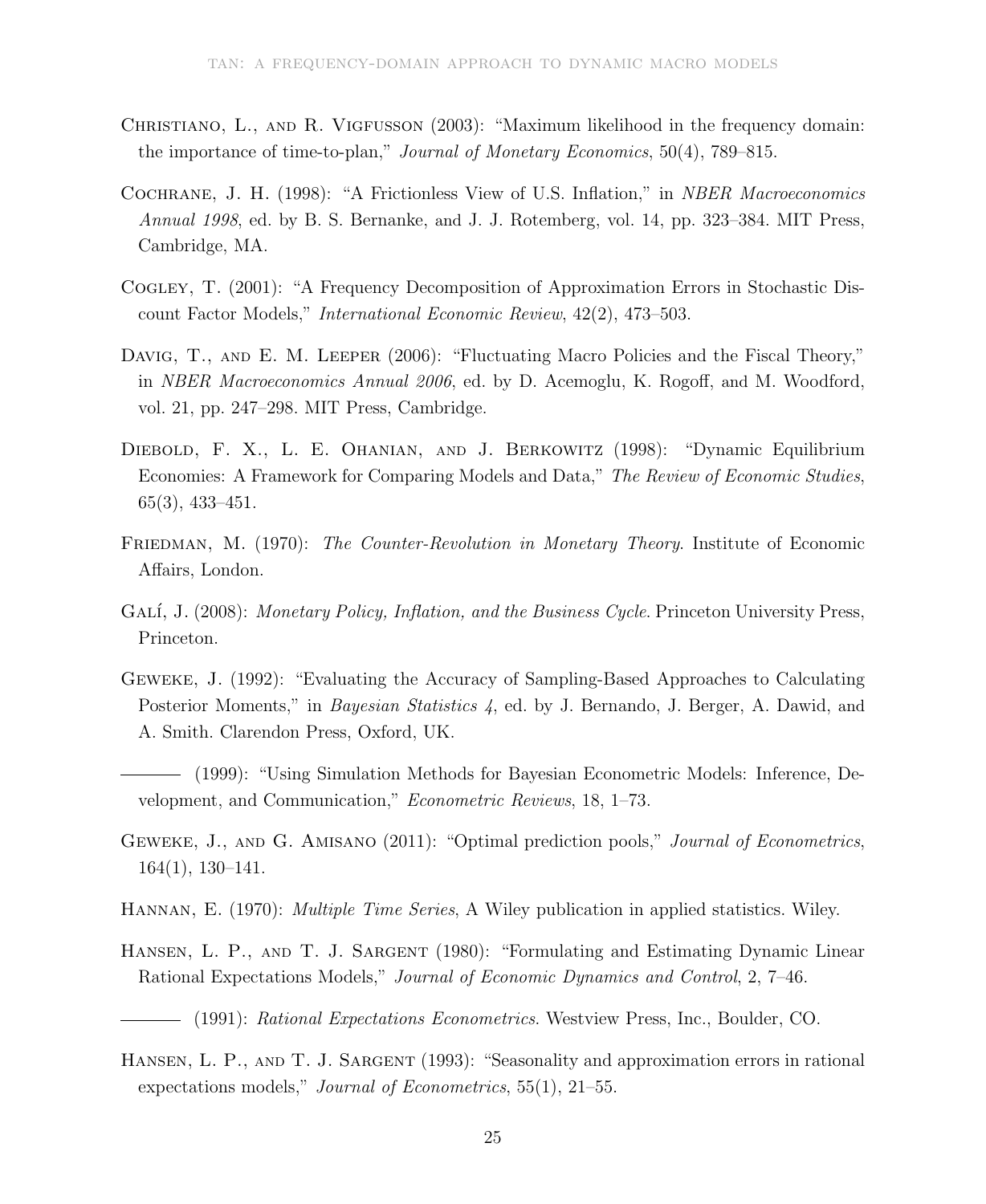- Harvey, A. C. (1989): Forecasting, Structural Time Series Models and the Kalman Filter. Cambridge University Press.
- HERBST, E. P., AND F. SCHORFHEIDE (2015): Bayesian Estimation of DSGE Models. Princeton University Press.
- IRELAND, P. N. (1997): "A Small, Structural, Quarterly Model for Monetary Policy Evaluation," Carneige-Rochester Conference Series on Public Policy, North-Holland, 83–108.
- JEFFREYS, J. (1961): Theory of Probability. Oxford University Press.
- Kasa, K. (2000): "Forecasting the Forecasts of Others in the Frequency Domain," Review of Economic Dynamics,  $3(4)$ ,  $726 - 756$ .
- Klein, P. (2000): "Using the Generalized Schur Form to Solve a Multivariate Linear Rational Expectations Model," Journal of Economic Dynamics and Control, 24(10), 1405–1423.
- Kliem, M., A. Kriwoluzky, and S. Sarferaz (2016a): "Monetary-fiscal policy interaction and fiscal inflation: A tale of three countries," European Economic Review, 88, 158–184.
- (2016b): "On the Low-Frequency Relationship Between Public Deficits and Inflation," Journal of Applied Econometrics, 31(3), 566–583.
- Leeper, E. M. (1991): "Equilibria Under 'Active' and 'Passive' Monetary and Fiscal Policies," Journal of Monetary Economics, 27(1), 129–147.
- LEEPER, E. M., AND C. B. LEITH (2015): "Inflation Through the Lens of the Fiscal Theory," in Handbook of Macroeconomics, ed. by J. B. Taylor, and H. Uhlig, vol. 2. Elsevier Press, forthcoming.
- Leeper, E. M., and B. Li (2017): "Surplusdebt regressions," Economics Letters, 151, 10–15.
- Leeper, E. M., and C. A. Sims (1994): "Toward a Modern Macroeconomic Model Usable for Policy Analysis," in NBER Macroeconomics Annual 1994, ed. by S. Fischer, and J. J. Rotemberg, pp. 81–118. MIT Press, Cambridge, MA.
- Leeper, E. M., N. Traum, and T. B. Walker (2017): "Clearing Up the Fiscal Multiplier Morass," American Economic Review, 107(8), 2409–54.
- Li, B., P. Pei, and F. Tan (2018): "Credit Risk and Fiscal Inflation," Manuscript.
- Li, B., and F. Tan (2018): "Testing for Monetary-Fiscal Regime: Some Caveats," Manuscript.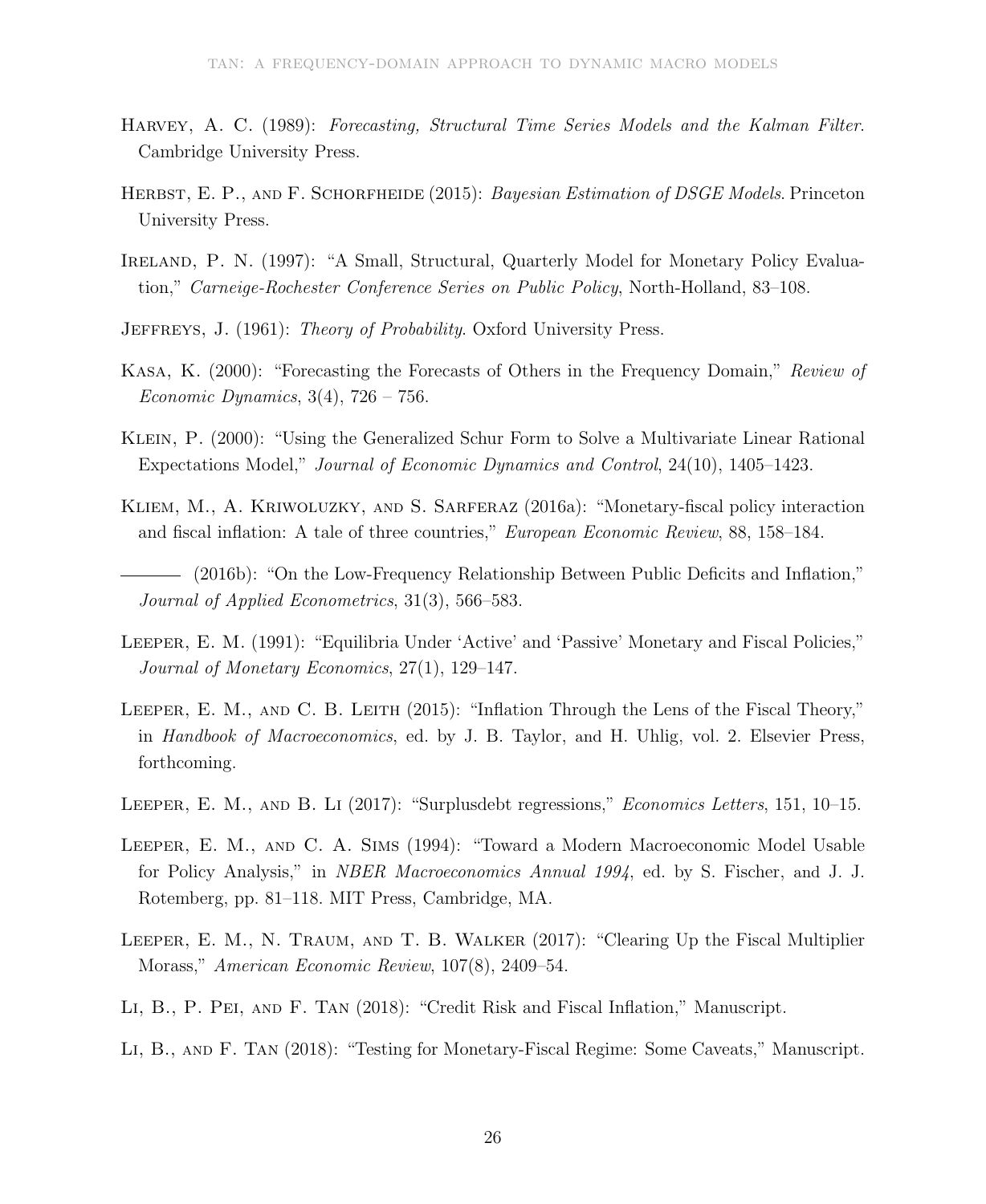- Lucas, J. R. E. (1976): "Econometric Policy Evaluation: A Critique," Carneige-Rochester Conference Series on Public Policy, 1, 104–130.
- LUCAS, J. R. E., AND T. J. SARGENT (1981): Rational Expectations and Econometric Practice. University of Minnesota Press, Minneapolis, MN.
- Negro, M. D., R. B. Hasegawa, and F. Schorfheide (2016): "Dynamic prediction pools: An investigation of financial frictions and forecasting performance," Journal of Econometrics, 192(2), 391–405.
- Onatski, A. (2006): "Winding number criterion for existence and uniqueness of equilibrium in linear rational expectations models," Journal of Economic Dynamics and Control,  $30(2)$ , 323–345.
- Qu, Z. (2014): "Inference in dynamic stochastic general equilibrium models with possible weak identification," Quantitative Economics, 5(2), 457–494.
- Qu, Z., and D. Tkachenko (2012a): "Frequency domain analysis of medium scale DSGE models with application to Smets and Wouters (2007)," *DSGE models in macroeconomics*: estimation, evaluation, and new developments, pp. 319–385.
- (2012b): "Identification and frequency domain quasi-maximum likelihood estimation of linearized dynamic stochastic general equilibrium models," Quantitative Economics, 3(1), 95–132.
- ROTEMBERG, J. J. (1982): "Sticky Prices in the United States," Journal of Political Economy, 90(December), 1187–1211.
- ROTHENBERG, T. J. (1971): "Identification in Parametric Models," *Econometrica*, 39(3), 577– 591.
- Sala, L. (2015): "DSGE Models in the Frequency Domains," Journal of Applied Econometrics, 30(2), 219–240.
- Sargent, T. J. (1987): Macroeconomic Theory. Academic Press, San Diego, second edition edn.
- SCHORFHEIDE, F. (2013): *Estimation and Evaluation of DSGE Models: Progress and Chal*lengesvol. 3 of Econometric Society Monographs, pp. 184–230. Cambridge University Press.
- Sims, C. A. (2002): "Solving Linear Rational Expectations Models," Computational Economics,  $20(1), 1-20.$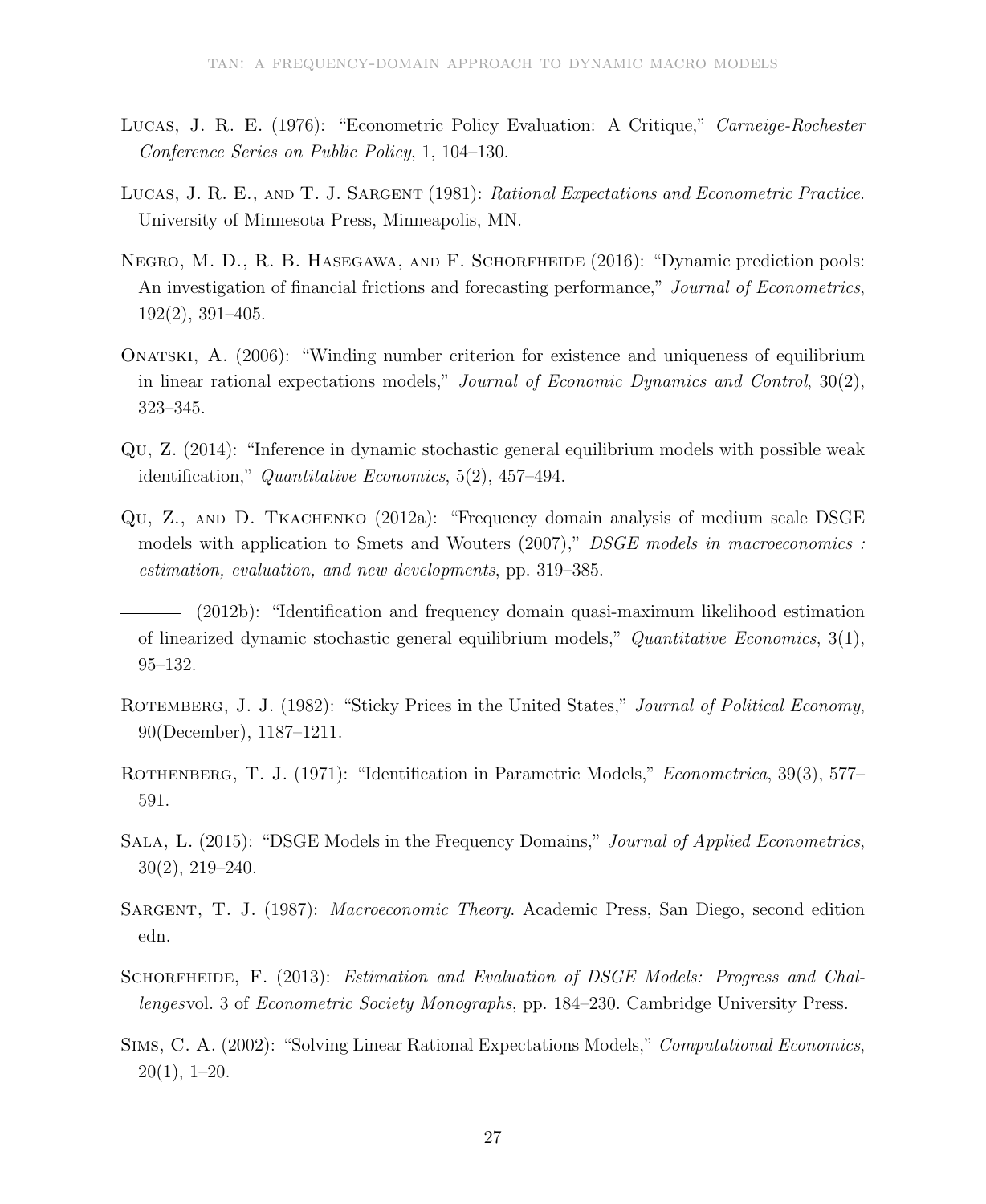(2011): "Stepping on a Rake: The Role of Fiscal Policy in the Inflation of the 1970's," European Economic Review, 55(1), 48–56.

(2012): "Modeling the Influence of Fiscal Policy on Inflation," Manuscript, Princeton University.

- $-$  (2013): "Paper Money," *American Economic Review*, 103(2), 563–84.
- SMETS, F., AND R. WOUTERS (2007): "Shocks and Frictions in US Business Cycles: A Bayesian DSGE Approach," American Economic Review, 97(3), 586–606.
- Tan, F. (2017): "An analytical approach to new Keynesian models under the fiscal theory," Economics Letters, 156, 133 – 137.
- Tan, F., and T. B. Walker (2015): "Solving Generalized Multivariate Linear Rational Expectations Models," Journal of Economic Dynamics and Control, 60, 95–111.
- Tanner, M. A., and W. H. Wong (1987): "The Calculation of Posterior Distributions by Data Augmentation," *Journal of the American Statistical Association*, 82(398), 528–540.
- Traum, N., and S.-C. S. Yang (2011): "Monetary and Fiscal Policy Interactions in the Post-War U.S.," European Economic Review, 55(1), 140–164.
- Uhlig, H. (1999): "A Toolkit for Analyzing Nonlinear Dynamic Stochastic Models Easily," in Computational Methods for the Study of Dynamic Economies, ed. by R. Marimon, and A. Scott, pp. 30–61. Oxford University Press, Oxford, England.
- WAGGONER, D. F., AND T. ZHA (2012): "Confronting model misspecification in macroeconomics," *Journal of Econometrics*, 171(2), 167–184.
- Walker, T. B. (2007): "How Equilibrium Prices Reveal Information in Time Series Models with Disparately Informed, Competitive Traders," Journal of Economic Theory, 137(1), 512-537.
- WATSON, M. W. (1993): "Measures of Fit for Calibrated Models," Journal of Political Economy, 101(6), 1011–1041.
- WHITEMAN, C. (1983): *Linear Rational Expectations Models: A User's Guide*. University of Minnesota Press, Minneapolis.
- WOODFORD, M. (1995): "Price-Level Determinacy Without Control of a Monetary Aggregate," Carneige-Rochester Conference Series on Public Policy, 43, 1–46.

(2003): Interest and Prices: Foundations of a Theory of Monetary Policy. Princeton University Press, Princeton, N.J.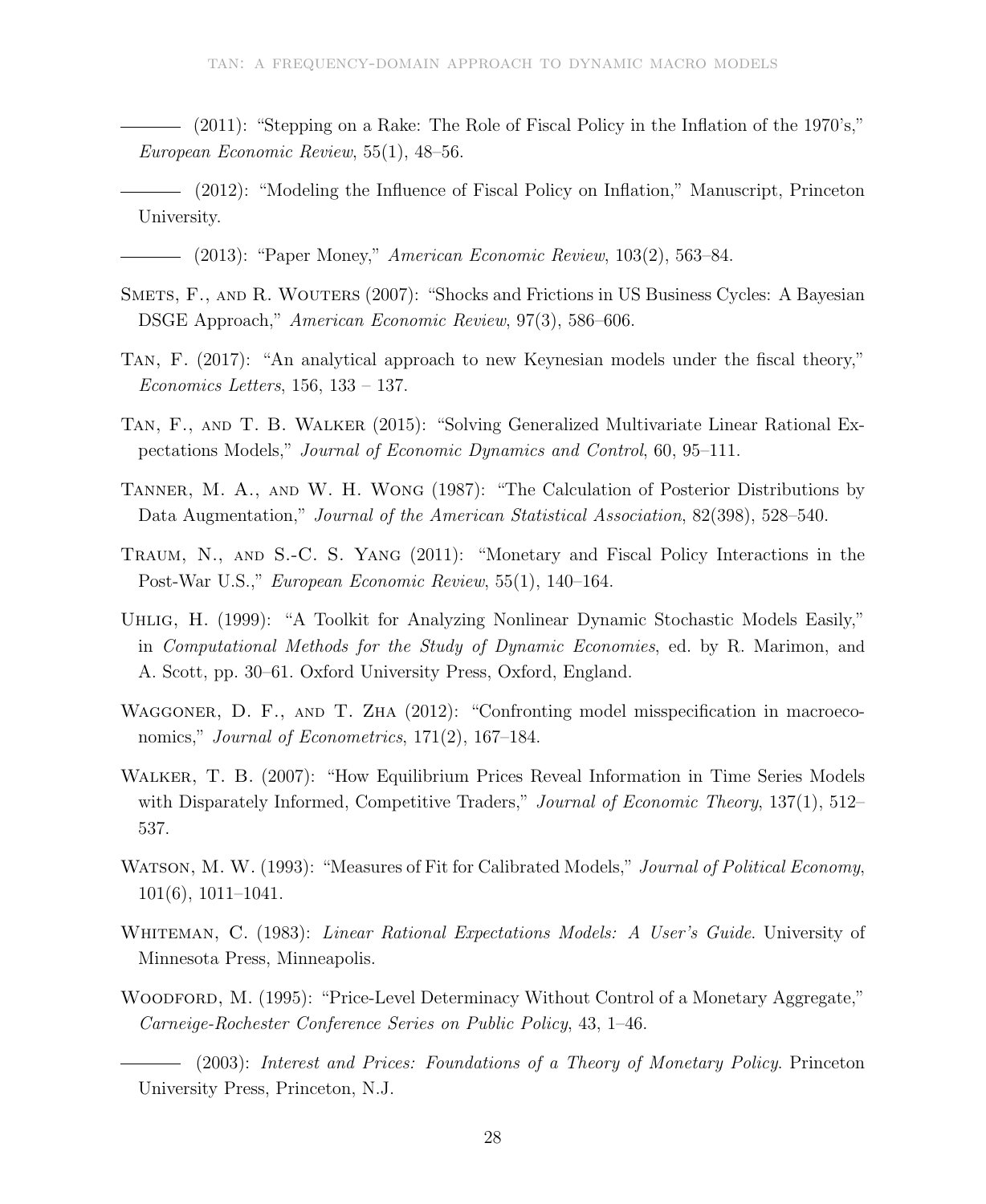## Online Appendix

APPENDIX A: MODEL SOLUTION To simplify the exhibition, we substitute the policy rules  $(3.3)$ – $(3.4)$  for  $(\hat{R}_t, \hat{s}_t)$  in the model and rewrite the remaining trivariate linear rational expectations system in the canonical form (2.1)

$$
\mathbb{E}_{t}\left[\begin{pmatrix} 1 & \sigma & 0 \\ 0 & \beta & 0 \\ 0 & 0 & 0 \end{pmatrix} L^{-1} + \begin{pmatrix} -1 & -\alpha\sigma & 0 \\ \kappa & -1 & 0 \\ 0 & \beta^{-1} - \alpha & 1 \end{pmatrix} L^{0} + \begin{pmatrix} 0 & 0 & 0 \\ 0 & 0 & 0 \\ 0 & 0 & \gamma(\beta^{-1} - 1) - \beta^{-1} \end{pmatrix} L \right] \begin{pmatrix} \hat{y}_{t} \\ \hat{\pi}_{t} \\ \hat{b}_{t} \end{pmatrix}
$$

$$
= \begin{pmatrix} \sigma & 0 \\ 0 & 0 \\ 1 & 1 - \beta^{-1} \end{pmatrix} L^{0} \underbrace{\begin{pmatrix} \epsilon_{M,t} \\ \epsilon_{F,t} \end{pmatrix}}_{\epsilon_{t}} \right]
$$
(A.1)

where the solution  $x_t = C(L)\varepsilon_t$  to (A.1) is taken to be covariance stationary. Below we closely follow the solution procedure laid out in Section 2.1 and the notations established therein to derive the content of  $C(\cdot)$ .

First, transform the time-domain system (A.1) into its equivalent frequency-domain representation. Appealing to the Wiener-Kolmogorov optimal prediction formula, we can evaluate the vector of expectational errors as  $\eta_{t+1} = C_0 L^{-1} \varepsilon_t$ . Define  $\Gamma(L) \equiv \Gamma_{-1} L^{-1} + \Gamma_0 + \Gamma_1 L$  and substitute  $x_t$  and  $\eta_{t+1}$  into (A.1)

$$
\Gamma(L)C(L)\varepsilon_t = (\Psi_0 + \Gamma_{-1}C_0L^{-1})\varepsilon_t
$$

which must hold for all realizations of  $\varepsilon_t$ . Therefore, the coefficient matrices are related by the z-transform identities

$$
z\Gamma(z)C(z)=z\Psi_0+\Gamma_{-1}C_0
$$

where  $C(z)$  needs to have only non-negative powers of z and be analytic inside the unit circle so that its coefficients are square-summable by covariance stationarity.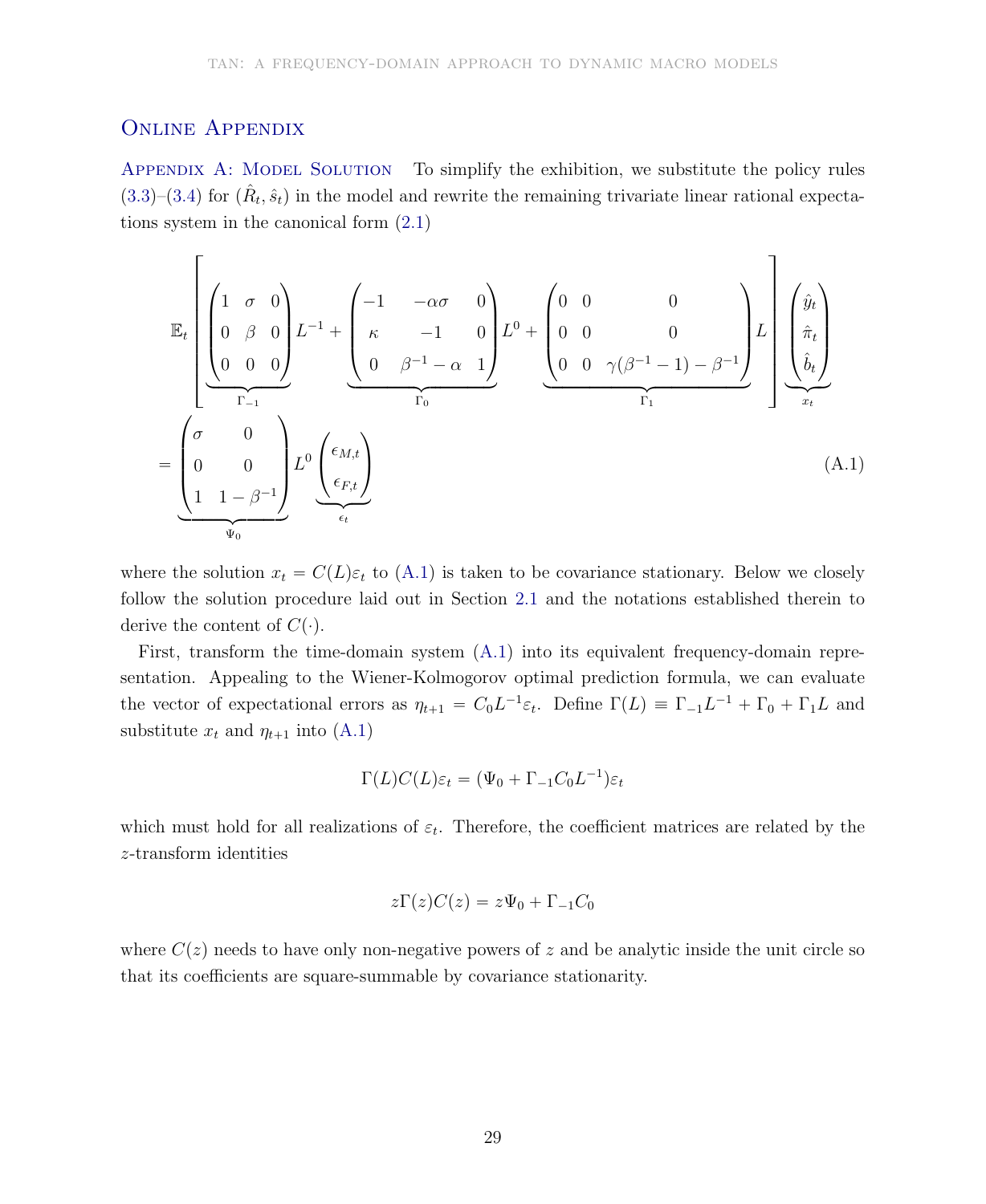Second, apply the Smith canonical factorization to the polynomial matrix  $z\Gamma(z)$ 

$$
z\Gamma(z) = U(z)^{-1} \begin{pmatrix} 1 & 0 & 0 \\ 0 & 1 & 0 \\ 0 & 0 & z(z - \lambda_1)(z - \lambda_2)(z - \lambda_3) \end{pmatrix} V(z)^{-1}
$$

with

$$
\lambda_1=\frac{\gamma_1+\sqrt{\gamma_1^2-4\gamma_0}}{2\gamma_0},\quad \lambda_2=\frac{\gamma_1-\sqrt{\gamma_1^2-4\gamma_0}}{2\gamma_0},\quad \lambda_3=\frac{\beta}{1-\gamma(1-\beta)}
$$

where  $\gamma_0 = (1 + \alpha \sigma \kappa)/\beta$  and  $\gamma_1 = (1 + \beta + \sigma \kappa)/\beta$ . The zero root arises whenever the model is forward-looking, i.e.,  $\Gamma_{-1} \neq 0^{20}$  The root  $\lambda_3$  emerges as the reciprocal of the eigenvalue from the government budget constraint (3.5) viewed as a difference equation in  $\hat{b}$ . To see where the pair of roots  $(\lambda_1, \lambda_2)$  comes from, combine the dynamic IS equation (3.1) and the new Keynesian Phillips curve  $(3.2)$  and substitute out  $\hat{y}$  to obtain a second order expectational difference equation for inflation

$$
\mathbb{E}_t \hat{\pi}_{t+2} - \frac{1 + \beta + \sigma \kappa}{\beta} \mathbb{E}_t \hat{\pi}_{t+1} + \frac{1 + \alpha \sigma \kappa}{\beta} \hat{\pi}_t = -\frac{\sigma \kappa}{\beta} \epsilon_{M,t}
$$

The eigenvalues governing the dynamics of this equation are exactly  $(1/\lambda_1, 1/\lambda_2)$ .

Lastly, examine the existence and uniqueness of solution. Under regime-M with  $\alpha > 1$  and  $\gamma > 1$ , it follows that  $0 < \lambda_2 < \lambda_1 < 1 < \lambda_3$ . Collect the roots inside the unit circle in  $S(z)$  and multiply both sides of the z-transform identities by  $S(z)^{-1}$ 

$$
T(z)C(z) = \begin{pmatrix} U_{1.}(z) \\ U_{2.}(z) \\ \frac{1}{z(z-\lambda_{1})(z-\lambda_{2})}U_{3.}(z) \end{pmatrix} (z\Psi_{0} + \Gamma_{-1}C_{0})
$$

These identities are valid for all z on the open unit disk except for  $z = 0, \lambda_1, \lambda_2$ . But since  $C(z)$  must be well-defined for all  $|z| < 1$ , this condition places the following restrictions on the unknown coefficient matrix  $C_0$ 

$$
U_3(z)(z\Psi_0 + \Gamma_{-1}C_0)|_{z=0,\lambda_1,\lambda_2} = 0
$$

<sup>&</sup>lt;sup>20</sup>Below we omit the restriction imposed by  $z = 0$  because it is unrestrictive.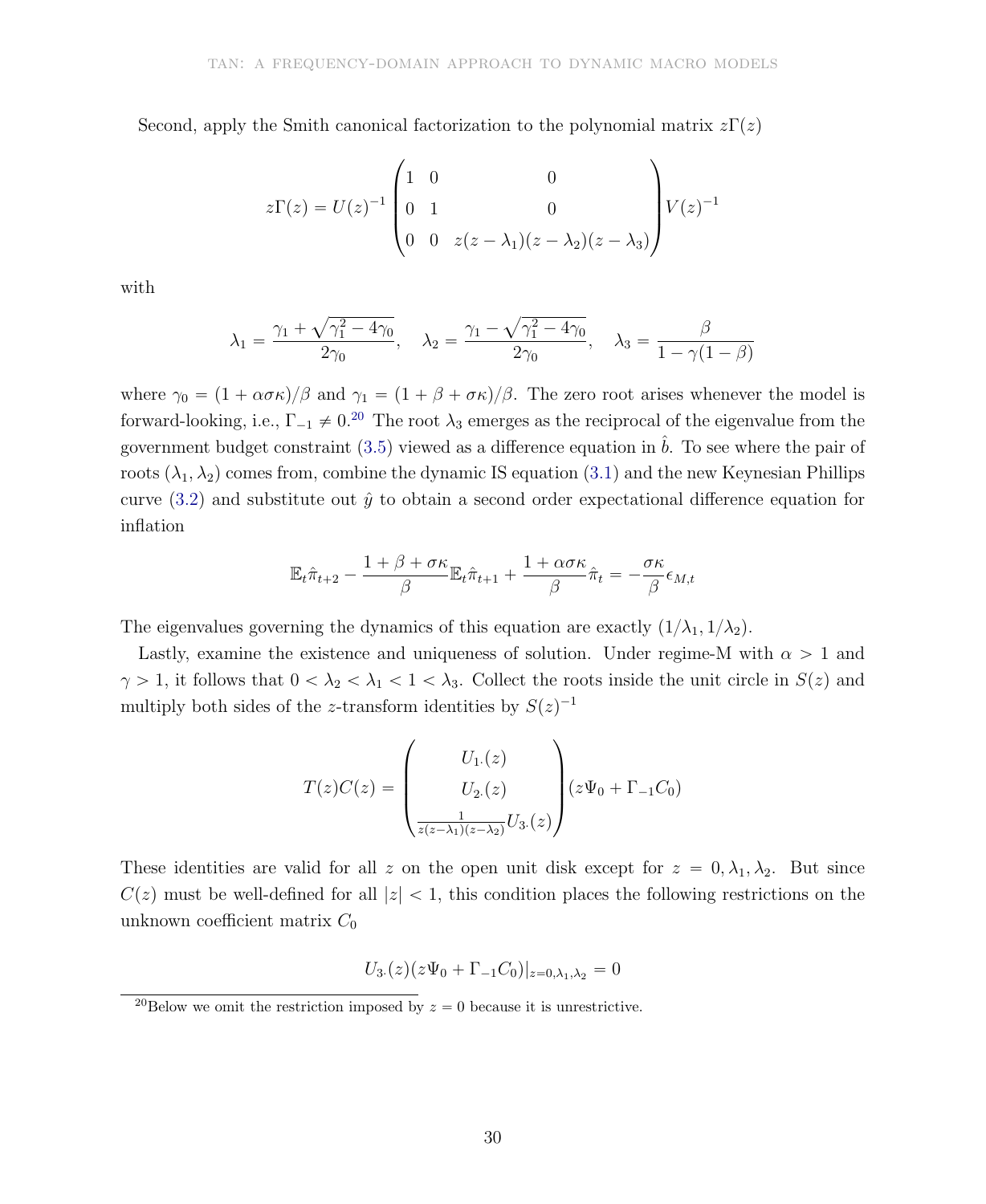Stacking the above restrictions yields

$$
-\underbrace{\begin{pmatrix} \frac{\lambda_1^2 \lambda_3 \kappa(\alpha \beta - 1)}{(1 + \alpha \sigma \kappa)\beta} & \frac{\lambda_1^2 \lambda_3(\alpha \beta - 1)(\sigma \kappa + \beta)}{(1 + \alpha \sigma \kappa)\beta} - \frac{\lambda_1 \lambda_3(\alpha \beta - 1)}{1 + \alpha \sigma \kappa} & 0\\ \frac{\lambda_2^2 \lambda_3 \kappa(\alpha \beta - 1)}{(1 + \alpha \sigma \kappa)\beta} & \frac{\lambda_2^2 \lambda_3(\alpha \beta - 1)(\sigma \kappa + \beta)}{(1 + \alpha \sigma \kappa)\beta} - \frac{\lambda_2 \lambda_3(\alpha \beta - 1)}{1 + \alpha \sigma \kappa} & 0 \end{pmatrix}}_{R} C_0 = \underbrace{\begin{pmatrix} \frac{\lambda_1^3 \lambda_3 \sigma \kappa(\alpha \beta - 1)}{(1 + \alpha \sigma \kappa)\beta} & 0\\ \frac{\lambda_2^3 \lambda_3 \sigma \kappa(\alpha \beta - 1)}{(1 + \alpha \sigma \kappa)\beta} & 0\\ \frac{\lambda_3^3 \lambda_3 \sigma \kappa(\alpha \beta - 1)}{(1 + \alpha \sigma \kappa)\beta} & 0 \end{pmatrix}}_{A}
$$

Apparently, the solution exists because  $\text{span}(A) \subseteq \text{span}(R)$  is satisfied here. In order for the solution to be unique, we must be able to pin down the terms

$$
QC_0 = U_3.(\lambda_3)\Gamma_{-1}C_0 = \begin{pmatrix} \frac{\lambda_3^3 \kappa(\alpha \beta - 1)}{(1 + \alpha \sigma \kappa)\beta} & \frac{\lambda_3^3(\alpha \beta - 1)(\sigma \kappa + \beta)}{(1 + \alpha \sigma \kappa)\beta} - \frac{\lambda_3^2(\alpha \beta - 1)}{1 + \alpha \sigma \kappa} & 0 \end{pmatrix} C_0
$$

from the knowledge of  $RC_0$ . This is tantamount to verifying  $\text{span}(Q') \subseteq \text{span}(R')$ , which is also satisfied here. Now the unique solution can be computed as

$$
\begin{pmatrix}\n\hat{y}_t \\
\hat{\pi}_t \\
\hat{b}_t\n\end{pmatrix} = (L\Gamma(L))^{-1} (L\Psi_0 + \Gamma_{-1}C_0) \begin{pmatrix}\n\epsilon_{M,t} \\
\epsilon_{F,t}\n\end{pmatrix}
$$
\n
$$
= \begin{pmatrix}\nC_0(1,1) & C_0(1,2) \\
C_0(2,1) & C_0(2,2) \\
C_0(3,1) \frac{1}{1-\frac{1}{\lambda_3}L} & C_0(3,2) \frac{1}{1-\frac{1}{\lambda_3}L}\n\end{pmatrix} \begin{pmatrix}\n\epsilon_{M,t} \\
\epsilon_{F,t}\n\end{pmatrix}
$$

where the expression for  $C_0$  is given in Section 3.2.1.

Under regime-F with  $0 \le \alpha < 1$  and  $\gamma = 0$ , it follows that  $0 < \lambda_2 < \lambda_3 = \beta < 1 < \lambda_1$ . Collect the roots inside the unit circle in  $S(z)$  and multiply both sides of the z-transform identities by  $S(z)^{-1}$ 

$$
T(z)C(z) = \begin{pmatrix} U_{1.}(z) \\ U_{2.}(z) \\ \frac{1}{z(z-\lambda_{2})(z-\lambda_{3})}U_{3.}(z) \end{pmatrix} (z\Psi_{0} + \Gamma_{-1}C_{0})
$$

These identities are valid for all z on the open unit disk except for  $z = 0, \lambda_2, \lambda_3$ . But since  $C(z)$  must be well-defined for all  $|z| < 1$ , this condition places the following restrictions on the unknown coefficient matrix  $C_0$ 

$$
U_3(z)(z\Psi_0 + \Gamma_{-1}C_0)|_{z=0,\lambda_2,\lambda_3} = 0
$$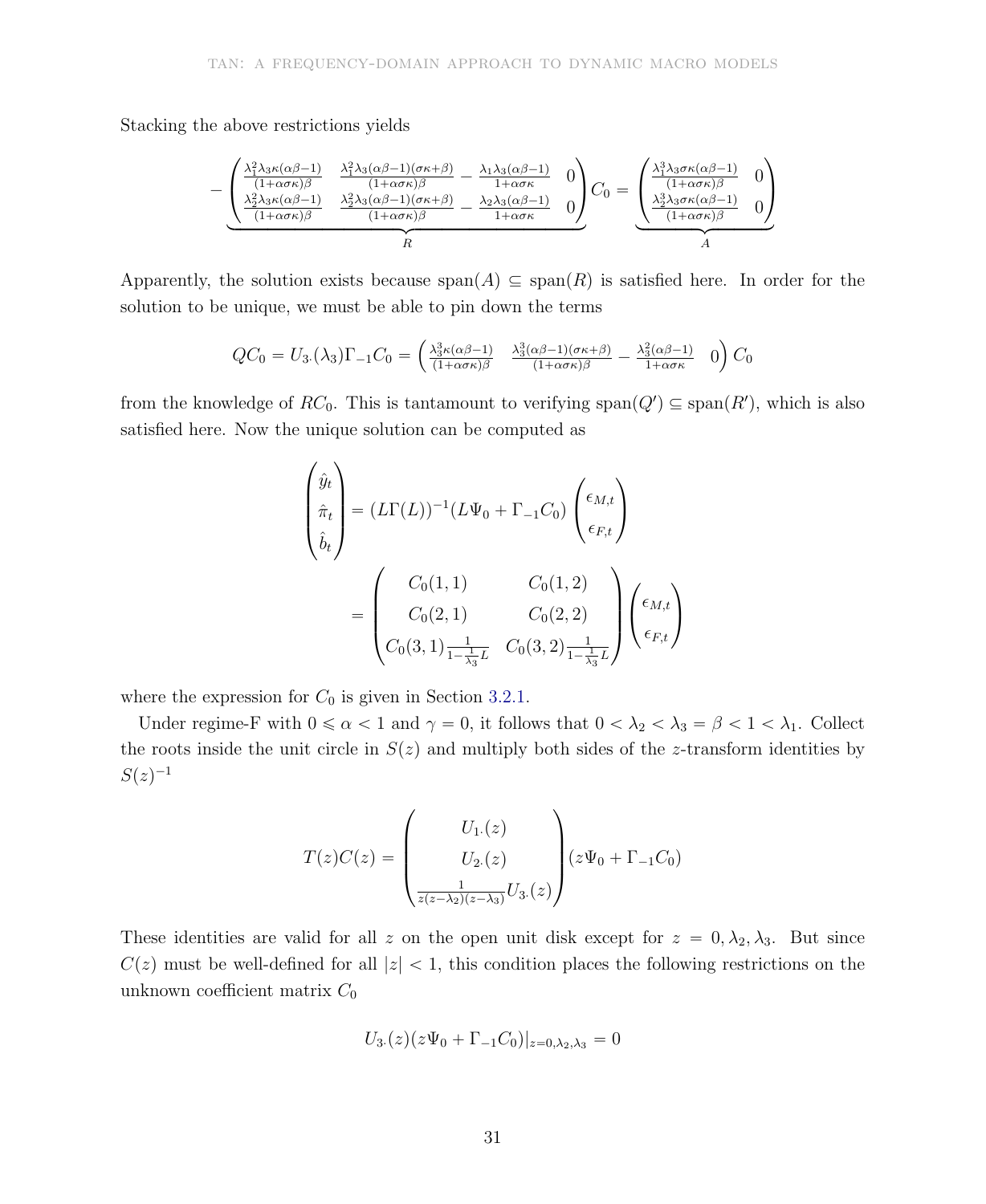Stacking the above restrictions yields

$$
-\underbrace{\begin{pmatrix} \frac{\lambda_2^2 \kappa(\alpha \beta - 1)}{1 + \alpha \sigma \kappa} & \frac{\lambda_2^2(\alpha \beta - 1)(\sigma \kappa + \beta)}{1 + \alpha \sigma \kappa} - \frac{\lambda_2 \beta(\alpha \beta - 1)}{1 + \alpha \sigma \kappa} & 0\\ \frac{\beta^2 \kappa(\alpha \beta - 1)}{1 + \alpha \sigma \kappa} & \frac{\beta^2(\alpha \beta - 1)(\beta - 1 + \sigma \kappa)}{1 + \alpha \sigma \kappa} & 0 \end{pmatrix}}_{R} C_0 = \underbrace{\begin{pmatrix} \frac{\sigma \kappa \lambda_2^3(\alpha \beta - 1)}{1 + \alpha \sigma \kappa} & 0\\ 0 & \frac{\beta^2 \sigma \kappa(1 - \beta)(\alpha \beta - 1)}{1 + \alpha \sigma \kappa} \end{pmatrix}}_{A}
$$

Apparently, the solution exists because  $\text{span}(A) \subseteq \text{span}(R)$  is satisfied here. In order for the solution to be unique, we must be able to pin down the terms

$$
QC_0 = U_3.(\lambda_1)\Gamma_{-1}C_0 = \begin{pmatrix} \frac{\lambda_1^2 \kappa(\alpha \beta - 1)}{1 + \alpha \sigma \kappa} & \frac{\lambda_1^2(\alpha \beta - 1)(\sigma \kappa + \beta)}{1 + \alpha \sigma \kappa} - \frac{\lambda_1 \beta(\alpha \beta - 1)}{1 + \alpha \sigma \kappa} & 0 \end{pmatrix} C_0
$$

from the knowledge of  $RC_0$ . This is tantamount to verifying  $\text{span}(Q') \subseteq \text{span}(R')$ , which is also satisfied here. Now the unique solution can be computed as

$$
\begin{pmatrix}\n\hat{y}_t \\
\hat{\pi}_t \\
\hat{b}_t\n\end{pmatrix} = (L\Gamma(L))^{-1} (L\Psi_0 + \Gamma_{-1}C_0) \begin{pmatrix}\n\epsilon_{M,t} \\
\epsilon_{F,t}\n\end{pmatrix}
$$
\n
$$
= \begin{pmatrix}\nC_0(1,1) \frac{1 - \frac{\beta - \lambda_2}{\beta \lambda_2 (\beta - 1 + \sigma \kappa)}}{1 - \frac{1}{\lambda_1} L} & C_0(1,2) \frac{1}{1 - \frac{1}{\lambda_1} L} \\
C_0(2,1) \frac{1 - \frac{\lambda_2 - \beta}{\beta \lambda_2} L}{1 - \frac{1}{\lambda_1} L} & C_0(2,2) \frac{1}{1 - \frac{1}{\lambda_1} L} \\
C_0(3,1) \frac{1}{1 - \frac{1}{\lambda_1} L} & C_0(3,2) \frac{1}{1 - \frac{1}{\lambda_1} L}\n\end{pmatrix}\n\begin{pmatrix}\n\epsilon_{M,t} \\
\epsilon_{F,t}\n\end{pmatrix}
$$

where the expression for  $C_0$  is given in Section 3.2.2.

APPENDIX B: DATA SET Unless otherwise stated, the following data are drawn from the National Income and Product Accounts (NIPA) released by the Bureau of Economic Analysis. All data in levels from NIPA are nominal values and divided by 4. The quarterly observable sequences in the text are constructed as follows.

- 1. Per capita real output growth rate, YGR. Per capita real output is obtained by dividing the gross domestic product (Table 1.1.5, line 1) by the civilian noninstitutional population (series "CNP16OV", Federal Reserve Economic Data, St. Louis Fed) and deflating using the implicit price deflator for gross domestic product (Table 1.1.9, line 1). Growth rates are computed using quarter-to-quarter log difference and converted into percentage by multiplying by 100.
- 2. Annualized inflation rate, INF, is defined as the quarter-to-quarter log difference of the implicit price deflator for gross domestic product (Table 1.1.9, line 1) and converted into